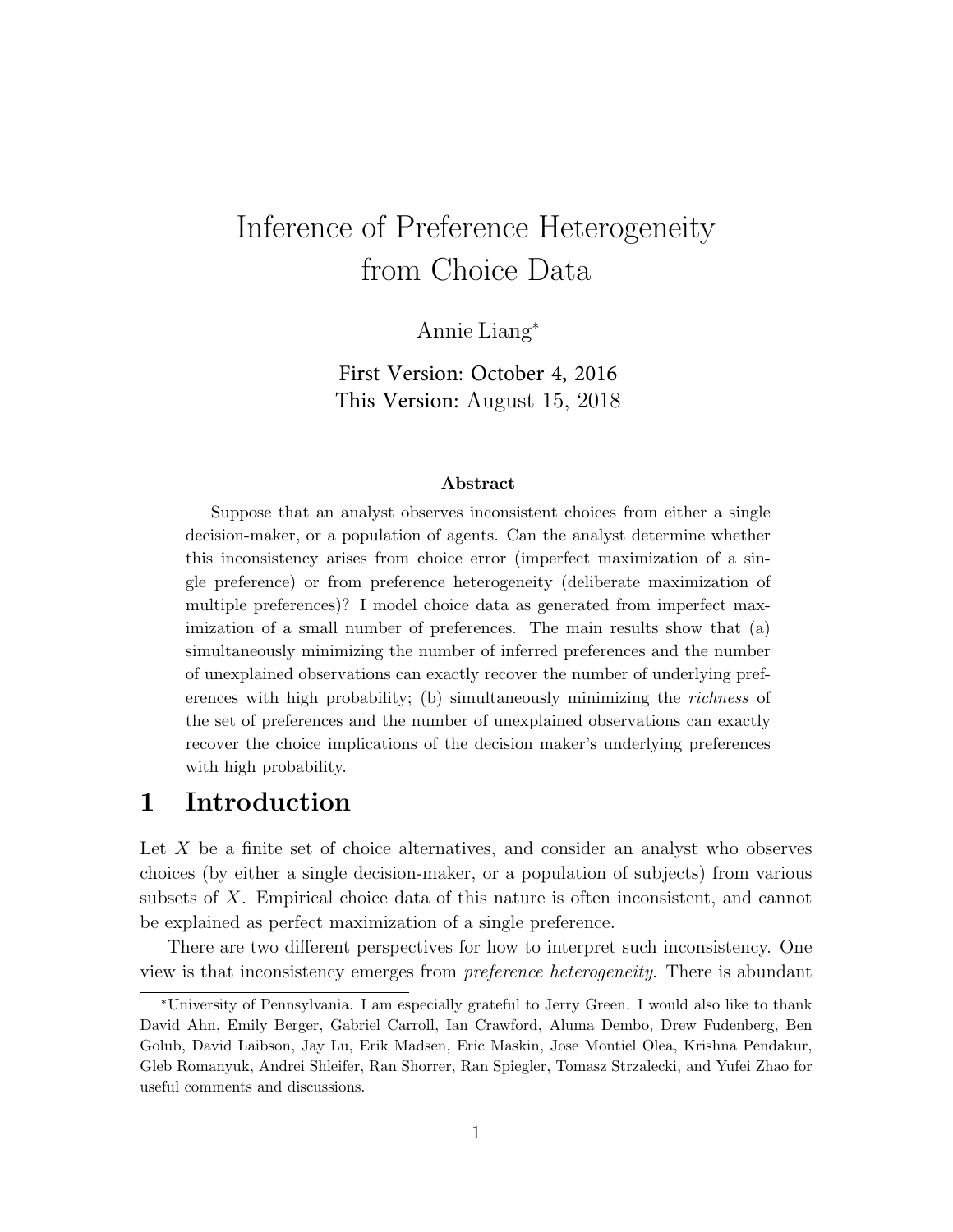evidence that choices depend on details about the choice context—for example, [Einav](#page-47-0) [et al.](#page-47-0) [\(2012\)](#page-47-0) find that just over 30% of their subject pool makes decisions across six different financial domains that can be rationalized using a common risk preference. Additionally, choice data aggregated over a population of decision-makers often ex-hibits cross-sectional heterogeneity in preferences—for example, [Crawford and Pen](#page-47-1)[dakur](#page-47-1) [\(2012\)](#page-47-1) study household consumption decisions over different kinds of milk, and find that no more than two-thirds of observations in their data set can be rationalized using a single utility function. In both of these cases, choice inconsistencies are understood to reflect intentional maximization which is welfare-relevant.

Another view is that inconsistencies reflect errors. For example, the decisionmaker may be inattentive, or the analyst may make mistakes while recording observations. In these cases, inconsistency reflects choices that are welfare-reducing and not indicative of genuine preference.

Preference heterogeneity and error are distinct sources of inconsistency, with different implications for welfare-assessment and for prediction. To take a stark example, compare two hypothetical choice data sets: one generated by perfect maximization of two different preferences, and one generated by maximization of a single preference with trembling error. Application of classical approaches such as [Houtman and Maks](#page-48-0) [\(1985\)](#page-48-0) can fail to distinguish between these data sets, especially if the same fraction of both data sets is rationalizable using a single preference. Nevertheless, the underlying choice mechanics are quite different: the inconsistency represented in the first data set can be expected to be stable across future observations, while the inconsistency represented in the second is idiosyncratic.

A basic question then is *how many* choice domains or subpopulations are present in the data, where a special case of interest is whether there is evidence of multiple preferences or a single preference with error. (The question of "how many preferences" is pursued, for example, in [Crawford and Pendakur](#page-47-1) [\(2012\)](#page-47-1) in the case of household consumption decisions and [Dean and Martin](#page-47-2) [\(2010\)](#page-47-2) for individual choices over lotteries.)

At two ends for interpreting the data are the classical approaches of [Houtman and](#page-48-0) [Maks](#page-48-0) [\(1985\)](#page-48-0) and [Kalai et al.](#page-48-1) [\(2002\)](#page-48-1), both of which rule out one of the two sources of inconsistency described above. Specifically, we can find a "best-fit" single preference (rationalizing the largest fraction of observations) and interpret the remaining observations as choice errors [\(Houtman and Maks,](#page-48-0) [1985\)](#page-48-0), or find the smallest number of preferences that perfectly rationalizes the choice data [\(Kalai et al.,](#page-48-1) [2002\)](#page-48-1). When preference multiplicity and choice errors are simultaneously present in the data, the [Houtman and Maks](#page-48-0) [\(1985\)](#page-48-0) solution underestimates the number of preferences (since by design it assumes a single preference), while the [Kalai et al.](#page-48-1) [\(2002\)](#page-48-1) solution overes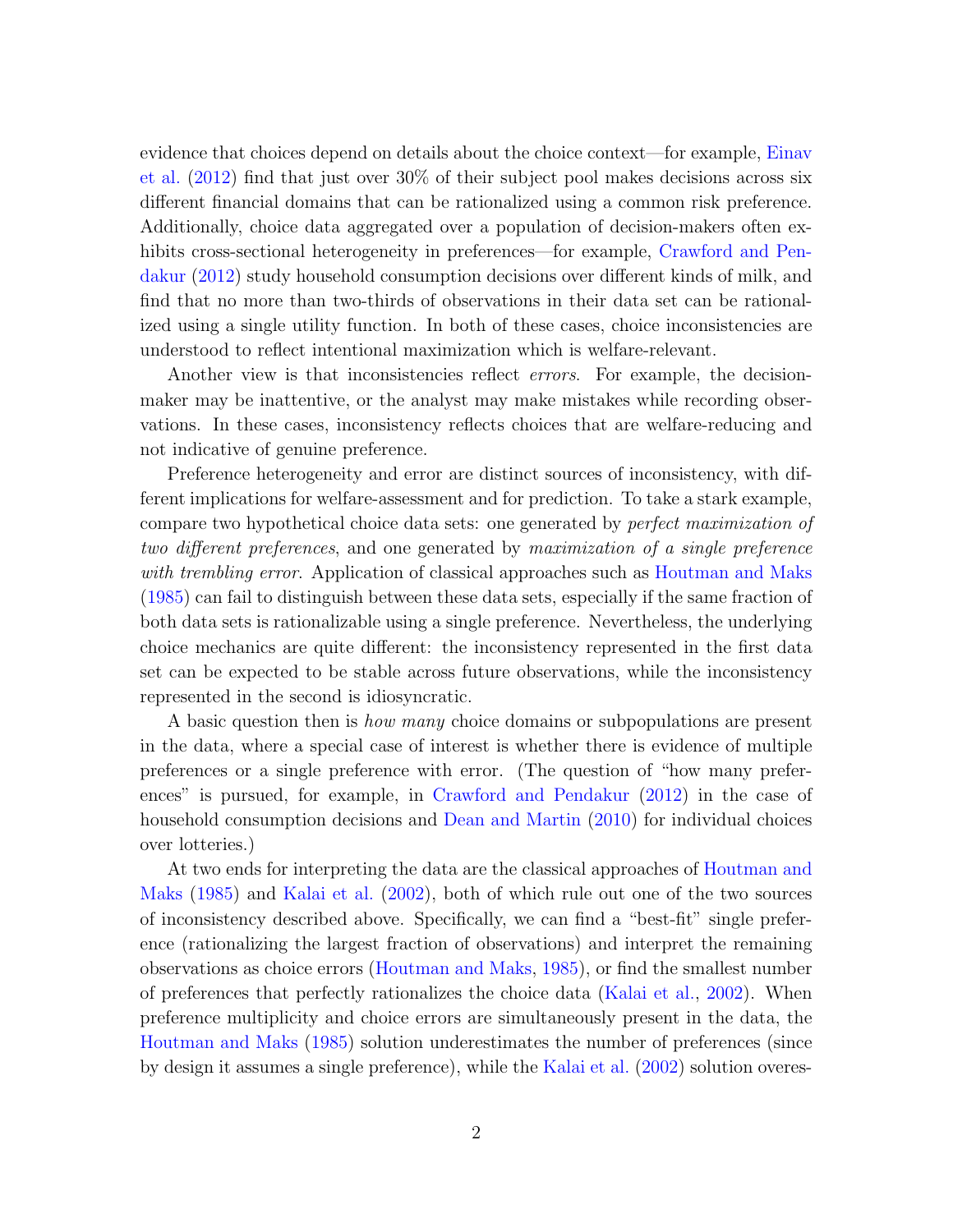timates (since choice errors are attributed preferences). These misinterpretations have potentially large consequences both for welfare evaluation and also for out-of-sample predictions.<sup>[1](#page-2-0)</sup>

The purpose of this paper is to develop a method to determine the "best" intermediate solution. I consider data generated according to a (generalized) random utility model. The decision-maker (DM) chooses from choice set  $A \subseteq X$  by sampling a preference according to a distribution  $\mu_A$ , and maximizing the sampled preference. I suppose that each  $\mu_A$  is in fact a perturbation of a "sparse"  $\mu_A^*$ , whose support is a small number of preferences  $K$  that are constant across choice sets.<sup>[2](#page-2-1)</sup> The goal is to recover from the choice data the underlying number of preferences K.

The proposed approach, presented in Section [4,](#page-10-0) minimizes a weighted sum of the number of preferences attributed to the decision-maker, and the number of unexplained observations (choices that cannot be rationalized by any of the recovered preferences). Intuitively, the approach imposes a cost on each recovered preference, so that a preference is recovered if and only if it explains sufficiently many observations that would otherwise be considered error. The classic [Houtman and Maks](#page-48-0) [\(1985\)](#page-48-0) and [Kalai et al.](#page-48-1) [\(2002\)](#page-48-1) solutions are returned for special choices of weights—the former is returned when the cost of preferences relative to unexplained observations is sufficiently high, and the latter is returned when the cost of preferences relative to unexplained observations is sufficiently low.

The main result in Section [5](#page-12-0) provides a set of weights (which depend on primitives of the choice model) given which the proposed approach exactly recovers the "true" number of preferences with sufficiently many observations.<sup>[3](#page-2-2)</sup> Informally, these conditions require that the  $K$  preferences are sufficiently differentiated in the sampled data, so that choice inconsistencies that arise from genuine preference heterogeneity resemble other inconsistencies in the choice data, whereas choice inconsistencies that arise from error appear idiosyncratic. The [Kalai et al.](#page-48-1) [\(2002\)](#page-48-1) approach is shown to recover the number of underlying preferences when the probability of choice error is zero; to the best of my knowledge, this is the first statistical justification for the [Kalai et al.](#page-48-1) [\(2002\)](#page-48-1) approach. Additionally, the special case of discerning between choice data that is generated by imperfect maximization of a single preference, versus choice data that reflects multiplicity of preference, is considered in Section [5.4.](#page-19-0)

The set of weights which allow for recovery depend on primitives of the choice model. Next, I explain a way in which we can "test" particular assumptions about

<span id="page-2-0"></span><sup>&</sup>lt;sup>1</sup>See [A](#page-34-0)ppendix A for examples in which use of these approaches to predict choice behaviors leads to suboptimally prediction accuracy, and the magnitude of the potential gains is substantial.

<span id="page-2-1"></span><sup>2</sup>This paper takes a nonparametric, or "model-free" approach—see prior work in [Varian](#page-48-2) [\(1982\)](#page-48-2), [Famulari](#page-47-3) [\(1995\)](#page-47-3), [Houtman and Maks](#page-48-0) [\(1985\)](#page-48-0), and [Kalai et al.](#page-48-1) [\(2002\)](#page-48-1)).

<span id="page-2-2"></span><sup>3</sup> I assume that the DM may be presented with the same choice problem multiple times.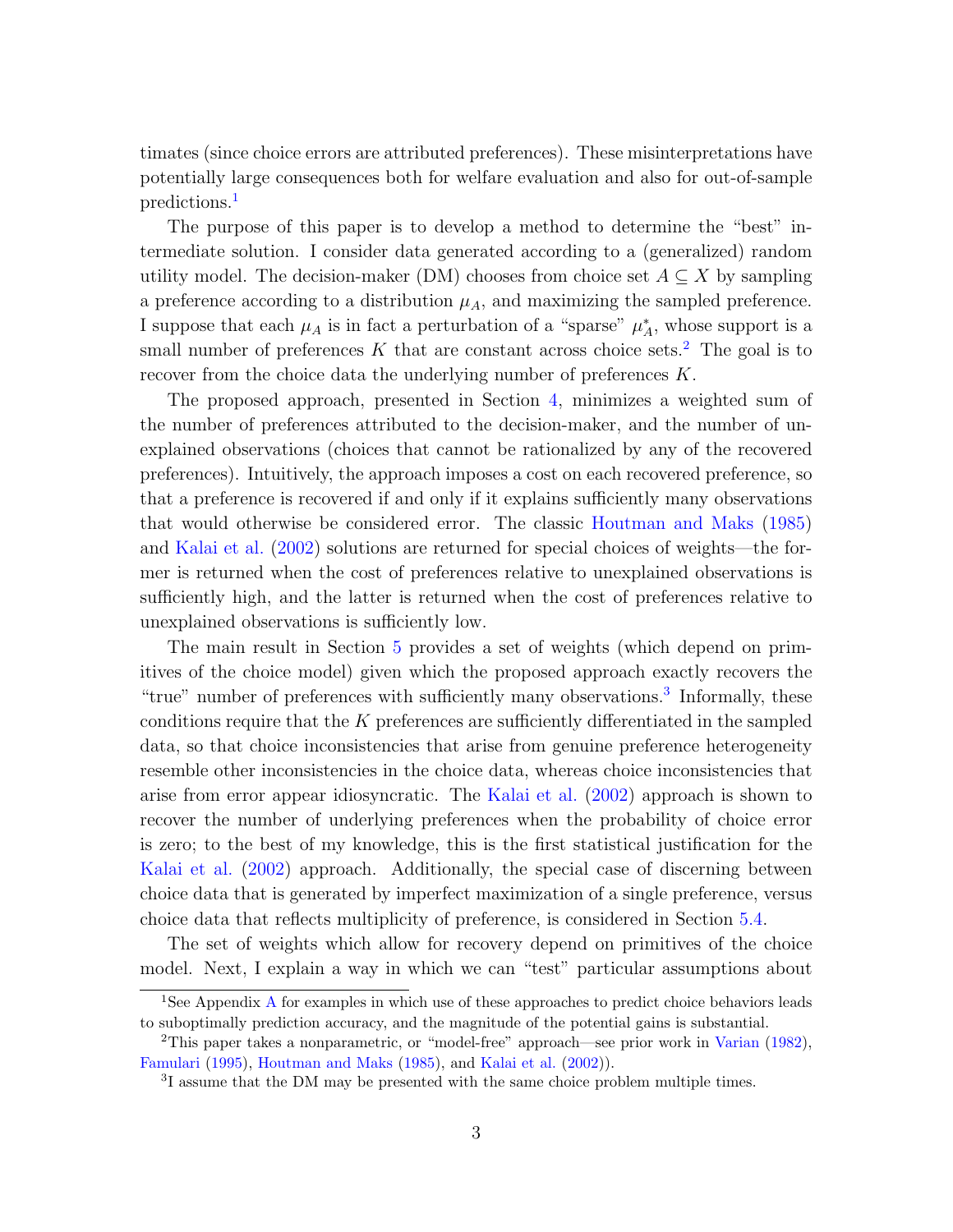these unobservables based on the data. Intuitively, the main theorem provides an interval of weights that recover the same solution. Thus, if our inferred solution is the true number of underlying preferences, then it should be robust to nearby choices of weights. We can determine from the data the actual range of values of weights over which our inferred solution remains stable, and Corollary [1](#page-18-0) shows how we can use this range to bound the key primitives (the extent of differentiation of the underlying preferences, and the probability of error).

Section [7](#page-24-0) revisits an analysis conducted in [Crawford and Pendakur](#page-47-1) [\(2012\)](#page-47-1), in which the [Kalai et al.](#page-48-1) [\(2002\)](#page-48-1) approach is used to discover the number of preference types among 500 subjects. [Crawford and Pendakur](#page-47-1) [\(2012\)](#page-47-1) find that five preferences are needed to perfectly rationalize their data set. I show how the proposed approach can be used to identify some of these preferences as noise.

Section [8](#page-27-0) turns to the question of recovering the preferences themselves. Inference of multiple preferences from choice data is an ill-posed problem, and Section 5.1 presents several negative results that help to clarify the reasons for this. In Proposition 1, I show that most sets of orderings are indistinguishable based on their choice implications, so that even in the absence of choice error, most sets of multiple preferences cannot be recovered. This result is very much in the spirit of [Ambrus and](#page-47-4) [Rozen](#page-47-4) [\(2013\)](#page-47-4), which studies a broad (but different) class of multi-self models and shows that these models have no testable implications without prior restrictions on the number of selves involved in a decision.<sup>[4](#page-3-0)</sup>

In view of these results, I suggest that a more appropriate object of recovery is the set of *choice implications* of the decision maker's preferences—that is, the choice observations that are consistent with maximization of one of these preferences. I define equivalence classes for sets of preferences, where two sets belong to the same equivalence class if they have the same choice implications, and ask whether we can recover the equivalence class to which the true set of preferences belongs. Section [8.2](#page-28-0) shows that this is indeed possible, but that penalizing the number of inferred preferences is not the appropriate criterion for this goal. Intuitively, penalizing only the number of preferences results in inference of sets of preferences whose choice implications are as diverse as possible. I propose an alternative criterion, minimizing a weighted sum of the number of unexplained observations and the richness of the set of preferences, as measured through the number of unique choice implications. Proposition [2](#page-29-0) shows that under certain conditions on the choice model described above, this approach will exactly recover the equivalence class of choice implications

<span id="page-3-0"></span><sup>&</sup>lt;sup>4</sup>[Ambrus and Rozen](#page-47-4) [\(2013\)](#page-47-4) study several different choice-set independent aggregation rules over preferences, whereas I consider a specific aggregation rule (in which one preference is assigned "dictator") that varies across choice problems.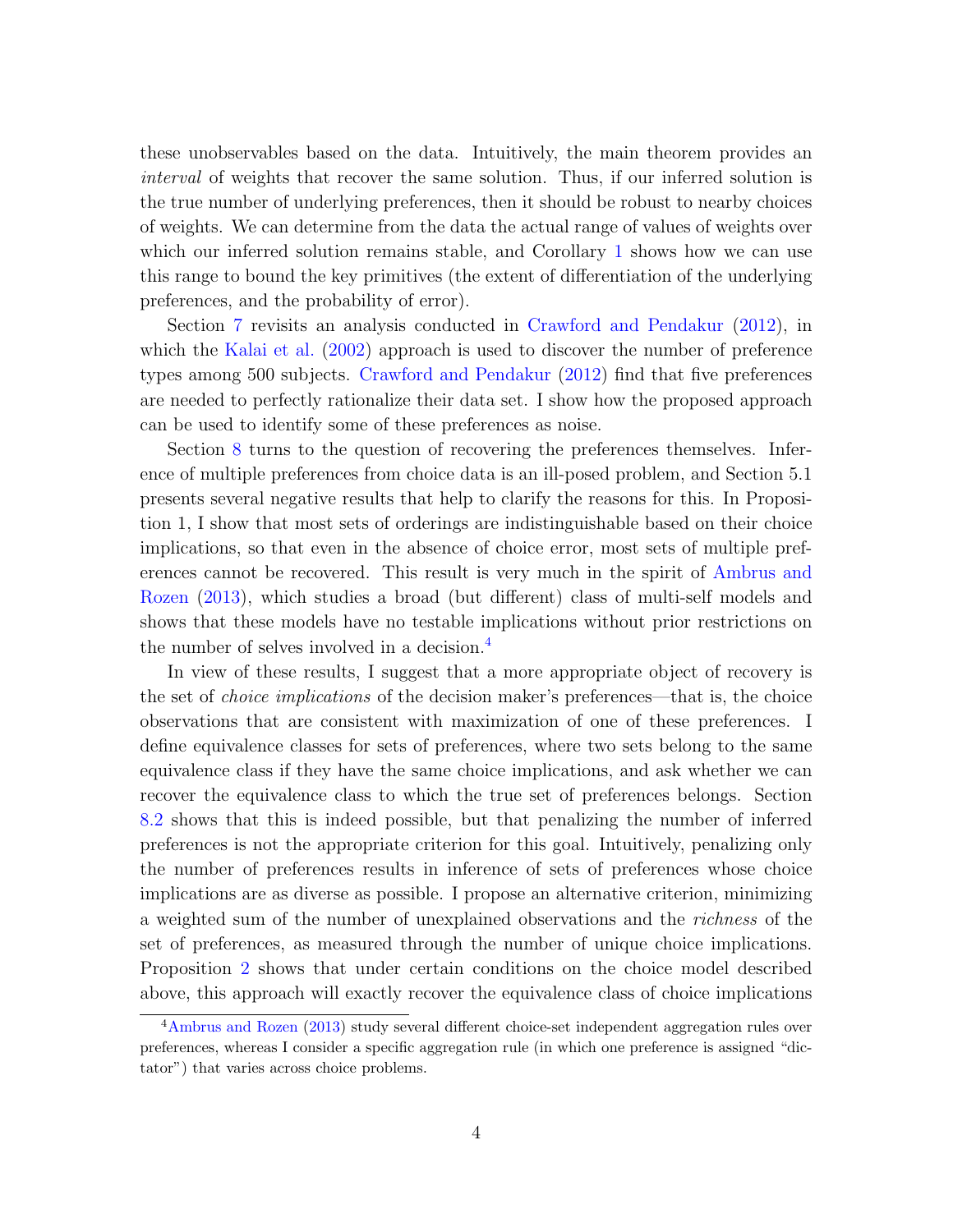containing those of the true model.

Finally, Section [8.3](#page-30-0) considers a richer kind of data set, which includes auxiliary information on the choice contexts active during different observations. I show that with this additional information, we can (under certain conditions) recover the exact set of preferences.

Taken together, these results suggest that appropriately penalizing the complexity of the inferred choice model—for example, via the number of preferences used or the number of choice implications—can be leveraged towards recovering stable features of preference from inconsistent choice data.

## <span id="page-4-0"></span>2 Example

In an adaptation on the Luce and Raiffa dinner [\(Luce and Raiffa,](#page-48-3) [1957\)](#page-48-3), suppose that a large number of consumers are observed to choose entrées from different restaurant menus. Each menu includes at least two entrées from the set  ${x_1, x_2, \ldots, x_N}$ ; additionally, a special of frog legs (denoted  $x_{N+1}$ ) is sometimes included.

As in [Sen](#page-48-4) [\(1993\)](#page-48-4), the presence of frog legs signals a high quality chef and encourages consumers to choose entrées that are harder to prepare. Suppose that entrées are ordered  $x_1, x_2, \ldots, x_N$  from least to most difficult to prepare. When frog legs are present on the menu A, consumers choose each entrée  $x \in A$  with probability

$$
c_1(x|A) = \frac{e^{-\gamma u_1(x)}}{\sum_{x' \in A} e^{-\gamma u_1(x')}} \quad \text{when } x \neq x_{N+1}
$$

where  $\gamma \in \mathbb{R}_+$  is a logit parameter, and the utility function  $u_1(x_k) = k$  assigns a higher payoff to entrées that are more difficult to prepare. Fix  $c_1(x|A) = 0$  for every  $x \notin A$  and also  $c_1(x_{N+1}|A) = 0$ , so that frog legs are never themselves chosen.

When frog legs are *not* present on the menu, consumers' choices follow the logit choice rule

$$
c_2(x|A) = \frac{e^{-\gamma u_2(x)}}{\sum_{x' \in A} e^{-\gamma u_2(x')}} \qquad \forall x \in A
$$

where the utility function  $u_2(x_k) = N - k + 1$  assigns higher payoffs to entrées that are easier to prepare. Fix  $c_2(x|A) = 0$  for every  $x \notin A$ .

For concreteness, fix the logit parameter to be  $\gamma = 2$ , so that consumers choose the most preferred alternatives (under respectively  $u_1$  or  $u_2$ ) with high probability. For example, given the choice set  $\{x_1, x_2, x_3\}$ , the most preferred alternative  $x_1$  is chosen with probability 0.86, alternative  $x_2$  with probability 0.12, and alternative  $x_3$ with probability 0.02.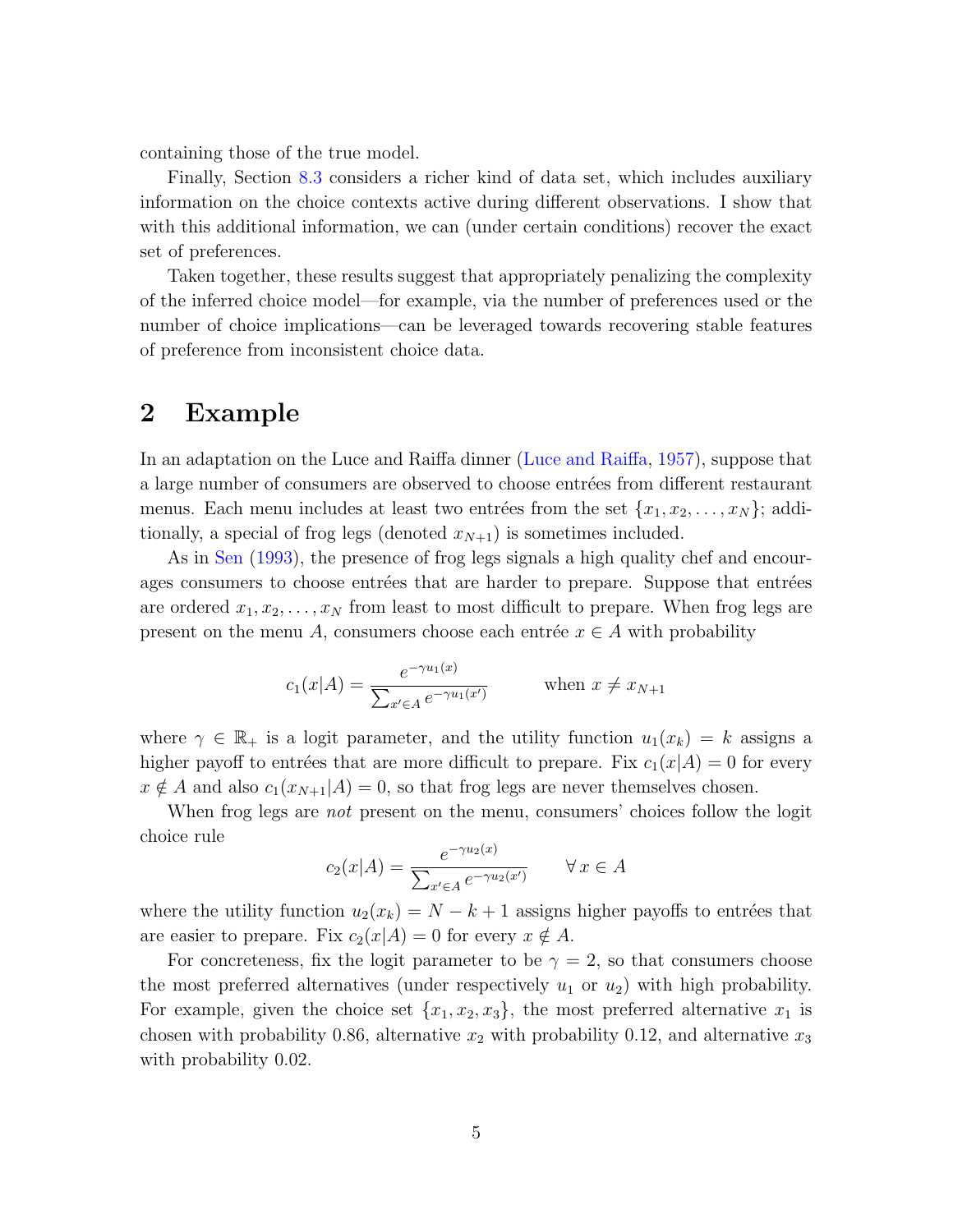Choices from  $n$  menus are observed, where menus are sampled uniformly at random (with repetitions permitted) from the set of all menus that contain at least two entrées from  ${x_1, \ldots, x_N}$ . I make minimal assumptions about the analyst's knowledge about the consumers' choice rule; in particular, he does not know  $c_1$  and  $c_2$ , and does not know that there are two choice rules. He simply observes, and seeks to rationalize, the generated choices  $\{(x_i, A_i)\}_{i=1}^n$ .

The key feature of this example is that there are two distinct reasons why observed choices are unlikely to be consistent with maximization of any single ordering: first, consumers use different choice rules in different observations; second, choice is stochastic (i.e. maximization is imperfect). At extremes, we can interpret the data in a way that rules out either of the two sources of inconsistency. For example, we can insist on a single preference and find the "best-fit" preference, interpreting the remaining choice observations as error. Another alternative is to ascribe to consumers as many preferences as are needed to perfectly rationalize the data. Neither of these choices matches our narrative above, and both lead to misinterpretations of the data with consequences for welfare evaluation and prediction (discussed further below). The key question for this paper is how to determine that there are two primary preferences.

Consider  $N = 10$ , so that there are ten main entrées. The choice data can be represented using an *error-preference tradeoff graph*: For each number of preferences k, we find the percentage of the choice data that *cannot* be rationalized using  $k$ preferences.[5](#page-5-0)



<span id="page-5-1"></span>Figure 1: *Error-Preference Tradeoff Graph*. The (expected) fraction of the choice data that cannot be rationalized using any set of k preferences.

<span id="page-5-0"></span><sup>&</sup>lt;sup>5</sup>In practice, we would use the fraction of the actual choice data that is unexplained (interpret these as *choice errors*); for the purpose of this illustration, Figure [1](#page-5-1) reports the expected fractions.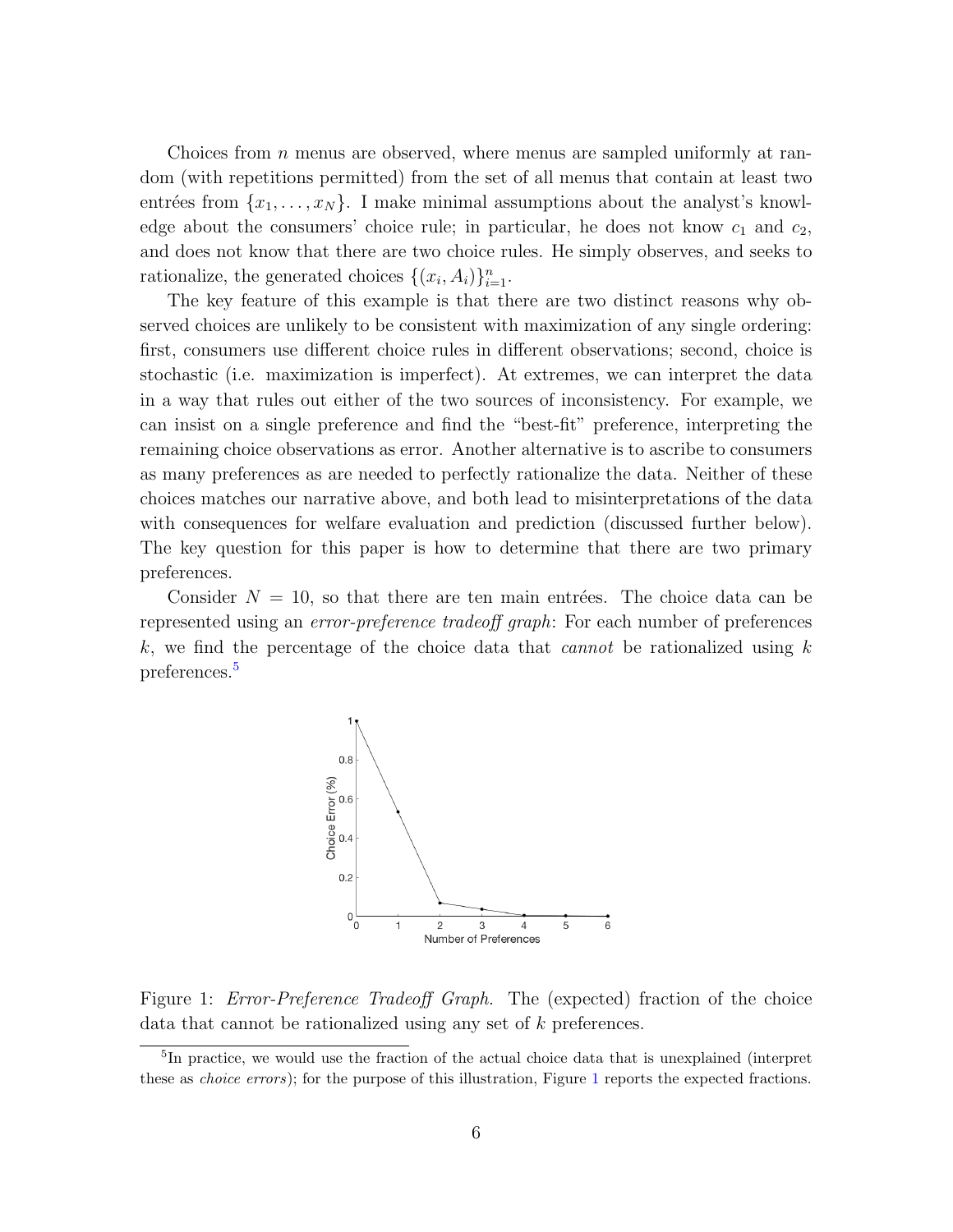From this figure, we see that it is possible to rationalize (in expectation) 47% of the choice data using a single preference, while two preferences can rationalize almost all of the data (93%). In contrast, the addition of a third ordering increases the completeness of explanation by only 3%, and the addition of the fourth prefer-ence contributes even less.<sup>[6](#page-6-0)</sup> Thus, each preference up to the second preference helps to rationalize a large fraction of the data, while each preference after the second preference contributes only a marginal improvement in explanation. The substantial drop in marginal explanation after the second ordering suggests the presence of two structural preferences, with additional trembling noise.

This is not the interpretation of either the [Houtman and Maks](#page-48-0) [\(1985\)](#page-48-0) or the [Kalai et al.](#page-48-1) [\(2002\)](#page-48-1) approaches. Direct application of [Houtman and Maks](#page-48-0) [\(1985\)](#page-48-0) produces an (expected) inconsistency measure of 53%. This implies a quite irrational DM, when in fact the DM perfectly maximizes in most choice observations. Direct application of [Kalai et al.](#page-48-1) [\(2002\)](#page-48-1) errs in the other direction, overestimating the number of active preferences as six. This can lead to errors in policy interventions: with high probability, some  $(x, A)$  will be observed where x is neither  $\succ_1$ - nor  $\succ_2$ -maximal in A. Prescription of alternative  $x$  for the DM is guaranteed not to be the optimal solution, but the [Kalai et al.](#page-48-1) [\(2002\)](#page-48-1) approach does not reveal this.

We can also see, informally, that prediction of future choices based on these two approaches can be misguided.<sup>[7](#page-6-1)</sup> The best *single* preference recovered under [Houtman](#page-48-0) [and Maks](#page-48-0) [\(1985\)](#page-48-0) predicts incorrectly in a majority of new choice problems, while some of the six preferences recovered under the [Kalai et al.](#page-48-1) [\(2002\)](#page-48-1) approach may perform worse than random guessing. A more rigorous treatment of the topic of out-of-sample prediction accuracy is deferred to Appendix [A.](#page-34-0)

This discussion highlights some cases in which the outputs of the [Houtman and](#page-48-0) [Maks](#page-48-0) [\(1985\)](#page-48-0) and [Kalai et al.](#page-48-1) [\(2002\)](#page-48-1) approaches are not well-suited to the analyst's goals. The key question is then how to identify an optimal solution intermediate to the two approaches (in this case, identifying two preferences). The sections below propose a method for doing this.

<span id="page-6-0"></span><sup>&</sup>lt;sup>6</sup>The expected fraction of error given k preferences is: 0.5335 for  $k = 1, 0.0694$  for  $k = 2, 0.0372$ for  $k = 3, 0.0050$  for  $k = 4, 0.0027$  for  $k = 5$ , and 0.0004 for  $k = 6$ .

<span id="page-6-1"></span><sup>7</sup>This discussion is informal, since we have not fixed a model for choosing which preference to use in predicting new choice observations, which is required for evaluating multiple-preference models. The additional analysis pursued in Appendix [A](#page-34-0) uses an extension described in Section [8.3](#page-30-0) that makes these out-of-sample comparisons possible.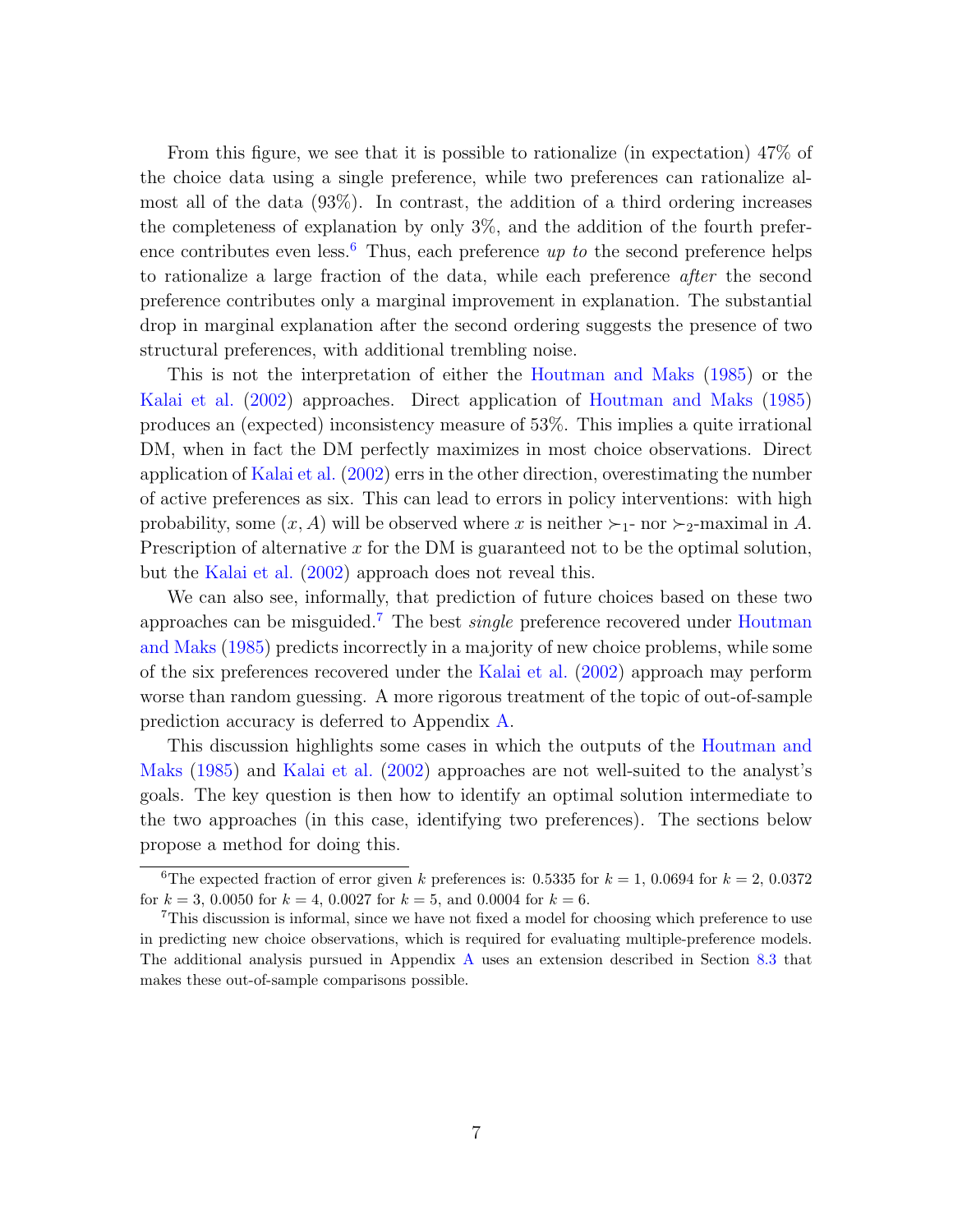## <span id="page-7-2"></span>3 Conceptual Framework

## 3.1 Choice Model

Let X be a finite set of alternatives. A *preference*  $P$  is a strict linear ordering over X, and the set of all preferences is denoted  $\mathscr{P}$ . A *choice set* is a subset  $A \subseteq X$ , and  $2<sup>X</sup>$  denotes the set of all possible choice sets. I will primarily use the interpretation in which choices are generated by a single individual, although the framework applies also to the setting in which choices are generated by a population of subjects.

The decision-maker  $(DM)$  chooses from choice set A by sampling a preference according to a distribution  $\mu_A \in \Delta(\mathscr{P})$ , and maximizing the sampled preference. This corresponds to a standard generalization of the random utility model (RUM), where the decision-maker's distribution over preferences is permitted to vary across choice sets. I refer to  $\mu = (\mu_A)_{A \in 2^X}$  as the decision-maker's RUM. Then, the probability that alternative  $x$  is selected from choice set  $A$  is

<span id="page-7-0"></span>
$$
c(x|A) = \mu_A(\{P : x \text{ is } P\text{-maximal in } A\}).\tag{1}
$$

An analyst observes the decision-maker's choices from n choice sets, sampled (with replacement) from a distribution  $\pi \in \Delta(2^X)$ . A *choice observation* is a pair  $(x, A)$ , corresponding to choice of alternative  $x$  from set  $A$ , and the observed data is a multiset of choice observations  $D = \{(x_i, A_i)\}_{i=1}^n$ . For simplicity, I will refer to D as simply a set of choice observations, although it should be understood that the same observation may appear multiple times. Finally, the ex-ante probability of observing any  $(x, A)$ (taking into account both the randomness in which choice sets are presented to the DM, and also the randomness in his choice) is

<span id="page-7-1"></span>
$$
\nu(x, A) = \pi(A)c(x|A). \tag{2}
$$

Notice that by explicitly modeling the sampling of choice sets, I depart from a standard assumption that the analyst knows the stochastic choice rule c, and thus has available to him an "idealized" data set where choices are made infinitely often from each choice set. In this paper, the analyst observes only a finite number of choices. If  $\pi$  assigns positive probability to every choice set, then the idealized data is returned as a limiting case when we take the number of observations to infinity.

## 3.2 Separation of Preference from Error

Consider the general choice framework described in the previous section. When the distributions  $\mu_A$  are not degenerate, then violations of the Independence of Irrelevant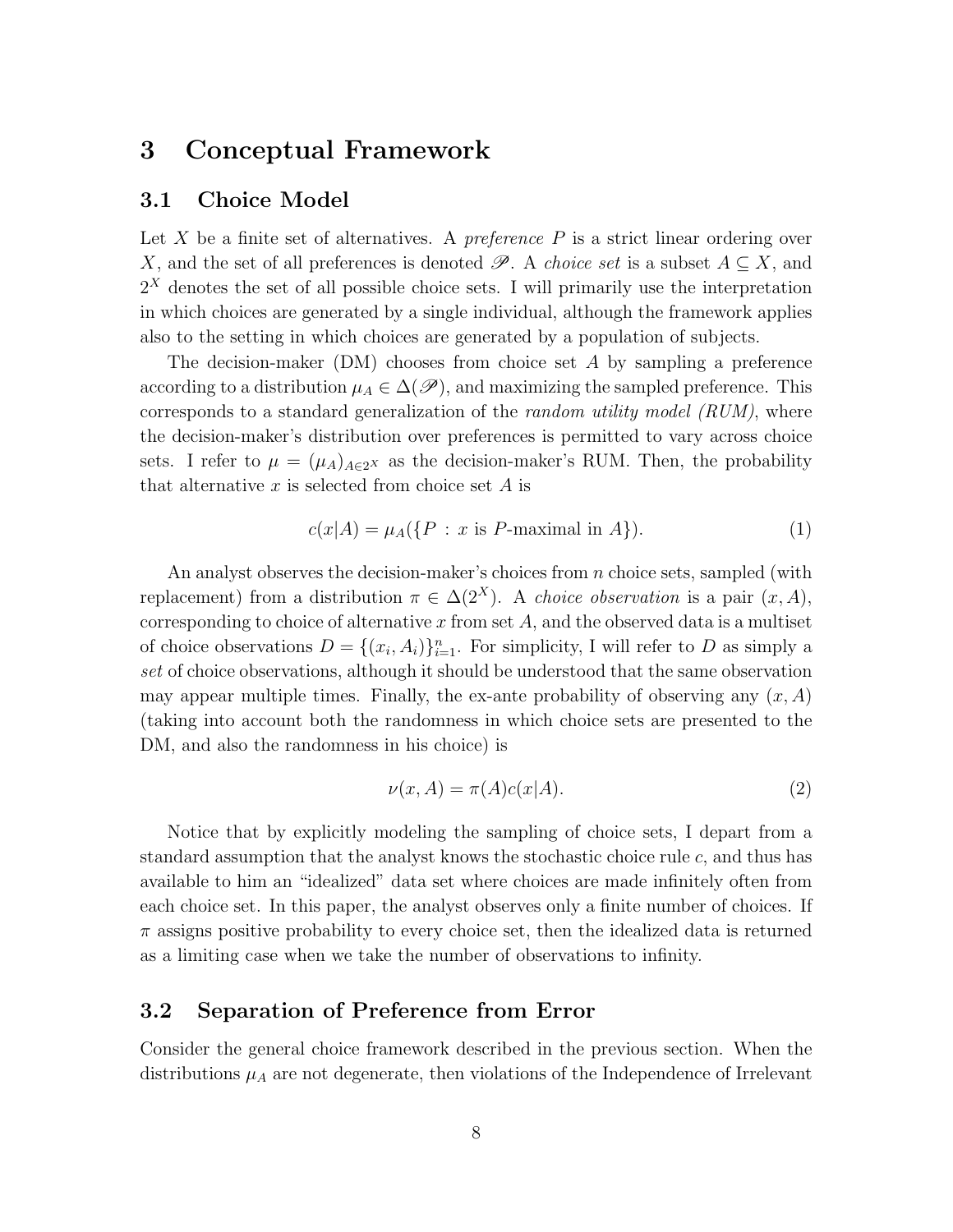Alternatives axiom are expected.<sup>[8](#page-8-0)</sup>

There are two different perspectives for how to interpret these choice inconsistencies. One view is that the inconsistencies emerge from preference heterogeneity. For example, it may be that preference depends on unobserved features of the environment beyond the choice set, so that different preferences are cued in different choice observations. A related explanation is that if choices are generated by a population of decision-makers, then inconsistencies may reflect cross-sectional heterogeneity in preferences across the population. According to both of these interpretations, the randomness over outcomes is reflective of intentional maximization which is welfarerelevant. A second view is that these inconsistencies describe *measurement errors* or choice errors, which are welfare-reducing and not indicative of genuine preference. The choice model described previously permits both kinds of inconsistency to be simultaneously present.

In general, it will not always be possible to separate preference heterogeneity from error; even conceptually. This paper studies a setting in which there is a *small* set of preferences that are maximized most of the time, and suggests that preference heterogeneity and error can be meaningfully distinguished in this case. In particular, we may think of the small stable set of preferences as the "true" preferences—reflecting, for example, different sub-populations or different choice contexts—and the choices that are inconsistent with these preferences as error.

## <span id="page-8-1"></span>3.3 Underlying "Sparse" Choice Model

Formally, I consider the setting in which the RUM  $\mu$  is well-approximated by an underlying  $\mu^*$ , supported on a "sparse" set of preferences.

Specifically, suppose that the DM has a set  $P$  consisting of K preferences. In the absence of choice error, his choice from set A corresponds to maximization of a preference sampled from a distribution  $\mu_A^*$ , where  $\mu_A^*(\mathcal{P}) = 1$ . (Interpret nondegenerate distributions  $\mu_A^*$  as reflecting variation in the activation of preferences. For example, if preferences correspond to different choice contexts, then  $\mu_A^*$  is the empirical distribution of contexts for the choice problem  $A$ .) Thus, when  $K$  is small, the RUM  $\mu^* = (\mu_A^*)_{A \in 2^X}$  is supported on only a small number of preferences, relative to the complete set of preference orderings  $\mathscr{P}$ . In analogy to [\(1\)](#page-7-0) and [\(2\)](#page-7-1), define  $c^*(x|A) = \mu_A^*(\{P : x \text{ is } P\text{-maximal in } A\})$  for the stochastic choice rule associated with  $\mu^*$ , and  $\nu^*(x, A) = \pi(A)c^*(x|A)$  for the frequency of observation of  $(x, A)$  under RUM  $\mu^*$  and sampling distribution  $\pi$ .

<span id="page-8-0"></span><sup>&</sup>lt;sup>8</sup>Here, and throughout the paper, I refer to the classic (deterministic) version of IIA. Naturally, violations of the stochastic version of IIA may also be present.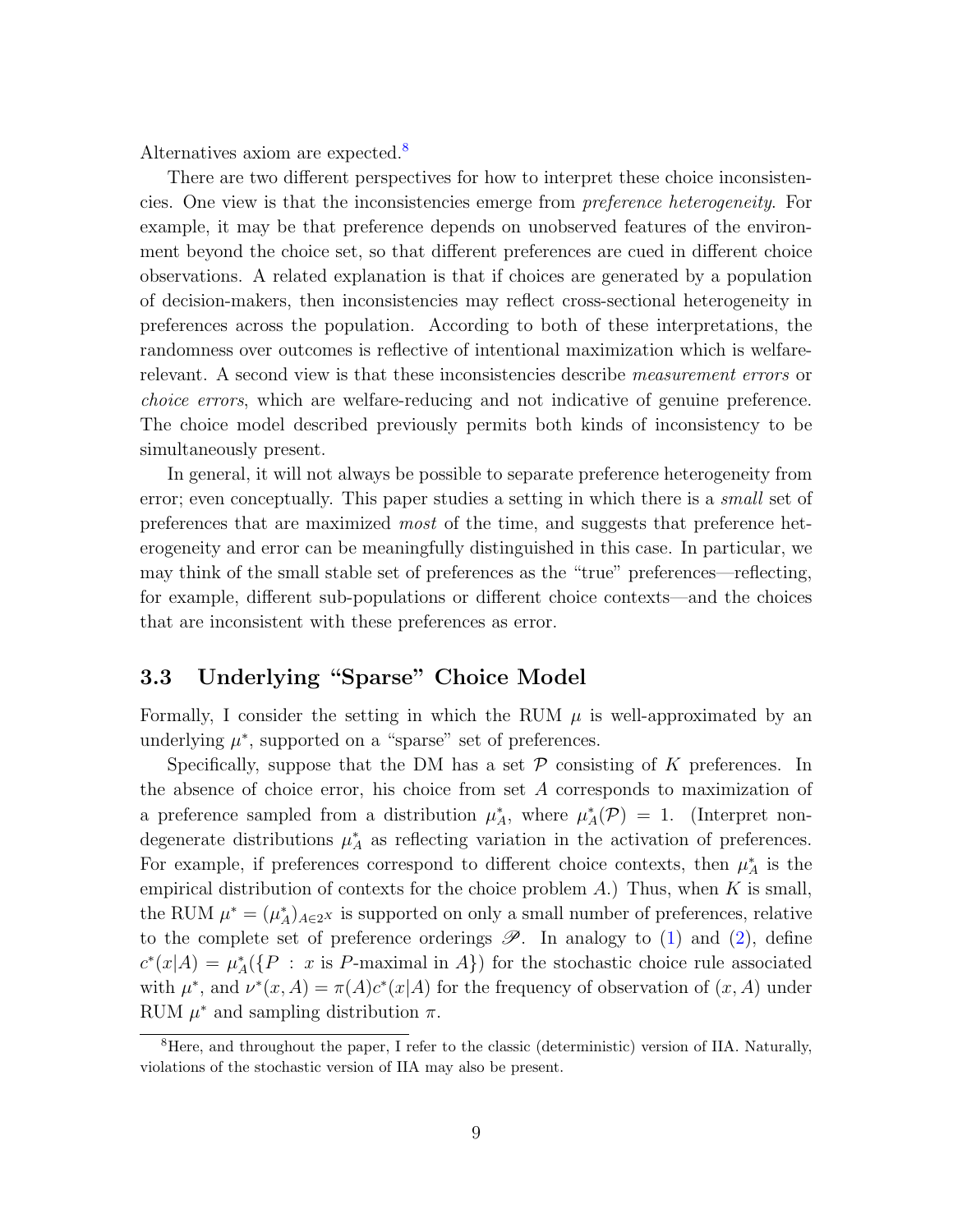We do not observe choices generated under RUM  $\mu^*$ , but rather choices generated under its perturbation  $\mu$ . The relationship between these RUMs is given as follows: For each choice set A, there is a map  $g_A : \mathscr{P} \to \Delta(\mathscr{P})$  such that

$$
\mu_A = \mu_A^* G_A
$$

where  $\mu_A$  and  $\mu_A^*$  are  $1 \times |\mathscr{P}|$  vectors (choose an arbitrary indexing of preferences) and  $G_A$  is the  $|\mathscr{P}| \times |\mathscr{P}|$  Markov matrix associated with  $g_A$ .<sup>[9](#page-9-0)</sup> It is important that choice errors do not occur frequently; formally, suppose there is a (uniform) bound on probability of error p such that the diagonal entries in  $G_A$  are at least  $1-p$  (for every choice set  $A$ ). Informally, this guarantees that the "right" preference is maximized most of the time. I will refer to  $p$  throughout as the *probability of error*.

When K and  $p$  are both small, as is the primary case of interest, then most choices under the RUM  $\mu$  correspond to maximization of a small number of preferences. Section [5](#page-12-0) provides conditions on the sampling distribution  $\pi$ , the probability of error p, and the underlying RUM  $\mu^*$  under which recovery of the number of preferences K is possible.[10](#page-9-1)

Note the following special cases of the model:

**Example 1.** If  $K = 1$ , so that there is only one underlying preference, then each  $\mu_A^*$  is degenerate on that preference and the observed choice data corresponds to imperfect maximization of a single preference ordering.

**Example 2.** If  $K > 1$  but each  $\mu_A^*$  is degenerate, then we return the multiple preference model introduced in [Kalai et al.](#page-48-1) [\(2002\)](#page-48-1), where different preferences are cued in different choice problems.

Throughout, I will take the perspective that  $\mu^*$  is the DM's true RUM, and K describes the cardinality of the DM's true set of preferences. An alternative interpretation is that the DM's "true" RUM is  $\mu$ , but we prefer a more parsimonious description—specifically, an approximate representation by an RUM which assigns positive probability only to a small set of preferences. From this perspective, our problem is that of how many preferences are needed to explain most of the choice data generated under  $\mu$ .

Another interpretation of the proposed framework, building on [Rubinstein and](#page-48-5) [Salant](#page-48-5) [\(2008\)](#page-48-5) and [Bernheim and Rangel](#page-47-5) [\(2009\)](#page-47-5), is the following. Let  $\mathscr C$  be a set of contexts that are relevant to the DM's preference but unobserved by the analyst.<sup>[11](#page-9-2)</sup>

<span id="page-9-1"></span><span id="page-9-0"></span><sup>&</sup>lt;sup>9</sup>Index the preferences  $P_1, \ldots P_{N!}$ . The *i*-th column of  $G_A$  is  $g_A(P_i)$ .

<sup>&</sup>lt;sup>10</sup>See Section [5.4](#page-19-0) for application of the approach in an example in which the probability of p is large.

<span id="page-9-2"></span><sup>&</sup>lt;sup>11</sup>These are called *frames* in [Rubinstein and Salant](#page-48-5) [\(2008\)](#page-48-5) and *ancillary conditions* in [Bernheim](#page-47-5) [and Rangel](#page-47-5) [\(2009\)](#page-47-5).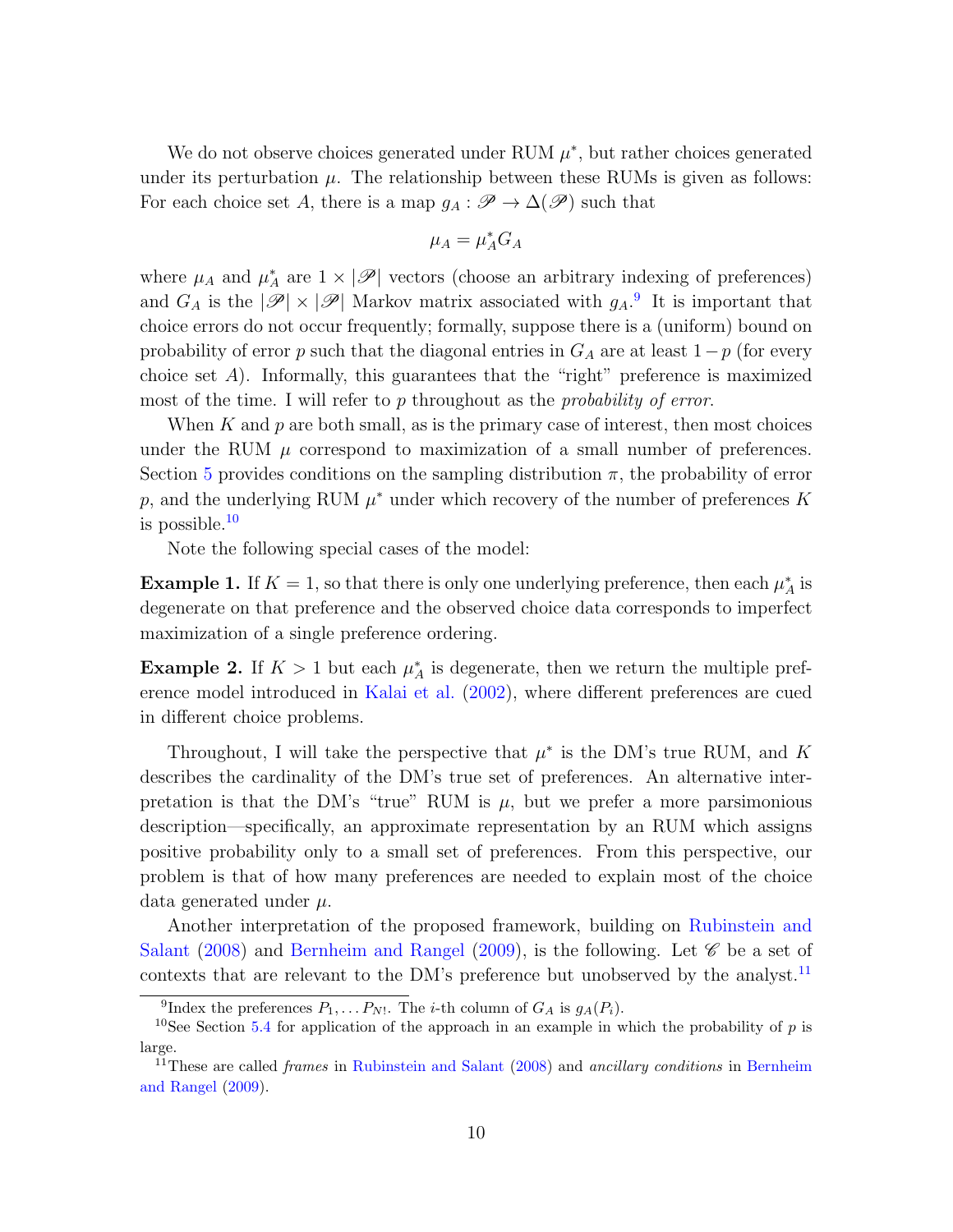Each context is associated with a preference; in a slight abuse of notation, let  $P<sub>C</sub>$  be the preference associated with context  $C \in \mathscr{C}$ . Choice sets A are associated with a distribution  $\mu_A$  over contexts, and the probability of observation of choice of x from A is given by

 $c(x|A) = \mu_A(\{C : x \text{ is } P_C\text{-maximal in } A\}).$ 

The main question of this paper is whether it is possible to recover the number of contexts, given observation of pairs  $(x, A)$ , when the contexts i are hidden. Section [8.3](#page-30-0) pursues this interpretation further, considering the case in which contexts are observed.

## <span id="page-10-0"></span>4 Analysis of the Choice Data

Fix a data set  $D = \{(x_i, A_i)\}_{i=1}^n$ . A multiple preference rationalization of this data is any set of preference orderings  $\mathcal{P} \subseteq \mathcal{P}$ . The number of observations in D that are inconsistent with all preferences in  $\mathcal P$  is

 $\varepsilon(D,\mathcal{P}) := \#\{(x,A)\in D : x \text{ is not } P\text{-maximal in } A \text{ for any } P \in \mathcal{P}\}.$ 

I call this the number of implied choice errors.<sup>[12](#page-10-1)</sup> Say that  $P$  constitutes a perfect *rationalization* of D if  $\varepsilon(D,\mathcal{P})=0$ . If we restrict to rationalizations that consist of k orderings, the minimal number of implied choice errors in  $D$  is

$$
\varepsilon_k(D) := \min_{|\mathcal{P}|=k} \varepsilon(D, \mathcal{P}).
$$

Say that the data set D is k-rationalizable [\(Kalai et al.,](#page-48-1) [2002\)](#page-48-1) if there is some set of k orderings that perfectly rationalizes D, so that  $\varepsilon_k(D) = 0$ .

It is useful to represent D as the linear interpolation of points in  $\{(k, \varepsilon_k(D))\}_{k\in\mathbb{Z}_+}$ . Henceforth, I will refer to this as an *Error-Preference Tradeoff Graph*. If we consider the convex hull of this graph, then each point represents a particular weighted minimization of the number of orderings  $k$  (ascribed to the DM), and the number of implied choice errors  $\varepsilon_k(D)$ .

Formally, for every value  $\lambda$  (which defines a weighting over these objectives), there is a corresponding solution:

<span id="page-10-3"></span>**Definition 4.1.** For every  $\lambda \in \mathbb{R}_+$  and data set D, define

<span id="page-10-2"></span>
$$
K_{\lambda}^{*}(D) = \underset{k \in \mathbb{Z}_{+}}{\operatorname{argmin}} \left[ k + \lambda \varepsilon_{k}(D) \right]. \tag{3}
$$

<span id="page-10-1"></span><sup>&</sup>lt;sup>12</sup>Naturally, this is only one of many possible definitions for choice error. In particular, other notions of error may be preferred assuming different models of preference aggregation (see e.g. the multiple-ordering models of [Rubinstein and Salant](#page-48-6) [\(2006\)](#page-48-6), [Fudenberg and Levine](#page-47-6) [\(2006\)](#page-47-6), [Green and](#page-47-7) [Hojman](#page-47-7) [\(2007\)](#page-47-7), [Manzini and Mariotti](#page-48-7) [\(2007,](#page-48-7) [2009\)](#page-48-8)).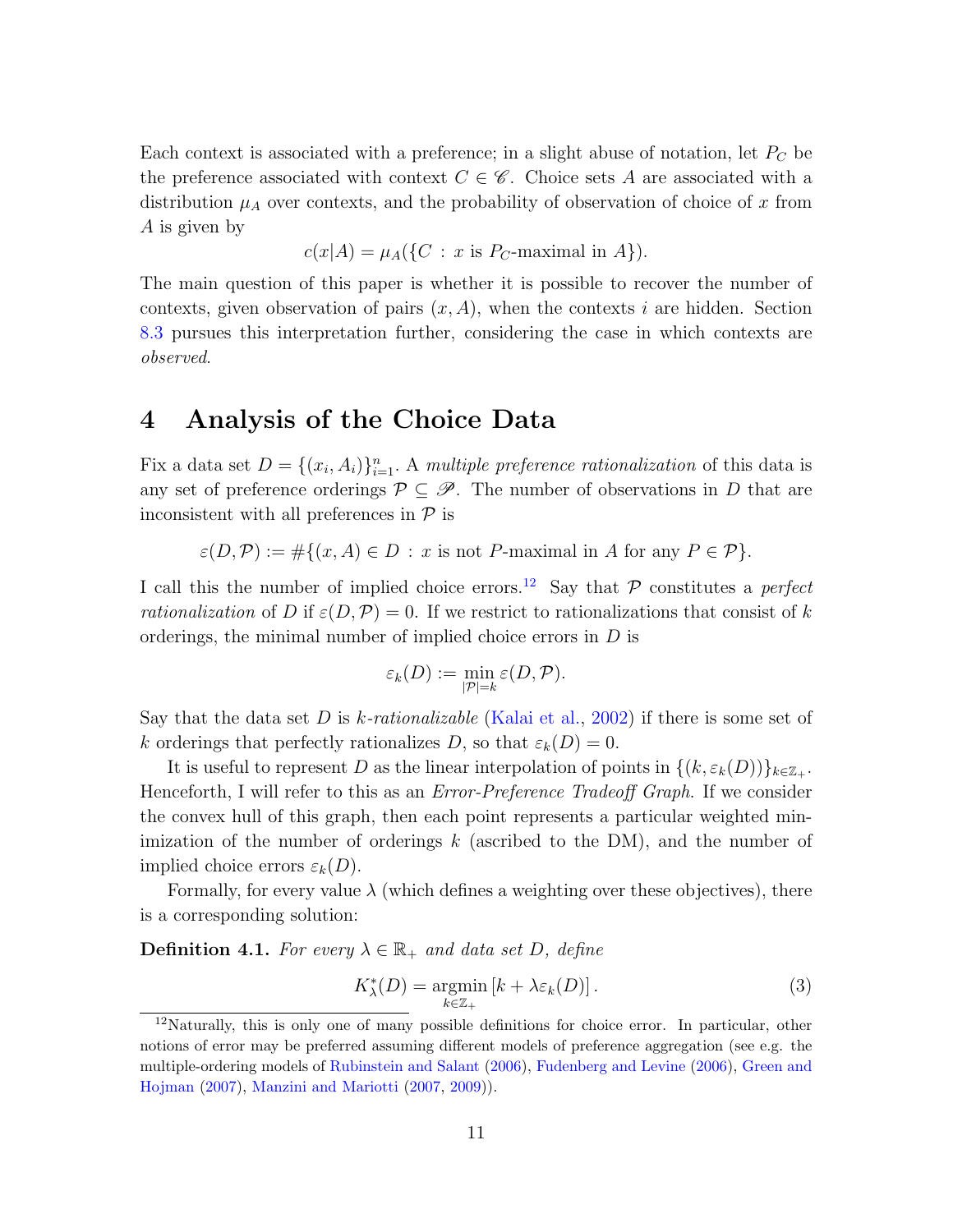This solution is depicted in the figure below. When there are multiple solutions to the problem above, I will take  $K^*_{\lambda}(D)$  to mean the smallest value of k in the minimizing set.



Figure 2: Define E to be the set of points lying above the linear interpolation of  $\{(k, \varepsilon_k(D))\}_{k\in\mathbb{Z}_+}$ . Then, the problem in [\(3\)](#page-10-2) returns a solution with k orderings if and only if the line with normal vector  $(-1, -\lambda)$  properly supports E at  $(k, \varepsilon_k(D))$ .

Intuitively,  $1/\lambda$  is the "cost" of each ordering, so that an ordering is attributed to the DM if and only if it explains at least  $1/\lambda$  observations that would otherwise be interpreted as choice error. As  $\lambda \to 0$ , the cost of errors becomes increasingly small relative to the cost of orderings, so the analyst prefers to attribute a single ordering to the DM and interpret the unexplained observations as choice errors. As  $\lambda \to \infty$ , the cost of choice errors becomes increasingly large relative to the cost of orderings, so the analyst prefers to use as many orderings as necessary to perfectly rationalize the data.

In particular, if  $\lambda < \frac{1}{\varepsilon_1(D)}$  (where, recall,  $\varepsilon_1(D)$  is the necessary number of unexplained observations if the DM is modeled with a single preference), then the approach returns the [Houtman and Maks](#page-48-0) [\(1985\)](#page-48-0) solution, and if  $\lambda > 1$ , then the approach returns the [Kalai et al.](#page-48-1) [\(2002\)](#page-48-1) solution.

<span id="page-11-0"></span>Observation 1. For every data set D,

- (a)  $K^*_{\lambda}(D) = 1$  for every  $\lambda < \frac{1}{\varepsilon_1(D)}$ , and
- (b)  $K^*_{\lambda}(D) = L$  for every  $\lambda > 1$ , where L is the smallest integer such that D is L-rationalizable.

The intervals provided in Observation [1](#page-11-0) are sufficient but not necessary for recovery of the [Houtman and Maks](#page-48-0) [\(1985\)](#page-48-0) and [Kalai et al.](#page-48-1) [\(2002\)](#page-48-1) solutions. In particular,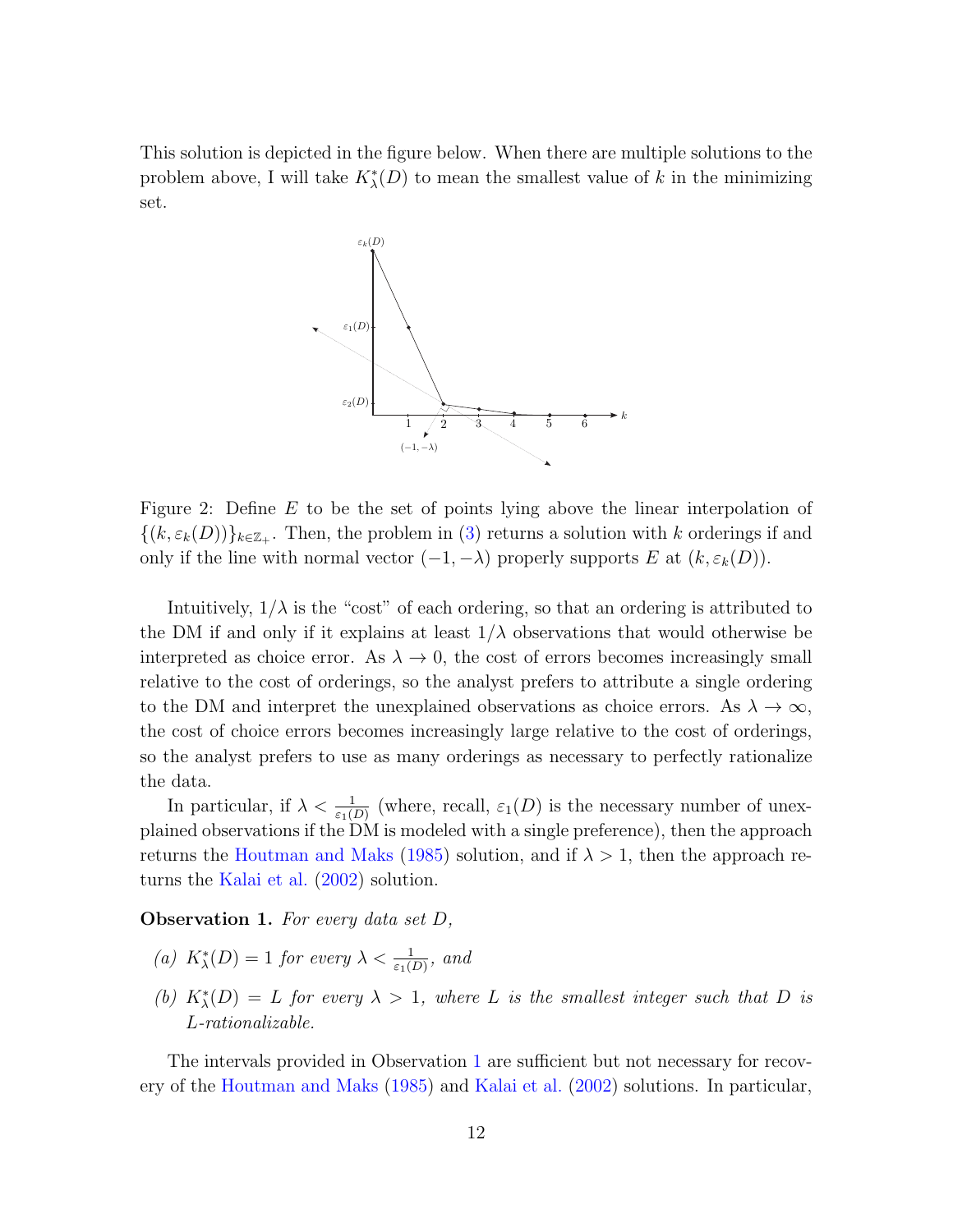it misleadingly suggests that *different* sets of choices for  $\lambda$  are persistently associated with each of these approaches. Indeed, the same choice of  $\lambda$  can recover either solution, depending on the realized data. For example, choice of  $\lambda = 1/20$  selects  $K_{\lambda}^* = 1$ (the [Houtman and Maks](#page-48-0) [\(1985\)](#page-48-0) solution) in panel (a) of the figure below, and selects  $K_{\lambda}^{*} = 2$  (the [Kalai et al.](#page-48-1) [\(2002\)](#page-48-1) solution) in panel (b).



These selections align with a heuristic intuition that the data set in (a) corresponds to imperfect maximization of a single ordering, while the data set in (b) corresponds to perfect maximization of two orderings. The main results below formalize these intuitions, relating the "optimal" choice(s) of  $\lambda$  to the primitives of the choice model described in Section [3.](#page-7-2)

## <span id="page-12-0"></span>5 Recovering the Number of Preferences

## 5.1 No Error Baseline:  $\mu = \mu^*$

Consider first the recovery problem for an idealized baseline in which the decisionmaker's RUM is exactly  $\mu^*$ , so that there are no choice errors. In fact, recovery of the number of preferences  $K$  is not guaranteed even in this setting. The key condition needed for recovery of  $K$  is that preferences are sufficiently differentiated in the data. This differentiation depends *jointly* on the sampling procedure  $\pi$  and also on the underlying RUM  $\mu^*$ .

Basic challenges to recovery are illustrated in Examples [3](#page-13-0)[-5](#page-13-1) below. In Example [3,](#page-13-0) recovery is not feasible because the DM's preferences are not sufficiently differentiated by their choice implications; in Example [4,](#page-13-2) recovery is not feasible because a preference is insufficiently sampled; and in Example [5,](#page-13-1) recovery is not feasible because preferences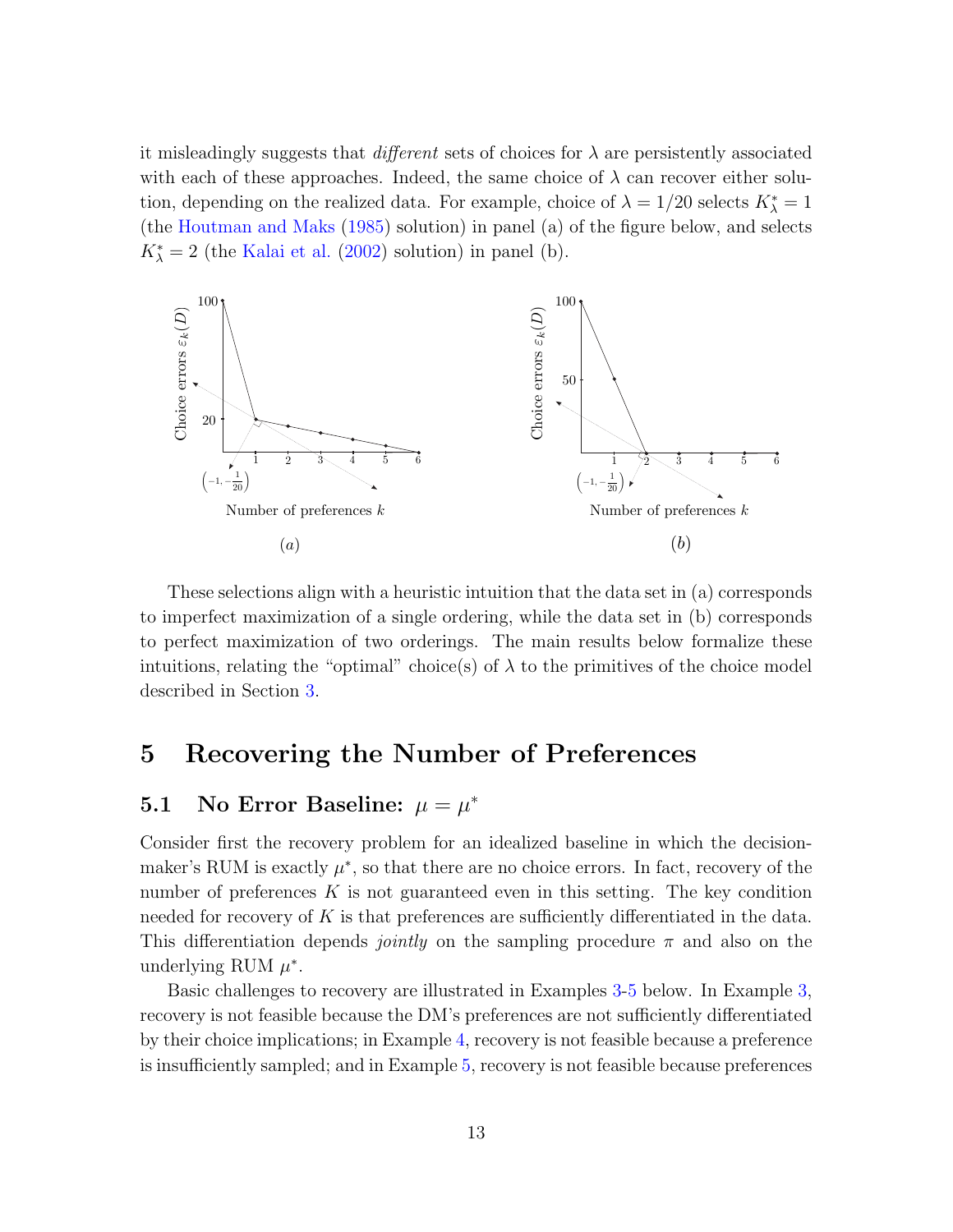agree on the sampled choice sets. The exercise of recovery is not obviously meaningful in these cases, and such settings will be subsequently ruled out.

<span id="page-13-0"></span>**Example 3.** The set of choice alternatives is  $X = \{x_1, x_2, x_3\}$  and the DM's preferences are  $\mathcal{P} = \{P_1, P_2, P_3\}$ , where

$$
x_1 P_1 x_2 P_1 x_3
$$
  

$$
x_1 P_2 x_3 P_2 x_2
$$
  

$$
x_3 P_3 x_2 P_3 x_1
$$

Notice that every choice observation consistent with maximization of some ordering in  $P$  is also consistent with maximization of an ordering in  $P' = \{P_1, P_3\}$ . Fix any RUM  $\mu^*$  supported on  $\mathcal{P}$ , and any sampling distribution  $\pi$  over choice sets. Then, for all data sets D generated under this model, there is no value of  $\lambda$  given which  $K^*_{\lambda}(D) = 3.$ 

<span id="page-13-2"></span>**Example 4.** The DM's preferences are  $\mathcal{P} = \{P_1, P_2\}$ , but only the first preference is sampled; that is,  $\mu_A^*(P_1) = 1$  for every choice set A. For all data sets D generated under this model, there is no value of  $\lambda$  given which  $K_{\lambda}^{*}(D) = 2^{13}$  $K_{\lambda}^{*}(D) = 2^{13}$  $K_{\lambda}^{*}(D) = 2^{13}$ 

<span id="page-13-1"></span>**Example 5.** The DM's preferences are  $\mathcal{P} = \{P_1, P_2\}$  where

$$
x_1 P_1 x_2 P_1 x_3
$$

$$
x_1 P_2 x_3 P_2 x_2
$$

The sampling procedure  $\pi$  puts probability 1 on the choice set  $\{x_1, x_2, x_3\}$ . Since  $P_1$ and  $P_2$  agree on this choice set, for every RUM  $\mu^*$  (supported on  $\mathcal{P}$ ), every data set D generated under this model, and every choice of  $\lambda$ , the proposed approach yields  $K^*_{\lambda}(D) = 1.$ 

These examples highlight that sufficient differentiation of preferences in the data requires first that preferences have different choice implications, and second that there is opportunity for these choice implications to be observed (namely, that the corresponding choice problems and preferences are sampled in the data). The previous examples have the property that the number of underlying preferences cannot be recovered from *any* number of choice observations. Each of these obstacles to recovery may also appear in a more moderate degree: for example, some preference may be rarely sampled, causing its choice implications to appear rarely in the data.

Following, I define a measure for how *differentiated* the K underlying preferences are in the choice data. This measure is defined as a property of the primitives  $\pi$  and

<span id="page-13-3"></span> $13I$  am grateful to an anonymous referee for suggesting this example.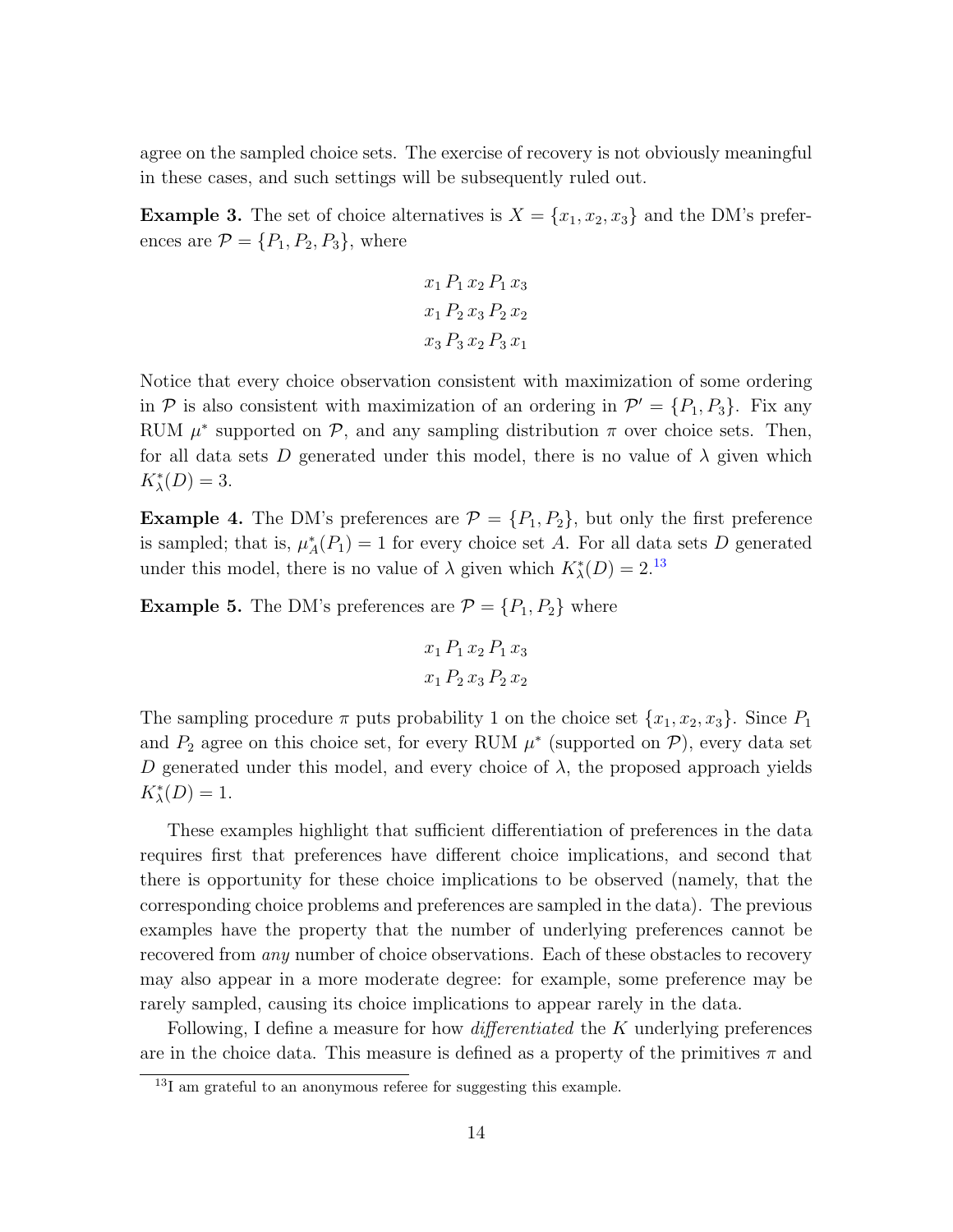$\mu^*$ . Sufficient differentiation in preferences serves a dual role: it simultaneously makes recovery of the number of preferences possible, and it also justifies consideration of this number as an object of interest. Note that in each of the previous examples, recovery of the number of "true" preferences is an arguably misguided exercise—for example, the set of three preferences  $\mathcal P$  in Example [3](#page-13-0) is a needlessly complex way to rationalize choice data that can also be explained using  $\mathcal{P}' \subset \mathcal{P}$ .

As a preliminary step, I first define a generalization of  $\rm IIA:^{14}$  $\rm IIA:^{14}$  $\rm IIA:^{14}$ 

**Definition 5.1.** For any integer k, say that choice observations  $\{(x_i, A_i)\}_{i=1}^k$  are in k-violation of IIA  $if$ 

(1) 
$$
x_i \neq x_j
$$
 for every  $i \neq j$ ,

(2) 
$$
x_i \in \bigcap_{j=1}^k A_j
$$
 for every  $i = 1, ..., k$ .

The first condition requires that every chosen alternative is different, and the second condition requires that each of the chosen alternatives is available in all of the observed choice sets. An immediate implication is that the set of choice observations  $\{(x_i, A_i)\}_{i=1}^k$  cannot be rationalized using fewer than k orderings (without introducing choice error). Notice also that every pair of choice observations from  $\{(x_i, A_i)\}_{i=1}^k$ constitutes a (standard) violation of IIA. These observations suggest that the decision maker possesses at least k different preferences.

Of special interest are the sets of choice observations that are in  $K$ -violation of IIA, where K is the true number of underlying preferences. Below, I define *differentiation* to be the (limiting) fraction of choice observations that can be partitioned into disjoint K-violations of IIA.

**Definition 5.2** (Differentiation). For each data set D, define  $g(D)$  to be the largest number of disjoint subsets of choice observations in D that are in K-violation of IIA. The differentiation parameter for primitives  $(\pi, \mu^*)$  is

$$
d(\pi, \mu^*) = \liminf_{n \to \infty} \mathbb{E}_{(\nu^*)^n} \left[ \frac{1}{n} g(D_n) \right]
$$
 (4)

where  $(\nu^*)^n$  is the product measure corresponding to n i.i.d. draws from  $\nu$ , and  $D_n \sim$  $(\nu^*)^n$  is a random data set of size n.

To interpret the differentiation parameter  $d(\pi, \mu^*)$ , suppose that *n* choice observations are generated from the choice model described by primitives  $\pi$  and  $\mu^*$ . Then, in expectation, there is a partitioning of the realized choice data such that at least

<span id="page-14-0"></span><sup>&</sup>lt;sup>14</sup>Observations  $(x, A)$  and  $(x', B)$  are in violation of the Independence of Irrelevant Alternatives (IIA) axiom if  $x, x' \in B$  and  $x, x' \in A$ .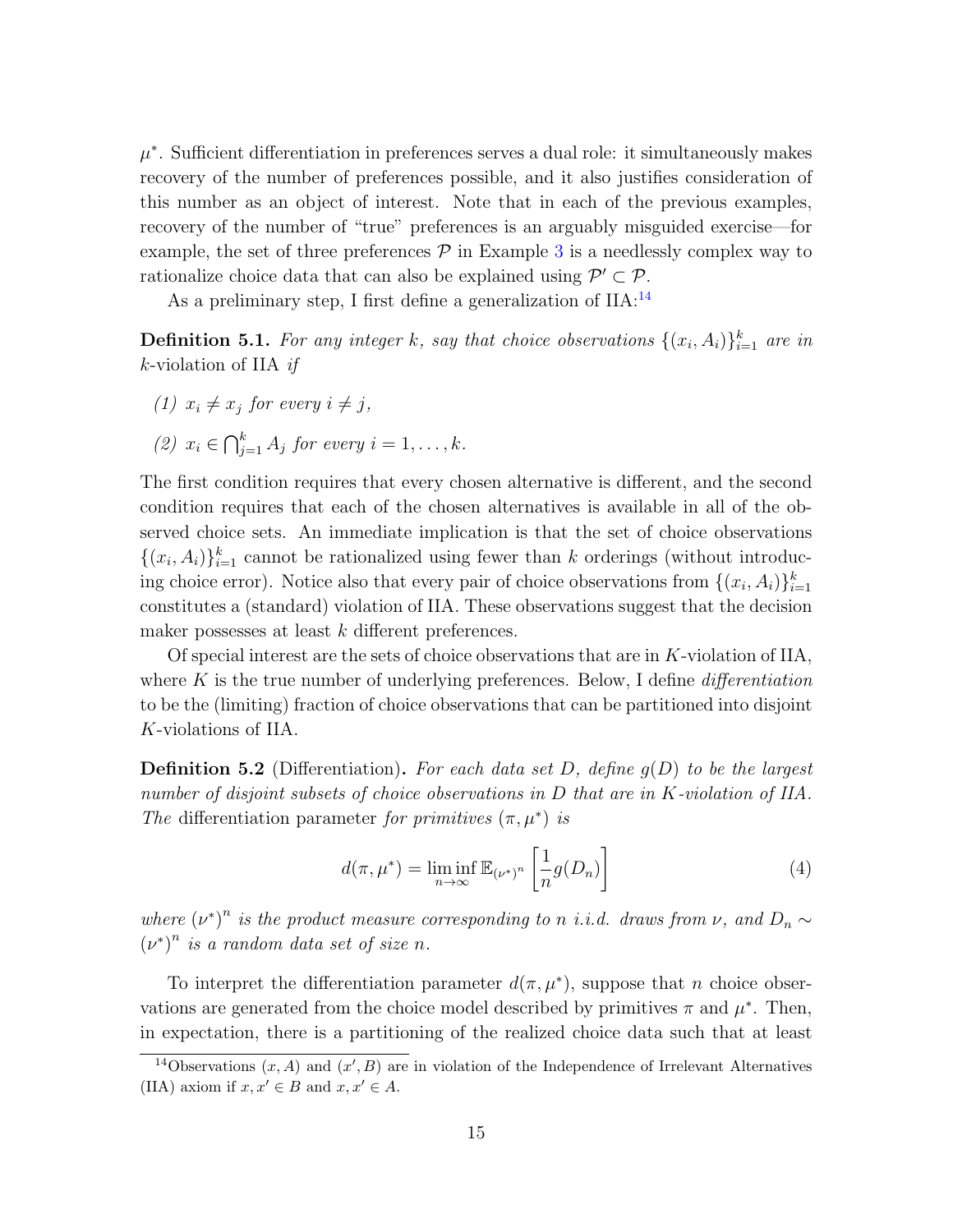$n \cdot d(\pi, \mu^*)$  partition elements are in K-violation of IIA. Recalling that choice observations in K-violation of IIA require  $K$  preferences for perfect rationalization, large values of  $d(\pi, \mu^*)$  imply that use of fewer than K orderings cannot rationalize most of the data, and thus encourages recovery of K preferences.

There are some intrinsic restrictions on the size of the differentiation parameter. A basic bound is:

<span id="page-15-1"></span>
$$
0 \le d(\pi, \mu^*) \le 1/K \tag{5}
$$

for every  $\pi$  and  $\mu^*$ . The lower bound was attained in Examples [3-](#page-13-0)[5:](#page-13-1)

**Observation 2.** Fix any  $\pi$  and  $\mu^*$  obeying the restrictions described in Example [3,](#page-13-0) [4,](#page-13-2) or [5.](#page-13-1) Then,  $d(\pi, \mu^*) = 0$ .

Generalizing from Example [3](#page-13-0) in particular:

<span id="page-15-2"></span>Definition 5.3. Let

 $\mathbb{C}(\mathcal{P}) = \{(x, A) : x \text{ is } P\text{-}maximal \text{ in } A \text{ for some } P \in \mathcal{P}, A \in 2^X\}$ 

be the set of unique choice implications of preferences in P.

**Observation 3.** If  $\mathbb{C}(\mathcal{P})$  does not contain any K-violations of IIA, then  $d(\pi, \mu^*) = 0$ for every sampling distribution  $\pi$  and every RUM  $\mu^*$  supported on  $\mathcal{P}$ .

The upper bound  $d(\pi, \mu^*) = 1/K$  is attained if the data can eventually be (ap-proximately) completely partitioned into disjoint K-violations of IIA. For example:<sup>[15](#page-15-0)</sup>

**Example 6.** The DM's preferences are  $\mathcal{P} = \{P_1, \ldots, P_K\}$ . Define  $x_i^*$  to be the  $P_i$ maximal element from X, and suppose that all  $x_i^*$  are unique. Given any choice set A, the DM samples uniformly over  $P$ . Only choice sets containing  $\{x_i^*\}_{i=1}^K$  are sampled with positive probability. Then,  $d(\pi, \mu^*) = 1/K$ .

**Example 7.** Consider  $X = \{x_1, \ldots, x_N\}$  and define  $\mathcal{P} = \{P_1, P_2\}$  where

$$
x_1 P_1 x_2 P_1 \dots P_1 x_N
$$
  

$$
x_N P_2 x_{N-1} P_2 \dots P_2 x_1
$$

Let each  $\mu_A$  assign equal probability to both preferences, and let  $\pi$  be an arbitrary distribution over non-singleton choice sets. Then,  $d(\pi, \mu^*) = 1/2$ .

<span id="page-15-0"></span><sup>&</sup>lt;sup>15</sup>In general, the value of  $d(\pi, \mu^*)$  can vary significantly depending on the sampling distribution  $\pi$ . For example, as long as there is a single choice set on which all of the preferences disagree, then exclusive sampling of this choice set will result in  $d(\pi, \mu^*)$  attaining the upper bound  $1/K$ . Similarly, as long as there is a single choice set on which all of the preferences agree, then exclusive sampling of this choice set will result in  $d(\pi, \mu^*)$  attaining the lower bound 0.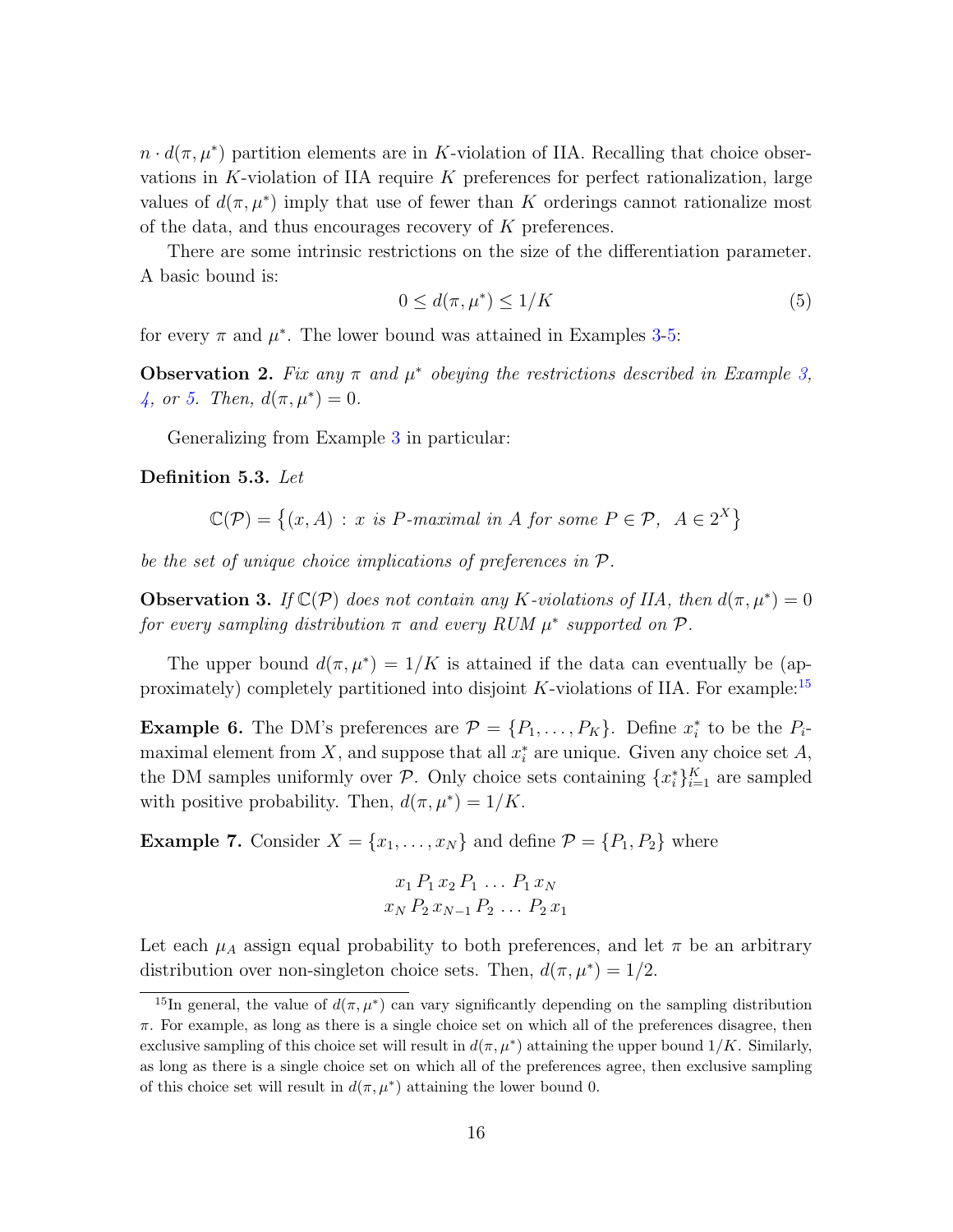The claim below says that so long as the differentiation parameter is strictly positive, then we can recover the number of orderings using any  $\lambda > 1$  (which implements the [Kalai et al.](#page-48-1) [\(2002\)](#page-48-1) solution).

Claim 1. Suppose  $d(\pi, \mu^*) > 0$  and  $\mu = \mu^*$ . Then,

$$
\Pr(K_{\lambda}^*(D_n) = K) \to 1 \quad as \quad n \to \infty
$$

for every  $\lambda > 1$ .

The proof is clear and omitted. If the DM imperfectly maximizes, however, then  $\lambda > 1$  will not generally be the best choice for recovery of K, and the size of the differentiation parameter  $d(\pi, \mu^*)$  will be important. I turn to this case now.

## **5.2** Main Case:  $\mu \neq \mu^*$

When there are no choice errors, all choice "inconsistencies" are (by assumption) representative of preference heterogeneity. Thus, the only obstacle to recovery is identification—will all of the K preferences be represented in the data?

This identification problem is also present when there are choice errors. But in addition, the possibility of choice error complicates our problem by introducing a new source of inconsistency. Choice errors may artificially inflate the inferred number of preferences (if we mistakenly interpret errors as preference), and they may also artificially reduce the inferred number of preferences (since an imperfectly maximized data set can in some cases be rationalized using fewer orderings than its perfectly maximized counterpart).

The proposed approach separates error from preference by looking for structure in the inconsistencies. A large set of choice inconsistencies that is "internally consistent"—i.e. rationalizable using the same preference—are interpreted as preference. Inconsistencies which are "internally *inconsistent*" are taken to represent error. This distinction requires a commitment to a notion of a large set, which is governed by choice of the parameter  $\lambda$ .

The main theorem provides values of  $\lambda$  under which the proposed approach recovers the true number of orderings as the number of observations grows large:

<span id="page-16-1"></span>Theorem 1. Define

<span id="page-16-0"></span>
$$
\bar{p} = d(\pi, \mu^*)(1 - p)^K.
$$
\n(6)

Choose any  $\tilde{p} \in [p, \overline{p}]$  and set  $\lambda = 1/(\tilde{p}n)$ . Then,

 $Pr(K_{\lambda}^{*}(D_{n}) = K) \to 1$  as  $n \to \infty$ .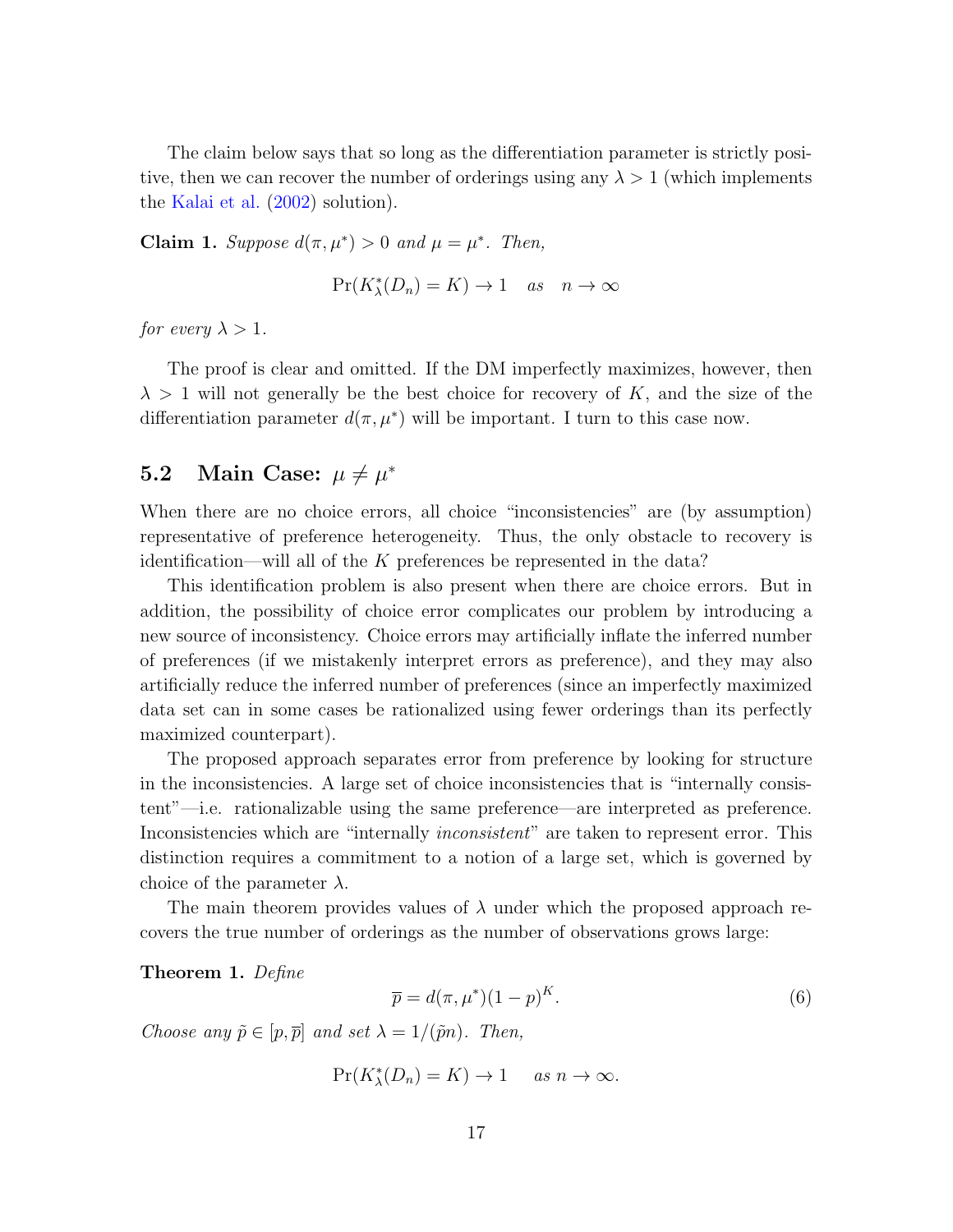The condition in [\(6\)](#page-16-0) defines a value  $\bar{p}$  that is increasing in the differentiation parameter  $d(\pi, \mu^*)$ , decreasing in the probability of error p, and decreasing in the number of preferences  $K$ . Theorem [1](#page-16-1) says that if each ordering ascribed to the DM is required to uniquely explain at least pn observations, but not more than  $\bar{p}n$  observations, then the proposed approach will recover the number of underlying orderings given sufficiently many choice observations. Choosing  $\lambda < 1/(\bar{p}n)$  may result in an underestimate of the number of preferences, and choosing  $\lambda > 1/(pn)$ may result in an overestimate.

If either the differentiation parameter  $d(\pi, \mu^*)$  is too small, or the probability of error p and number of preferences K too large, the condition in [\(6\)](#page-16-0) will yield  $\bar{p} < p$ , in which case  $K^*_{\lambda}(D)$  may not recover K for any value of  $\lambda$ . Specifically, it follows from the bounds on the differentiation parameter described in [\(5\)](#page-15-1) that Condition [\(6\)](#page-16-0) requires

$$
\frac{1}{K} > \frac{p}{(1-p)^K}
$$

.

For example, if the DM has more than ten underlying preferences, then the probability of error cannot exceed  $p = 0.05$ , and if the DM has 5 underlying preferences, then the probability of error cannot exceed  $p = 0.1$ .<sup>[16](#page-17-0)</sup>

The proof of Theorem [1](#page-16-1) is deferred to Appendix [B.2,](#page-37-0) but a sketch of the main ideas follows. The key idea is to identify every data set with an undirected hyper- $graph<sup>17</sup>$  $graph<sup>17</sup>$  $graph<sup>17</sup>$  (henceforth *graph*) in the following way: every node corresponds to a choice observation, and there is an edge between a set of nodes if and only if the corresponding observations are not consistent with maximization of any single ordering. The proof notes that a data set is k-rationalizable if and only if the corresponding graph is k-colorable.<sup>[18](#page-17-2),[19](#page-17-3)</sup> Thus, the problem in  $(3)$  can be re-cast as finding the smallest number of colors k such that a large subset of nodes are k-colorable.

Let us consider a data set generated by repeated sampling from  $\nu^*$  (which, recall, corresponds to choice without errors) instead of the actual distribution  $\nu$ . Since by construction, this data set corresponds to *perfect* maximization of  $K$  orderings, the corresponding graph must admit a K-coloring. Moreover, since every set of observations in K-violation of IIA creates a complete  $K$ -partite subgraph, and at least one such set exists, $20$  the corresponding graph cannot be colored by fewer than K colors. The challenge is to show that even when the graph is perturbed by choice

<span id="page-17-0"></span><sup>&</sup>lt;sup>16</sup>I have not made efforts to optimize this bound, and it can be improved in future work.

<span id="page-17-2"></span><span id="page-17-1"></span><sup>&</sup>lt;sup>17</sup>A hypergraph is a generalization of a graph in which edges may connect more than two vertices.

<sup>&</sup>lt;sup>18</sup>A k-coloring of a graph is a partition of its vertex set V into k color classes such that no edge in E connects two nodes of the same color. A graph is  $k$ -colorable if it admits an  $k$ -coloring.

<span id="page-17-3"></span><sup>&</sup>lt;sup>19</sup>This equivalence is shown by taking each color class to represent consistency with a distinct ordering.

<span id="page-17-4"></span><sup>&</sup>lt;sup>20</sup>This is implied by  $d(\pi, \mu^*) > 0$ . If  $d(\pi, \mu^*) = 0$ , then the interval  $[1/(\overline{p}n), 1/(pn)]$  is empty, and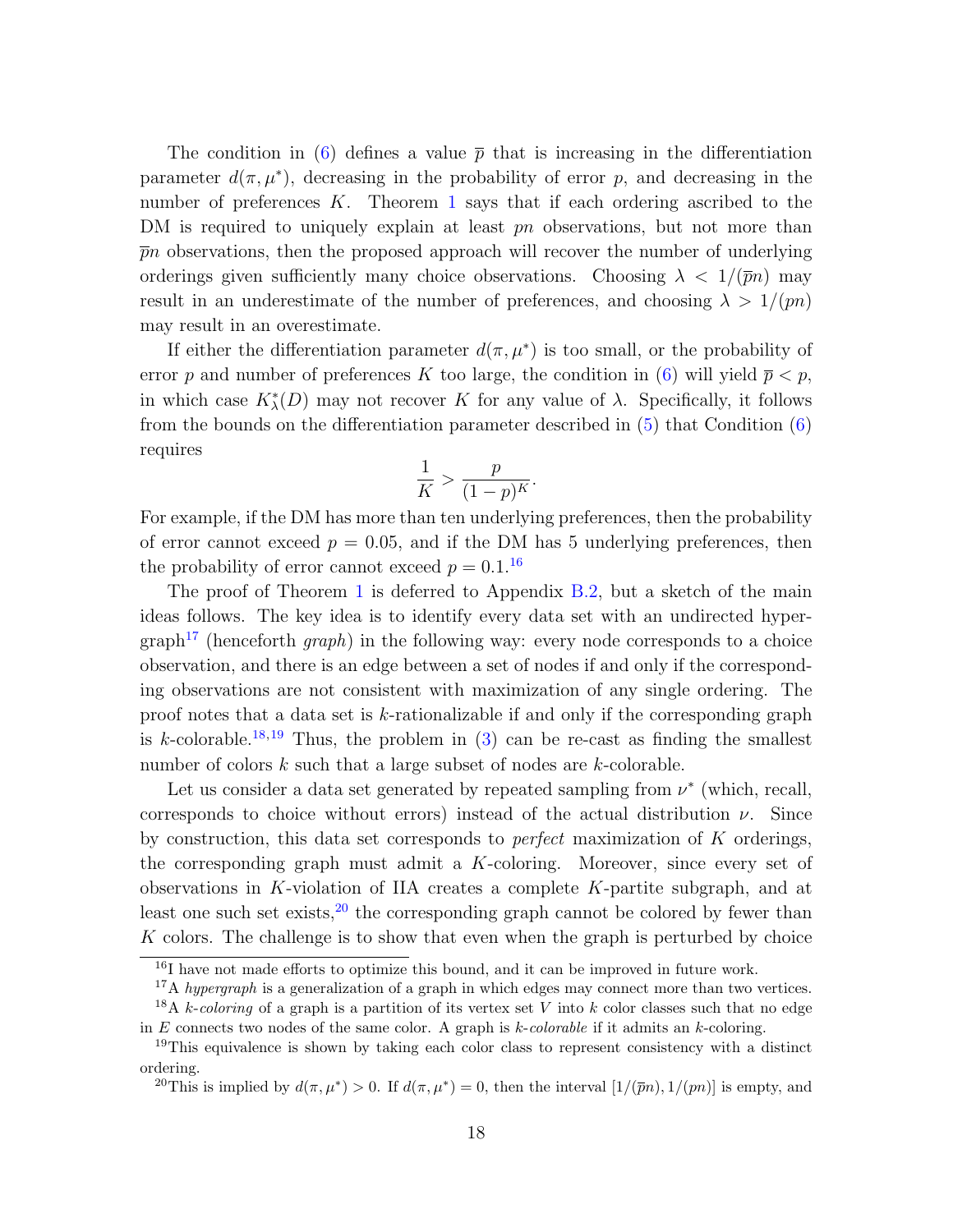error, with high probability it will remain the case that a large subset of the nodes can be colored by  $K$  colors, but no fewer.

To show that K colors are sufficient to color most nodes, I use Hoeffding's inequality to upper bound the number of imperfectly maximized choice observations by  $1/\lambda$ (with high probability) as n gets large. To show that  $K$  colors are needed, I use the assumption in [\(6\)](#page-16-0) and repeated applications of Hoeffding's inequality to lower bound the number of disjoint complete K-partite subgraphs by  $1/\lambda$  (with high probability) as n gets large. This relies crucially on the differentiation parameter  $d(\pi, \mu^*)$  being sufficiently large. Since each complete  $K$ -partite subgraph cannot be colored by fewer than  $K$  colors, the number of such subgraphs provides an approximate<sup>[21](#page-18-1)</sup> lower bound on the number of nodes that are uniquely colored by each of the first  $K$  colors. Thus, each of the first K orderings uniquely explains at least  $1/\lambda$  observations, and the marginal  $(K+1)$ -st ordering explains strictly fewer than  $1/\lambda$  additional observations, so the proposed approach correctly returns  $K$  orderings.

#### <span id="page-18-4"></span>5.3 Evaluating Assumptions

Since the number of orderings  $K$ , the probability of error  $p$ , and the differentiation parameter  $d(\pi, \mu^*)$  are not known, the expression in [\(6\)](#page-16-0) cannot be directly computed from the data. Nevertheless, we can infer properties of these unknowns. Theorem [1](#page-16-1) provides an *interval* of values of  $\lambda$  that recover the same solution. If the inferred  $K^*_{\lambda}(D)$  is the "correct" number of underlying preferences, then we can use the range of values of  $\lambda$  that induce this solution to bound  $d(\pi, \mu^*)$  and p. To ease notation, d is used throughout this section in place of  $d(\pi, \mu^*)$ .

Formally, for each number of preferences  $k$ , define

<span id="page-18-3"></span>
$$
\overline{\lambda}_k(D) = \max\left\{ \lambda' : K^*_{\lambda'}(D) = k \right\} \qquad \underline{\lambda}_k(D) = \min\left\{ \lambda' : K^*_{\lambda'}(D) = k \right\} \tag{7}
$$

to be the largest and smallest values of  $\lambda'$  that return the solution k. An implication of Theorem [1](#page-16-1) is that different choices of  $\lambda'$  in the interval  $[1/(\bar{p}n), 1/(pn)]$  eventually yield the same solution. $^{22}$  $^{22}$  $^{22}$  Thus:

<span id="page-18-0"></span>**Corollary 1.** Choose any  $\lambda$  satisfying the condition in Theorem [1,](#page-16-1) and define  $\lambda(D_n)$ 

the theorem is vacuously true.

<span id="page-18-1"></span><sup>&</sup>lt;sup>21</sup>The proof considers the number of such subgraphs that are additionally *perfectly maximized*; this is a lower bound on the number of nodes that are uniquely colored by each of the first  $K$  colors.

<span id="page-18-2"></span> $^{22}$ In fact, the proof of Theorem [1](#page-16-1) in the appendix establishes a slightly stronger claim than stated: not only does each  $K^*_{\lambda}(D_n)$  converge to K for  $\lambda \in [1/(\overline{p}n), 1/(pn)]$ , but convergence is uniform in this interval.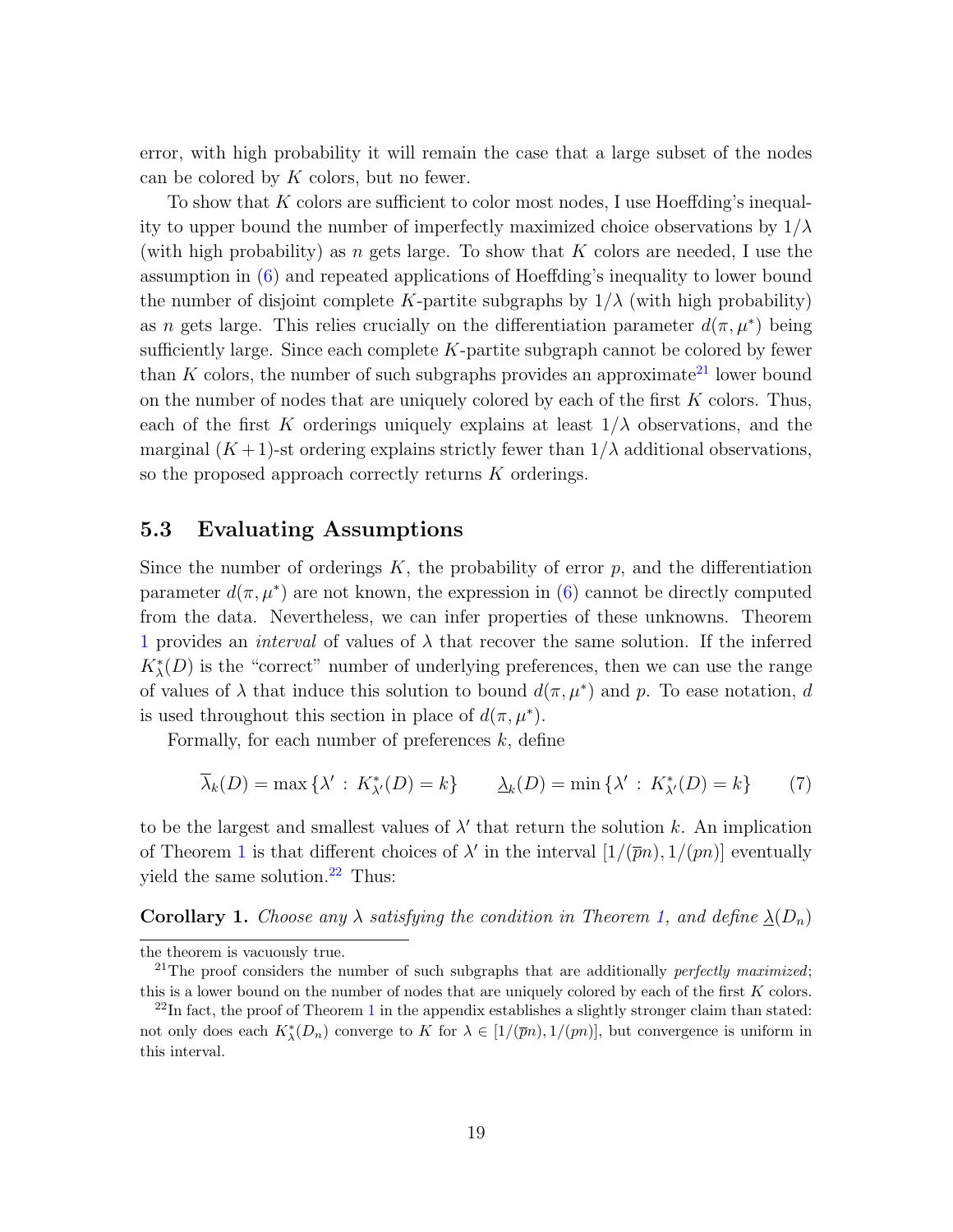and  $\overline{\lambda}(D_n)$  as in [\(7\)](#page-18-3). Then,

<span id="page-19-1"></span>
$$
\Pr\left(\left[\frac{1}{d(1-p)^K n}, \frac{1}{pn}\right] \subseteq \left[\underline{\lambda}_K(D_n), \overline{\lambda}_K(D_n)\right]\right) \to 1 \qquad \text{as } n \to \infty \tag{8}
$$

The set of values in [\(8\)](#page-19-1) is loosely an "inversion" of our main result: Theorem [1](#page-16-1) says that if preferences are sufficiently differentiated and error is sufficiently small, then we can recover the number of preferences with an appropriate choice of  $\lambda$ . Corollary [1](#page-18-0) asks, if  $\lambda$  is the appropriate choice, how differentiated could the preferences have been, and how high must the probability of error have been?

Given conjecture of any solution  $k$ , we can use  $(8)$  to back out implied properties about the (unobservable) primitives  $d(\pi,\mu^*)$  and p. Each of  $\bar{\lambda}_k := \bar{\lambda}_k(D_n), \underline{\lambda}_k :=$  $\Delta_k(D_n)$ , and n can be computed directly from the data; thus, we can use

<span id="page-19-2"></span>
$$
\left\{ (d', p') : \left[ \frac{1}{d'(1 - p')^{k} n}, \frac{1}{p n} \right] \subseteq \left[ \underline{\lambda}_{k}, \overline{\lambda}_{k} \right] \right\}
$$
(9)

to (eventually) bound the possible values of d and p. Notice also that every  $d'$  and  $p'$ in the set  $(9)$  satisfy

$$
\frac{1}{\lambda_k (1 - 1/(\lambda_k n))^k n} \le d' \le \frac{1}{\overline{\lambda}_k (1 - 1/(\overline{\lambda}_k n))^k n}
$$
(10)

<span id="page-19-4"></span><span id="page-19-3"></span>
$$
\frac{1}{\overline{\lambda}_k n} \le p' \le \frac{1}{\underline{\lambda}_k n} \tag{11}
$$

Intuitively, when the differentiation parameter d is large, and the probability of error p is small, then we expect the interval  $\overline{\lambda}_K - \underline{\lambda}_K$  (over which K is recovered) to be large. Hence, if  $\lambda_k - \underline{\lambda}_k$  is small, this implies either that k is not the underlying number of preferences, or that in fact  $d$  is small and  $p$  is large.

These bounds are applied in Section [7](#page-24-0) to arbitrate between different solutions k.

## <span id="page-19-0"></span>5.4 Testing Rationality  $(K = 1)$

The main part of this paper seeks to recover the "true" number of underlying preferences, but an important special case (with long precedence in the literature) concerns whether the choice data should be rationalized using a single preference.

Suppose that  $K = 1$  in the proposed framework; then, the differentiation parameter  $d(\pi, \mu^*)$  is trivially 1, since every choice observation constitutes a 1-violation of IIA. An immediate corollary of Theorem [1](#page-16-1) is:

**Corollary 2.** Set any  $\lambda$  satisfying  $0 \leq \lambda \leq 1/(pn)$ . Then,  $Pr(K_{\lambda}^{*}(D_{n}) = 1) \rightarrow 1$  as  $n \to \infty$ .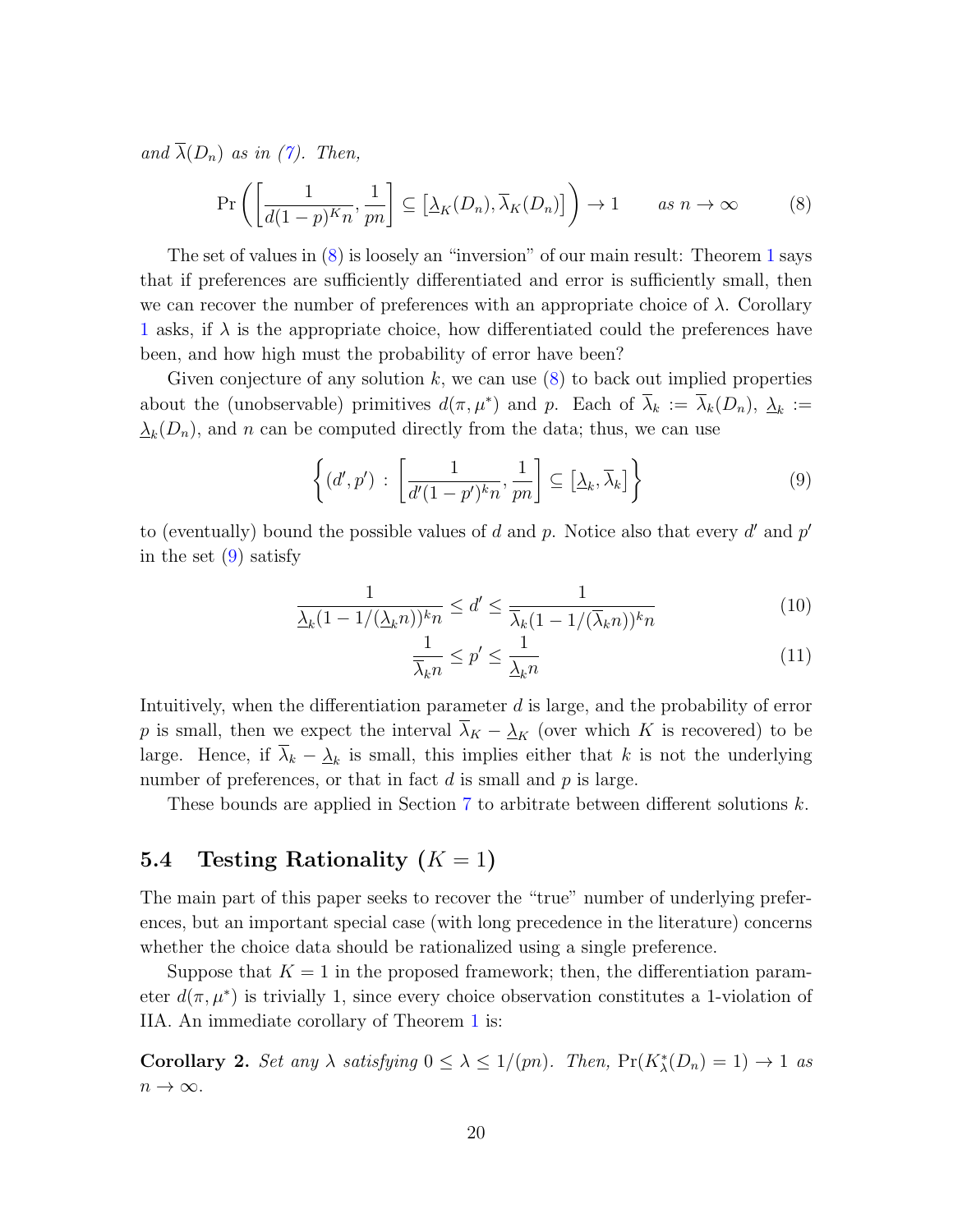It is interesting also to consider choice models that don't naturally correspond to maximization of a single preference, and see what the proposed approach recovers in those cases. Ideally, the proposed approach should behave differently for choice models that are far from this description, versus those that are close. As one comparison, I apply the proposed approach to a class of logit choice rules, where the probability of error is allowed to vary.

<span id="page-20-3"></span>**Example 8** (Single Preference with Logit Error). Let  $X = \{x_1, x_2, x_3\}$ . The DM imperfectly maximizes the preference ordering  $x_3Px_2Px_1$ . Specifically, his probability of choosing alternative  $x$  from choice set  $A$  is given by

$$
c(x|A) = \frac{e^{-\gamma u(x)}}{\sum_{x' \in A} e^{-\gamma u(x')}} \qquad \forall x \in A.
$$

where  $\gamma > 0$  and  $u(x_k) = k$  assigns a higher payoff to alternatives that are higher ranked by P.

Within this class of choice rules, the probability of choosing the most preferred outcome is governed by the logit parameter  $\gamma$ . Lower choices of  $\gamma$  return higher probabilities of error, with the extreme case  $\gamma = 0$  corresponding to uniform selection over the available alternatives. Intuitively, the choice rule is better described as "imperfect maximization of a single preference" when  $\gamma$  is large. Claims [2](#page-20-0) and [3](#page-20-1) below formalize two senses in which the proposed solution aligns with this intuition.

Claim [2](#page-20-0) says that the size of the set of values of  $\lambda$  that recover a single ordering is monotonically increasing in  $\gamma$ , so that the more concentrated choice behaviors are, the more "slack" there is in recovery of  $K = 1$ .

<span id="page-20-0"></span>Claim 2. Define  $\overline{\lambda}(D) := \max\{\lambda : K^*_{\lambda}(D) = 1\}$  and  $\underline{\lambda}(D) := \min\{\lambda : K^*_{\lambda}(D) = 1\}.$ Then, for every n, the expected size  $\overline{\lambda}(D_n) - \underline{\lambda}(D_n)$  is increasing in  $\gamma^{23}$  $\gamma^{23}$  $\gamma^{23}$ 

This claim is illustrated below in Figure [3](#page-21-0) for various choices of  $\gamma$ .

Thus, when  $\gamma$  is small, the proposed approach recovers  $K = 1$  from a large set of values of  $\lambda$ . Claim [3](#page-20-1) provides a complementary result: it says for every fixed value of λ, the recovered number of preferences is (weakly) decreasing with  $γ$ .

<span id="page-20-1"></span>**Claim 3.** For each choice of  $\lambda$  and quantity of data n, the expected value of  $K^*_{\lambda}(D_n)$ (where the expectation is taken over data sets  $D_n$ ) is weakly decreasing in  $\gamma$ .

<span id="page-20-2"></span><sup>&</sup>lt;sup>23</sup>Note that  $\underline{\lambda}(D_n) = 0$  for every data set  $D_n$ , so a simpler statement of this result says that the expected size of  $\overline{\lambda}(D_n)$  is increasing in  $\gamma$ .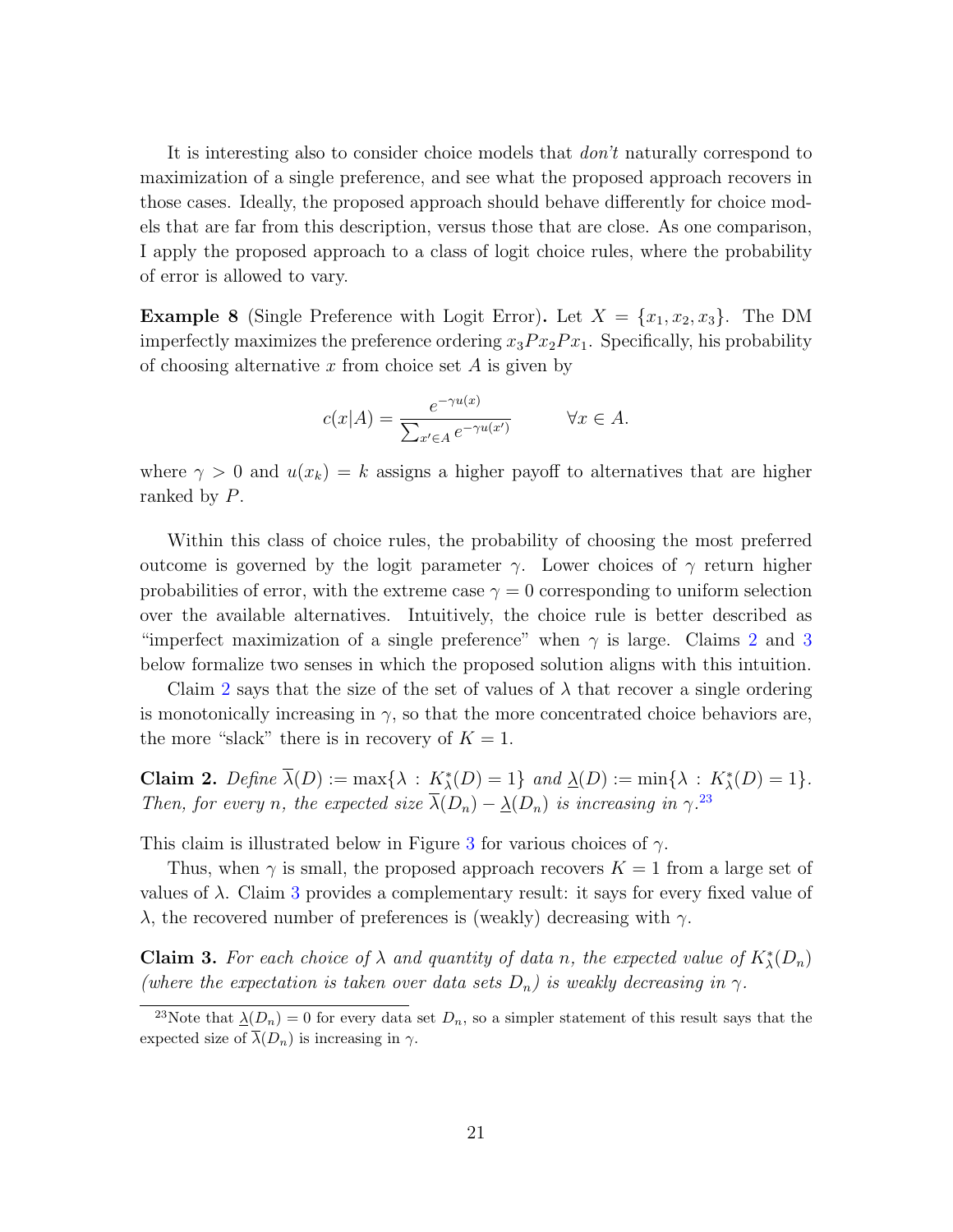

<span id="page-21-0"></span>Figure 3: Error-Preference Tradeoff Graph for various choices of  $\gamma$  in Example [8](#page-20-3) (assuming a uniform sampling rule over non-singleton choice sets, and simulating 100 choice observations). The set of choices of  $\lambda$  that recover one preference is larger for the curves corresponding to higher  $\gamma$ .

Thus, within the class of logit choice rules described above, the conditions for recovery of a single preference are least likely to be satisfied for  $\gamma = 0$ .

Another case that is conceptually distinct from "imperfect maximization of a single ordering" is when the DM exhibits small trembles around multiple preferences. As one such example, return to our setting from Section [2:](#page-4-0)

Example 9 (Two Preferences with Logit Error). Depending on the choice set, the DM applies either of two logit choice rules (described in Section [2\)](#page-4-0), each of which imperfectly maximizes a single preference. The logit parameter for both choice rules is  $\gamma = 2$ , so the probability of error is small for all choice sets. Given the idealized choice data set (corresponding to an infinite number of observations), one can show that the solution  $K_{\lambda}^{*}(D_n) = 1$  is recovered for all values of  $\lambda \leq 1/(0.46n)$ . This interval is in fact smaller than the interval of values of  $\lambda$  that recover  $K^*_{\lambda}(D_n) = 1$  for uniformly random choices ( $\gamma = 0$  in Example [8\)](#page-20-3), which is  $\lambda \leq 1/(0.22n)$ . Thus, imperfect maximization of two preferences is less suggestive of a single underlying preference (under the proposed approach), relative to if the choice data were completely random.

## <span id="page-21-1"></span>6 Extensions: Continuous Utility

So far, we have considered a decision maker whose preferences are orderings over a discrete set X. I now show that the main results extend to the case in which  $(X, \tau)$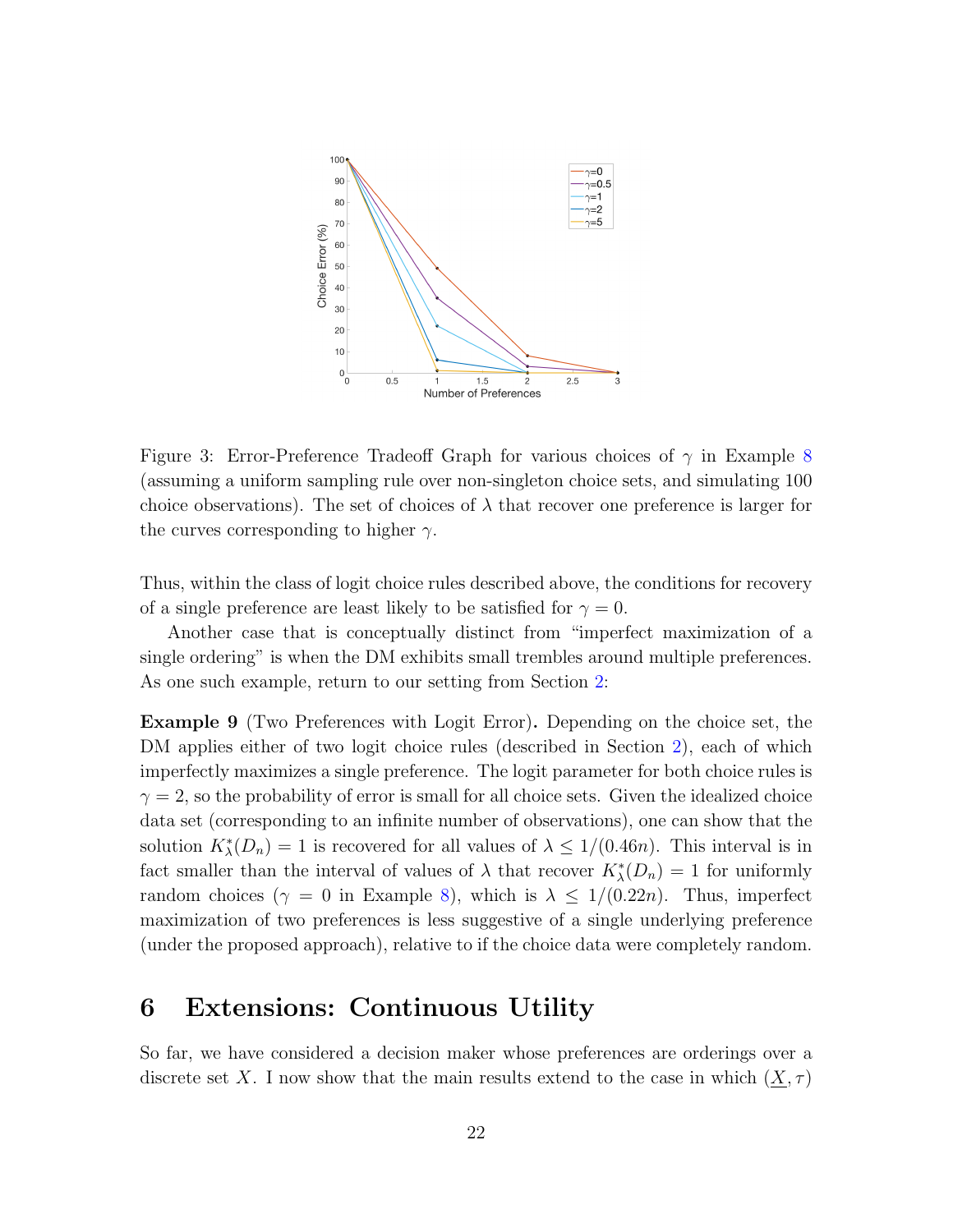is a topological space.

Formally, suppose that choice sets are compact subsets  $\underline{A} \subseteq \underline{X}$ , repeatedly sampled according to a distribution  $\pi^{24}$  $\pi^{24}$  $\pi^{24}$  The set  $\mathscr{U} = \{u_{\theta}\}_{\theta \in \Theta}$  is a parametric family of continuous utility functions  $u_{\theta} : \underline{X} \to \mathbb{R}$ . Conditional on observation of choice set  $\underline{A}$ , the DM maximizes a utility function  $u_{\theta}$ , where  $\theta$  is sampled from a (Borel-measurable) distribution  $\mu_A \in \Delta(\Theta)$ . Write  $\underline{D}$  for a typical outcome of the choice data.

As before, I assume that the DM possesses an underlying "sparse" set of utility functions. Formally, each  $\mu_A$  can be rewritten as

$$
\mu_{\underline{A}} = \mu_A G_A
$$

where  $G_A$  is a Markov kernel on  $(\Theta, \mathcal{B})$ , and  $\mu_A$  is supported on a finite set of utility functions  $\mathcal{U} \subset \mathcal{U}$ . The goal is to determine the number of utility functions  $K := |\mathcal{U}|^{25}$  $K := |\mathcal{U}|^{25}$  $K := |\mathcal{U}|^{25}$ 

The proposed approach minimizes a weighted average of the number of inferred utility functions and the number of unexplained observations. For every set of utility functions  $\mathcal{U}$ , let

$$
\underline{\varepsilon}(\underline{D},\mathcal{U}) = \#\left\{(x,\underline{A}) \in \underline{D} \, : \, x \neq \max_{x' \in \underline{A}} u(x') \text{ for any } u \in \mathcal{U}\right\}
$$

be the number of choice observations in  $D$  that are not consistent with maximization of any utility function in  $U$ . Then,

$$
\underline{\varepsilon}_k(\underline{D})=\min_{|\mathcal{U}|=k}\underline{\varepsilon}(\underline{D},\mathcal{U})
$$

is the minimal number of observations in  $D$  that are unexplained if we rationalize the DM's choices using k utility functions.

The solution below simultaneously minimizes the number of utility functions  $k$ and the implied choice error  $\underline{\varepsilon}_k(\underline{D})$ :

<span id="page-22-2"></span>**Definition 6.1.** For every  $\lambda \in \mathbb{R}_+$ , define

$$
\underline{K}_{\lambda}^{*}(\underline{D}) = \underset{k \in \mathbb{N}}{\operatorname{argmin}} \left[ k + \lambda_{\underline{\varepsilon}_{k}}(\underline{D}) \right]. \tag{12}
$$

As before, when there are multiple solutions, take  $K^*_{\lambda}$  $\chi(\underline{D})$  to mean the minimal value.

Corollary [3](#page-23-0) below shows that this solution recovers the "correct" number of utility functions  $K$  under conditions that directly parallel the previous section. The statement below follows as a corollary to Theorem [1](#page-16-1) (where the differentiation parameter  $d(\pi, \mu^*)$  is defined as in Section 3.2):

<span id="page-22-0"></span><sup>&</sup>lt;sup>24</sup>Some care is required in specifying the correct  $\sigma$ -algebra over choice sets; for example, one can take the Borel  $\sigma$ -algebra associated with the product topology of  $\tau$ .

<span id="page-22-1"></span><sup>&</sup>lt;sup>25</sup>Observe that as before, no parametric assumptions are made regarding the distribution of error; future work may include such assumptions to strengthen the recovery results.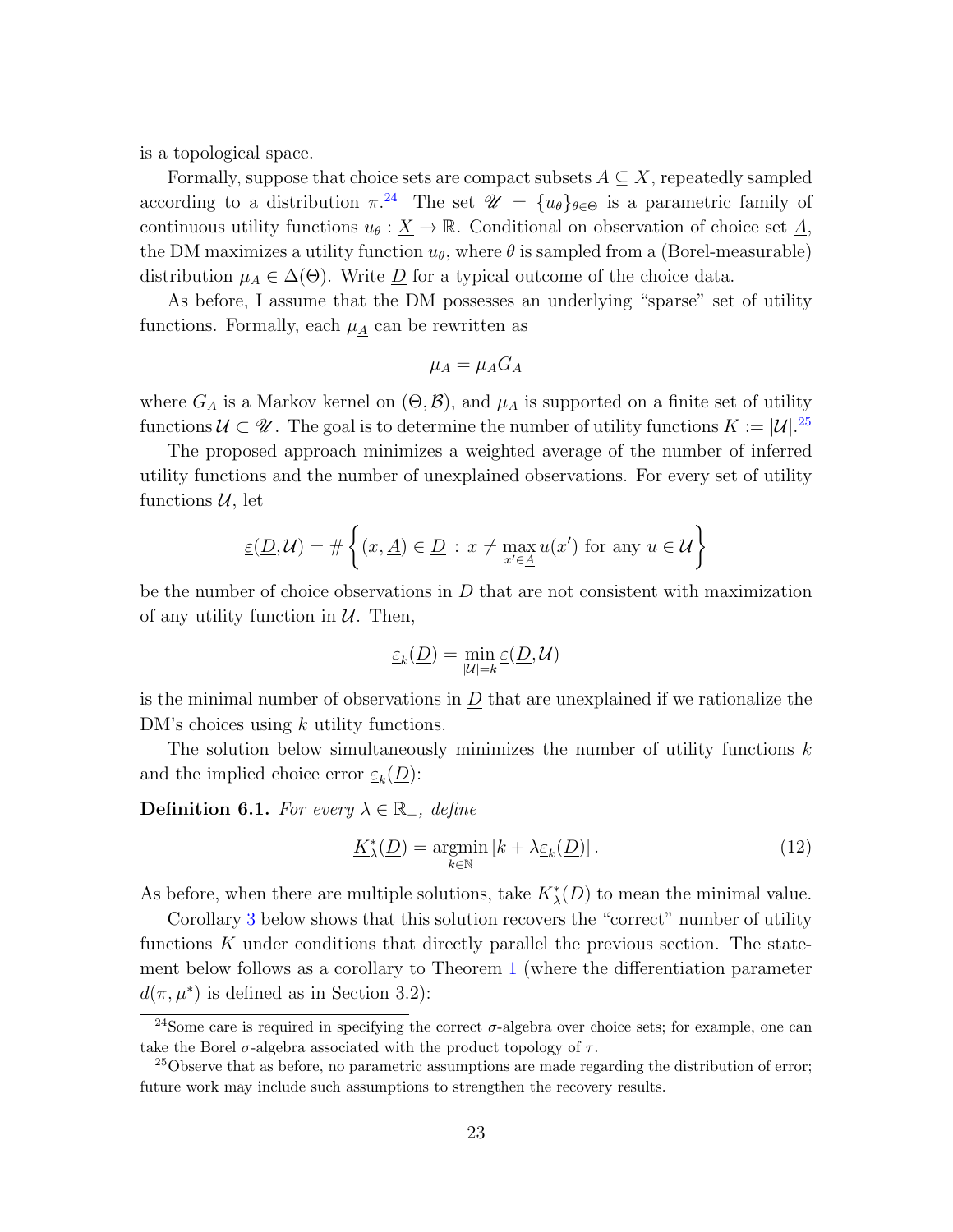<span id="page-23-0"></span>Corollary 3. Define

$$
\overline{p} = d(\pi, \mu^*)(1 - p)^K. \tag{13}
$$

Choose any  $\tilde{p} \in [p, \overline{p}]$  and set  $\lambda = 1/(\tilde{p}n)$ . Then,

$$
\Pr(K_\lambda^*(\underline{D}_n) = K) \to 1 \quad \text{ as } n \to \infty.
$$

Thus, the proposed approach recovers the number of underlying utility functions as the number of observed choices gets large.

Why do the conditions of Theorem [1](#page-16-1) extend to this more general setting? The key observation is that choice data generated in this way can be mapped into discrete choice data, where we reduce  $\underline{X}$  to the finite set

$$
X = \{ x \in \underline{X} : (x, \underline{A}) \in \underline{D} \text{ for some } \underline{A} \subseteq \underline{X} \}.
$$

This set consists of all choice alternatives that are observed to be chosen. For example, take  $\underline{X} = \mathbb{R}$ , and suppose we observe

$$
\underline{D} := \{ (3, [0, 4]), (2, [1, 4]), (8, [0, 10]) \}.
$$

Then, labelling '3' as  $x_1$ , '2' as  $x_2$ , and '8' as  $x_3$ , we can redefine the set of choice alternatives as  $X = \{x_1, x_2, x_3\}$ , and the choice data as

$$
D := \{(x_1, \{x_1, x_2\}), (x_2, \{x_1, x_2\}), (x_3, \{x_1, x_2, x_3\})\}.
$$

This is a standard mapping in the literature, and yields a data set of the form introduced in Section 2.1.

A lemma in Appendix [B.4](#page-40-0) shows that the new problem posed in Definition [6.1](#page-22-2) is equivalent to the original problem posed in Definition [4.1,](#page-10-3) in the sense that the solution to

$$
\underset{k\in\mathbb{Z}_+}{\operatorname{argmin}} \left[ k + \lambda \underline{\varepsilon}_k(\underline{D}) \right],
$$

is the same as the solution to

$$
\underset{k\in\mathbb{Z}_+}{\operatorname{argmin}} \left[ k + \lambda \varepsilon_k(D) \right].
$$

It immediately follows that the conditions for recovery stated in the previous section are also the conditions needed in the present setting.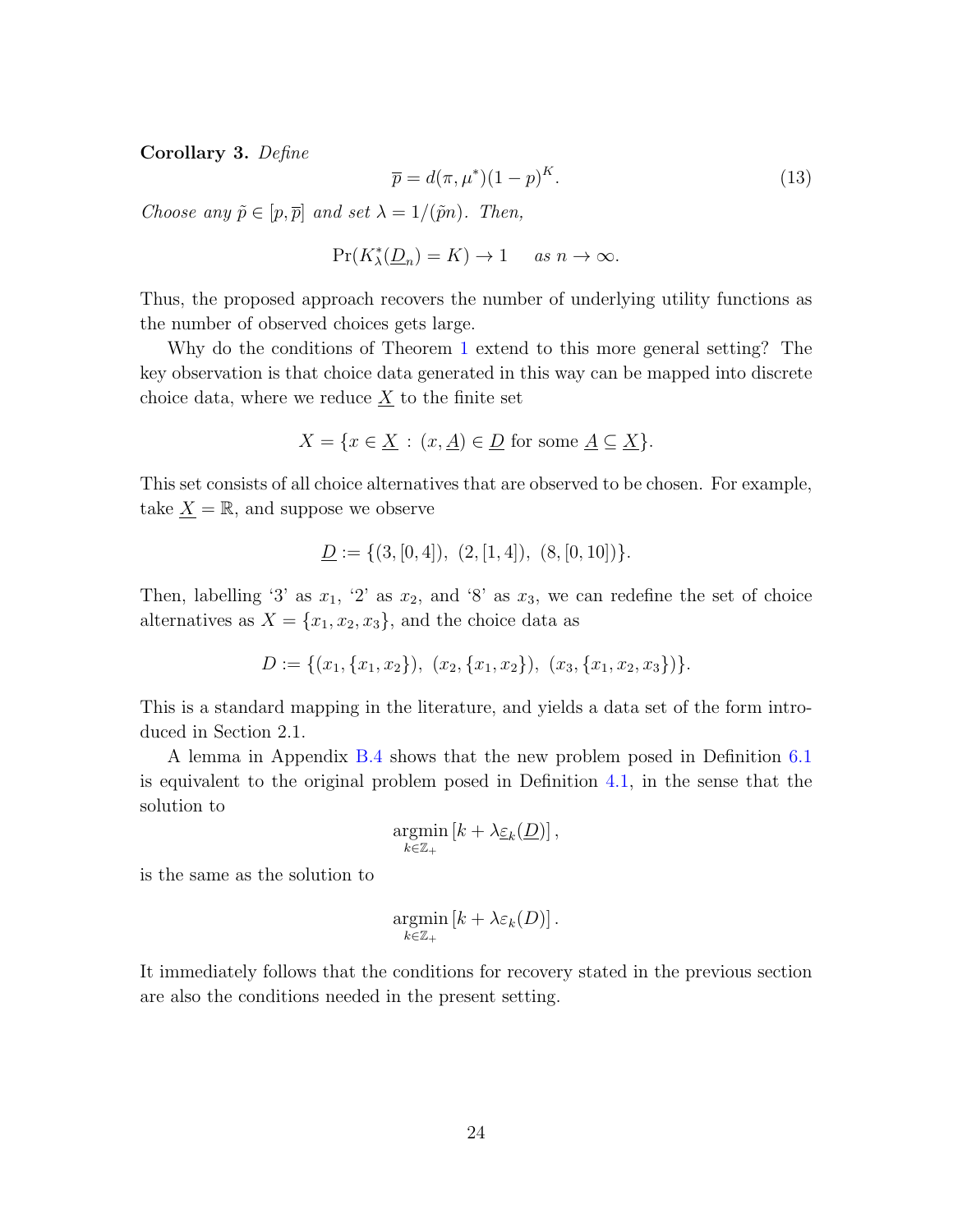## <span id="page-24-0"></span>7 Application

This section describes an example application of the proposed approach, which builds on an analysis from [Crawford and Pendakur](#page-47-1) [\(2012\)](#page-47-1) (henceforth CP). CP study the consumption decisions of Danish households over six different kinds of milk, where the purchases are aggregated over a month. The relevant choice information is the quantity of each kind of milk purchased during this time (written as a quantity vector  $q \in \mathbb{R}^6$ ), and also the price index at which these purchases were made (written as a price vector  $\mathbf{p} \in \mathbb{R}^6$ ). The main sample in CP consists of 500 households, so the choice data is  $\{(\mathbf{p}_1, \mathbf{q}_1), \ldots, (\mathbf{p}_{500}, \mathbf{q}_{500})\}.^{26}$  $\{(\mathbf{p}_1, \mathbf{q}_1), \ldots, (\mathbf{p}_{500}, \mathbf{q}_{500})\}.^{26}$  $\{(\mathbf{p}_1, \mathbf{q}_1), \ldots, (\mathbf{p}_{500}, \mathbf{q}_{500})\}.^{26}$ 

Let us map these choice observations into the present framework, using the rela-belling described in Section [6.](#page-21-1) Index the observations by  $i = 1, \ldots, 500$ , and define  $\mathbf{x}_i = (\mathbf{p}_i, \mathbf{q}_i)$ . Take  $X = {\mathbf{x}_1, \dots, \mathbf{x}_{500}}$  to be the set of choice alternatives. For each observation  $i$ , the set

$$
A_i = \{ \mathbf{x}_j : \mathbf{p}_i \cdot \mathbf{q}_i \ge \mathbf{p}_j \cdot \mathbf{q}_j \}
$$

consists of every alternative  $x_j$  that is less costly than the selected alternative  $x_i$ . These are the alternatives in X that could have been chosen when the alternative  $x_i$ was chosen.<sup>[27](#page-24-2)</sup> The observed data from CP is now rewritten

$$
D = \{(\mathbf{x}_1, A_1), \ldots, (\mathbf{x}_{500}, A_{500})\}.
$$

This data set is equivalent to the original data in the sense described in the previous section.<sup>[28](#page-24-3)</sup>

There are many ways to rationalize the choice data D. For example, following the proposal of [Houtman and Maks](#page-48-0) [\(1985\)](#page-48-0), we can find the single ordering that explains the largest fraction of the data, and interpret the remaining observations as choice error. CP find that no single preference explains more than two-thirds of the observations.

Alternatively—and this is the main approach taken in CP—we can seek the minimal set of preferences that explains every observation (thus following the proposal of

<span id="page-24-3"></span><span id="page-24-2"></span><sup>27</sup>That is, if  $\mathbf{p}_i \cdot \mathbf{q}_i \ge \mathbf{p}_j \cdot \mathbf{q}_j$ , then  $\mathbf{x}_j \in A_i$ .

$$
u(\mathbf{q}_i) > u(\mathbf{q})
$$

for all quantity vectors **q** satisfying  $\mathbf{p}_i^T \mathbf{q}_i \geq \mathbf{p}_i^T \mathbf{q}_i$ . Then we can find a set of k preference orderings on  $X$  such that  $m$  observations in the relabelled data are consistent with maximization of a preference from this set, and vice versa.

<span id="page-24-1"></span> $26$ Their data also includes a household indicator and covariates describing each household, but these are outside of the proposed framework.

<sup>&</sup>lt;sup>28</sup>Suppose there exists a set of k utility functions such that m observations in the original data are consistent with maximization of a utility function from this set; that is,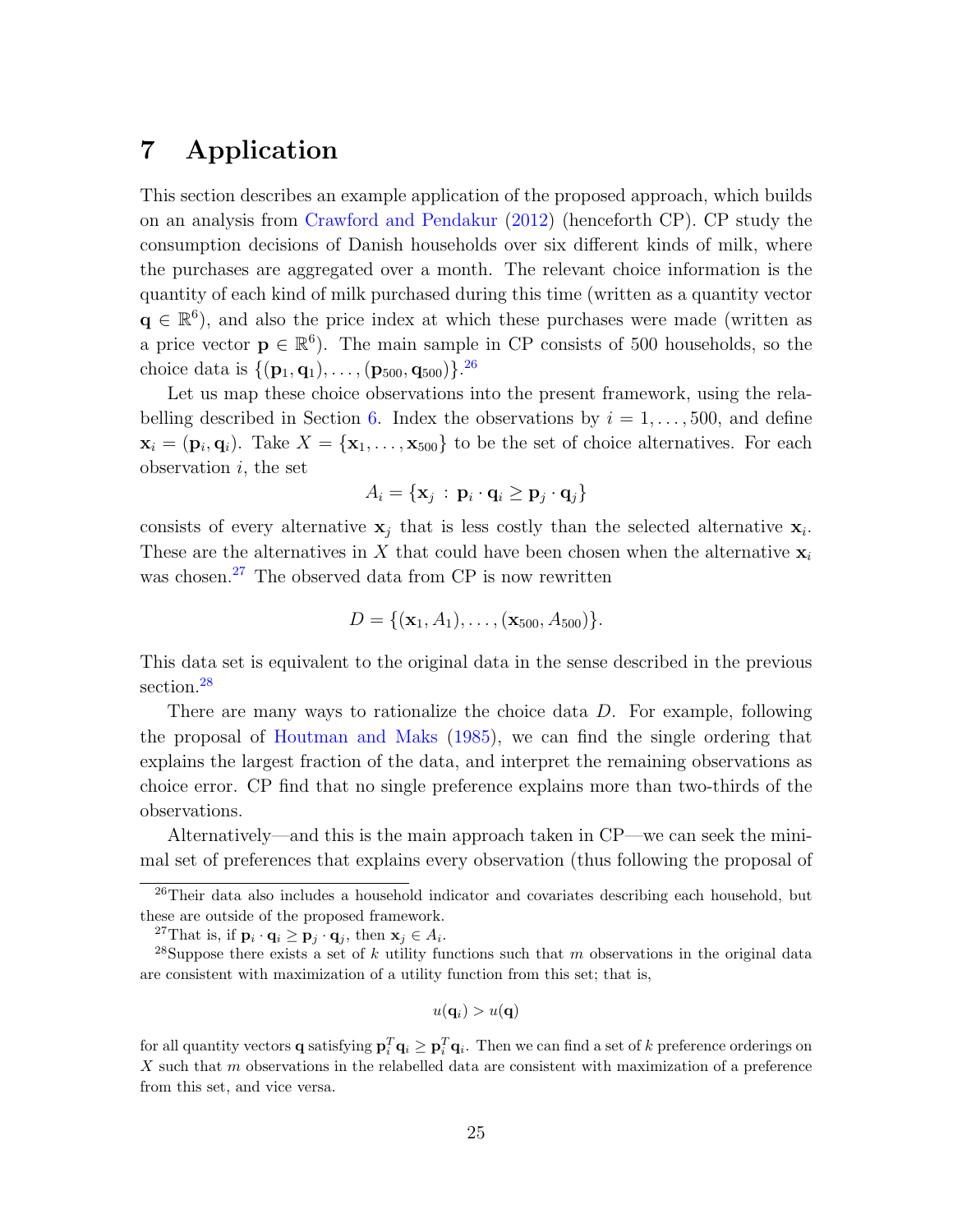[Kalai et al.](#page-48-1) [\(2002\)](#page-48-1)). CP find that no more than five orderings are needed to perfectly rationalize the data.

The present paper interprets the two solutions above as edge cases among a set of rationalizations of the data, each of which entails a different tradeoff between maximization of fit to the data and minimization of the number of orderings used. Figure [4](#page-25-0) provides approximations from CP for the fraction of unexplained observations  $\varepsilon_k(D)$ (for the purpose of illustration of the approach, I will treat these approximations as the exact values of  $\varepsilon_k(D)$ ).<sup>[29](#page-25-1)</sup> For example, with a single ordering, we must leave 179 (of the 500) observations unexplained; using two orderings, we must leave 79 observations unexplained; and with five orderings, we can explain all of the observations. The intuition that this paper formalizes is that there is significant variation in the degree of evidence for each of the five orderings, and this variation can be used to evaluate them.



<span id="page-25-0"></span>Figure 4: Error-Preference Tradeoff Graph for the [Crawford and Pendakur](#page-47-1) [\(2012\)](#page-47-1) data set.

There are five possible solutions to [\(3\)](#page-10-2) given this data set, each of which holds for a range of choices of  $\lambda$ , as shown below:

<span id="page-25-1"></span><sup>&</sup>lt;sup>29</sup>These values correspond to an algorithm that computes an upper bound on the number of types needed to explain a given number of observations, so the true values of  $\varepsilon_k(D)$  are weakly smaller than those reported below. [Crawford and Pendakur](#page-47-1) [\(2012\)](#page-47-1) provide also lower bounds that show that the errors in this approximation are not large.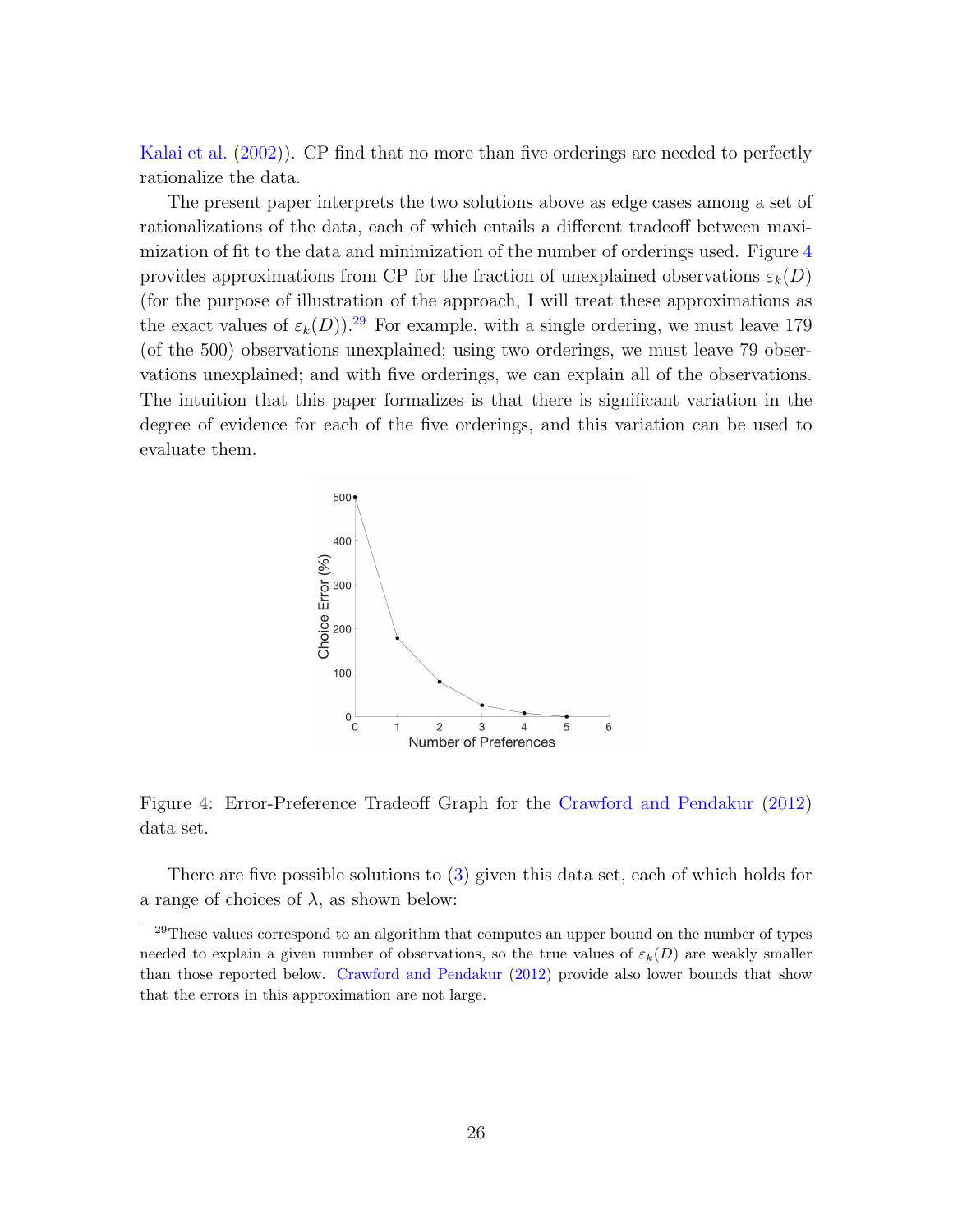$$
\begin{array}{c|ccccc}\n & 1 & 2 & 3 & 4 & 5 \\
\hline\n\lambda \in [0, 0.01] & [0.01, 0.019] & [0.019, 0.056] & [0.056, 0.125] & [0.125, \infty)\n\end{array}
$$

Table 1: Different numbers of preferences  $k$  (first row) are induced by different intervals of  $\lambda$ .

One rule-of-thumb is to set  $\lambda = 1/(\tilde{p}n)$ , where  $\tilde{p}$  is a slight overestimate of the probability of error. For example, if the analyst believes that subjects have approximately a 5% probability of error, then the proposed approach recovers three preferences under  $\lambda = 0.04$ .

We can also take a more agnostic approach following the discussion in Section [5.3.](#page-18-4) For each potential solution k, the expression in [\(9\)](#page-19-2) delivers bounds on the differentiation parameter and probability of error. Figure [5](#page-26-0) below shows the sets of  $(p, d(\pi, \mu^*))$  values that corresponds to different solutions k.<sup>[30](#page-26-1)</sup>



<span id="page-26-0"></span>Figure 5: For each potential solution  $k \in \{2, 3, 4, 5\}$ , the figure shows the possible set of  $(p, d(\pi, \mu^*))$  values (given the observed choice data).

We can additionally use the bounds in  $(10)$  and  $(11)$  to bound the probability of error  $p$  and the differentiation parameter  $d$ , given conjecture of the different solutions k. Table [2](#page-27-1) reports these bounds.

<span id="page-26-1"></span><sup>&</sup>lt;sup>30</sup>The set of values for  $k = 1$  can be similarly computed but is not shown in Figure [5.](#page-26-0)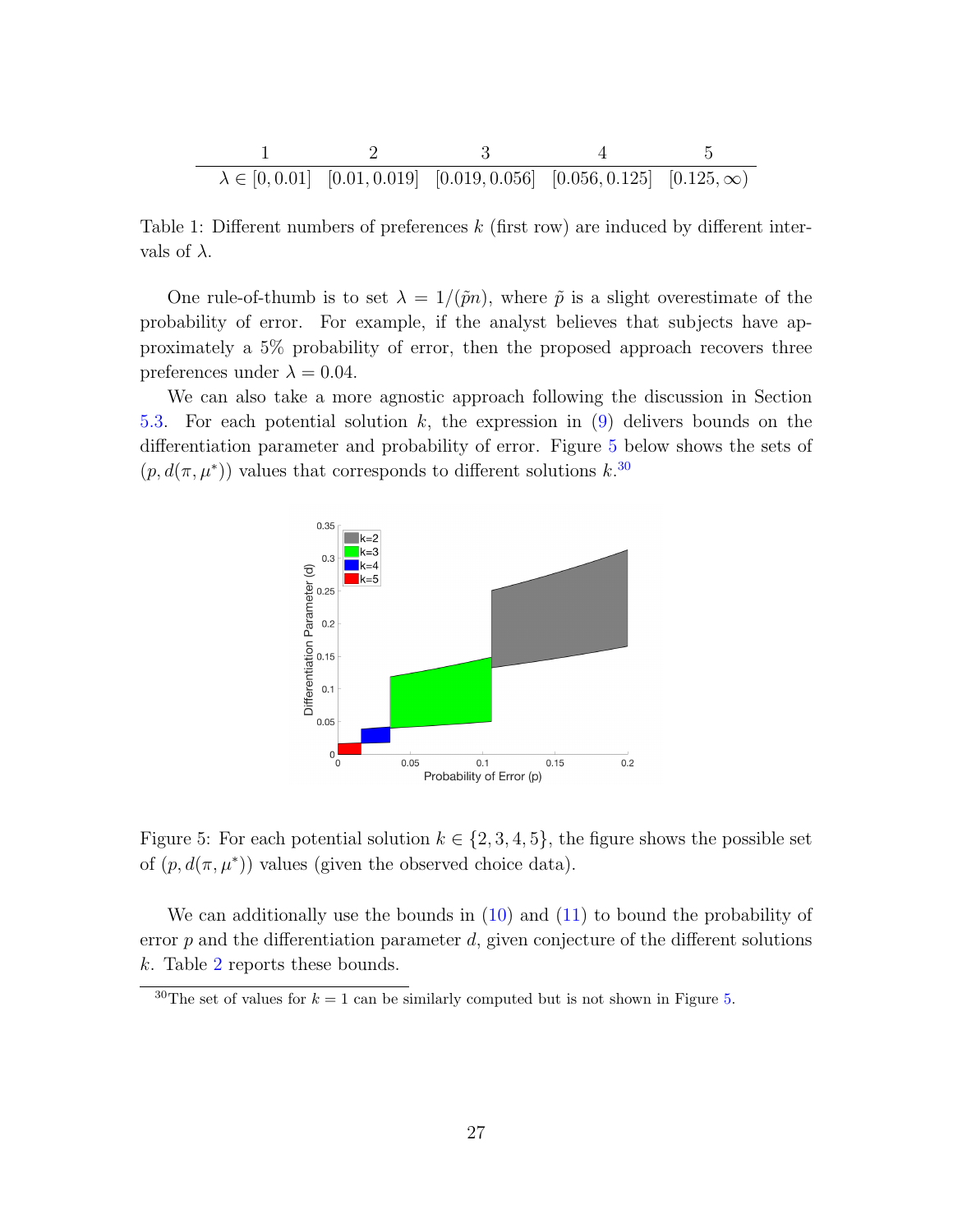|                             |       | $d(\pi,\mu^*)$                                      |       |       |
|-----------------------------|-------|-----------------------------------------------------|-------|-------|
|                             |       | $k$ Lower Bound Upper Bound Lower Bound Upper Bound |       |       |
|                             | 0.25  |                                                     | 0.2   |       |
| $\mathcal{D}_{\mathcal{A}}$ | 0.13  | 0.31                                                | 0.106 | 0.2   |
| З                           | 0.04  | 0.15                                                | 0.036 | 0.106 |
|                             | 0.017 | 0.04                                                | 0.016 | 0.036 |
|                             |       | 0.017                                               |       | 0.016 |

<span id="page-27-1"></span>Table 2: Bounds for the differentiation parameter  $d(\pi, \mu^*)$  and probability of error p.

Notice that the regions of values corresponding to the solutions  $k = 4$  and  $k = 5$ are quite small. Specifically, for the candidate solution  $k = 5$ , the implied bounds are  $p \in [0, 0.016]$  and  $d(\pi, \mu^*) \in [0, 0.017]$ , so that no more than 1.6% of choice observations are in error, and no more than 1.7% of choice observations provide evidence of five orderings. For the candidate solution  $k = 4$ , the implied bounds are  $p \in [0.016, 0.036]$  and  $d(\pi, \mu^*) \in [0.017, 0.04]$ , so that no more than 3.6% of observations are in error, and no more than 4% of choice observations provide evidence of four orderings. To the extent that an analyst considers these restrictions too severe, the analysis suggests that the solutions  $k = 4$  and  $k = 5$  should not be favored. Specifically, the final two [Kalai et al.](#page-48-1) [\(2002\)](#page-48-1) preferences recovered in [Crawford and](#page-47-1) [Pendakur](#page-47-1) [\(2012\)](#page-47-1) are better understood as capturing choice errors.

## <span id="page-27-0"></span>8 Can we Recover More?

Section [5](#page-12-0) described conditions under which the problem in [\(3\)](#page-10-2) recovers the number of underlying preferences with high probability. This section now asks whether it is possible to recover the preferences themselves.

#### <span id="page-27-2"></span>8.1 Non-Identifiability of Sets of Preferences

Say that the set of preferences  $P$  is *identifiable* if there is at least one data set D such that  $\mathcal P$  is the unique set of  $|\mathcal P|$  preferences that perfectly explains every observation in D.

**Definition 8.1.** The set of orderings  $\mathcal P$  is identifiable if there exists some data set D such that  $\varepsilon(D, \mathcal{P}) = 0$ , and moreover  $\varepsilon(D, \mathcal{P}') > 0$  for every  $\mathcal{P}' \neq \mathcal{P}$  with  $|\mathcal{P}'| \leq |\mathcal{P}|$ .

The following proposition says that most sets of orderings are not identifiable.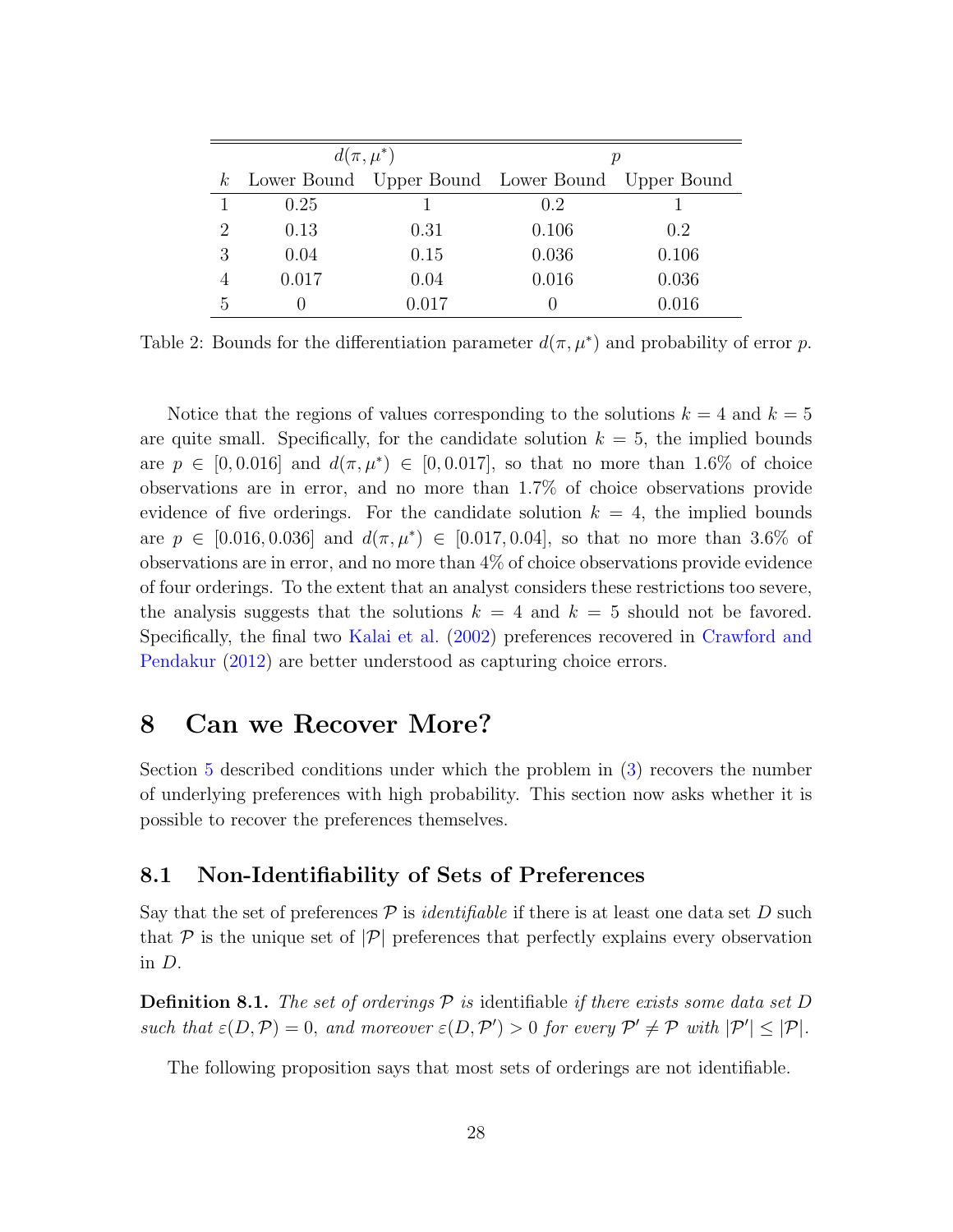<span id="page-28-1"></span>**Proposition 1.** No set of orderings  $P$  with  $|P| \geq 3$  is identifiable. Suppose  $P =$  ${P_1, P_2}$ ; then,  $P$  is identifiable if and only if the  $P_1$ -maximal alternative in X is the P<sub>2</sub>-minimal alternative in X, and vice versa. Every singleton set  $\mathcal{P} = \{P\}$  is (trivially) identifiable.

The difficulty of recovery is not specific to the nonparametric nature of the exercise, but to basic issues concerning identifiability for multiple preferences. Consider any set that includes a pair of preferences  $P_1$ ,  $P_2$ , where some alternative  $x_1$  is ranked first under one ordering (say,  $P_1$ ) and not ranked last under the other; for example,

$$
x_1 P_1 x_2 P_1 x_3
$$

$$
x_2 P_2 x_1 P_2 x_3
$$

We can construct then a new preference  $P'_2$  based on  $P_2$ , with the single difference that  $x_1$  is ranked last:

$$
x_1 P_1 x_2 P_1 x_3 x_2 P'_2 x_3 P'_2 x_1
$$

Every choice that can be rationalized using a preference from  $\{P_1, P_2\}$  can also be rationalized using a preference from the set  $\{P_1, P_2'\}$ ; this is easily verified for the example above, and the proof of Proposition [1](#page-28-1) shows that this follows more generally. Thus,  $\{P_1, P_2'\}$  will be a solution whenever  $\{P_1, P_2\}$  is.

The obstacle to recovery is loosely that sets of preferences differ in the "richness" of their choice implications. A set of preferences can (strictly) encompass all the choice implications of another set of the same size. Thus, any approach that penalizes only the size of a set of orderings, as both the proposed approach in [\(3\)](#page-10-2) and the approach suggested in [Kalai et al.](#page-48-1) [\(2002\)](#page-48-1) do, will be biased towards elicitation of sets with richer choice implications.

I outline below two paths forward. Section [8.2](#page-28-0) suggests a modification of the proposed approach which allows for recovery of the choice implications of the set of preferences. This is generally understood to be the real content of a set of preferences. Section [8.3](#page-30-0) considers a richer kind of data set, which includes auxiliary information on the choice contexts active during different observations. I show that with this additional information, we can (under conditions that I characterize) recover the set of preferences.

## <span id="page-28-0"></span>8.2 Recovery of Choice Implications

One approach is to change the "complexity" penalty from number of preferences to number of choice implications.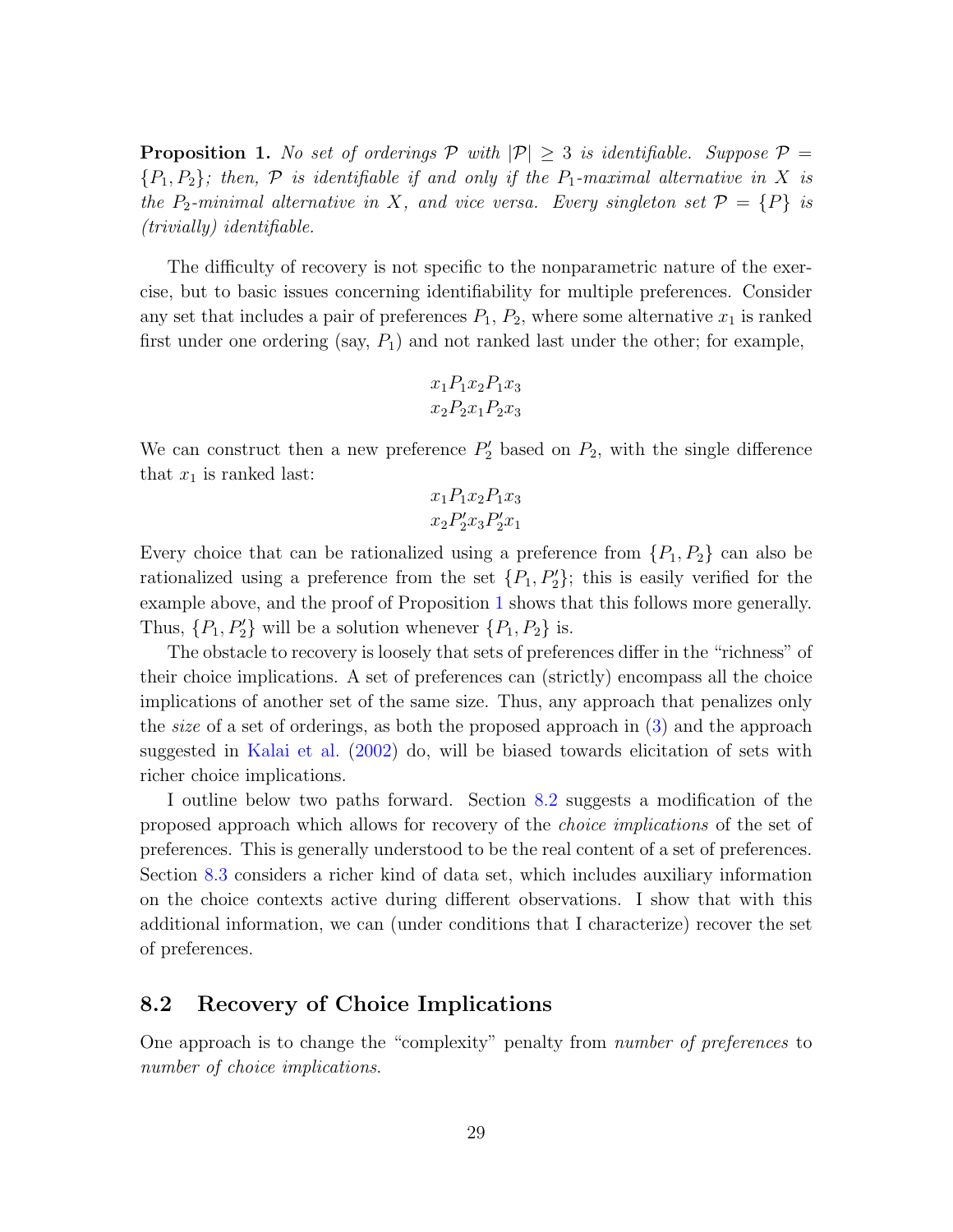Formally, define the function  $l : \mathscr{P} \to \mathbb{Z}_+$  such that  $l(\mathcal{P})$  counts the number of unique choice observations  $(x, A)$  that are consistent with  $P$ ; that is,

$$
l(\mathcal{P}) = #\{(x, A) : x \text{ is } P\text{-maximal in } A \text{ for some } P \in \mathcal{P}\}.
$$

Some properties of  $l$  can be found in Appendix [8.2.](#page-28-0) The following definition modifies the proposed approach in Definition [4.1](#page-10-3) by replacing the metric  $|\mathcal{P}|$  with the metric  $l(\mathcal{P})$ . This solution minimizes a weighted average of the number of choice implications and the number of unexplained choice observations.

**Definition 8.2.** For every  $\lambda \in \mathbb{R}_+$ , define

<span id="page-29-2"></span>
$$
\mathcal{P}_{\lambda}^*(D) = \underset{\mathcal{P} \in \mathcal{P}}{\operatorname{argmin}} \left[ l(\mathcal{P}) + \lambda \varepsilon(D, \mathcal{P}) \right]. \tag{14}
$$

In this case,  $1/\lambda$  can be understood as the cost of each new choice implication, so that a choice implication is attributed to the DM only if it appears at least  $1/\lambda$  times in the data. As  $\lambda \to 0$ , the cost of errors becomes increasingly small relative to the cost of new choice implications, so that the analyst prefers to attribute to the DM as few choice implications as possible. As  $\lambda \to \infty$ , the cost of choice errors becomes increasingly large relative to the cost of new choice implications, so that the analyst prefers to ascribe to the DM as many choice implications as is necessary to perfectly rationalize the data.

The proposition below says that for certain choices of  $\lambda$ , we can recover the choice implications of  $P$  (denoted  $\mathbb{C}(P)$  as in Definition [5.3\)](#page-15-2) with probability arbitrarily close to 1 as the quantity of data increases.

<span id="page-29-0"></span>**Proposition 2.** Define  $\alpha$  to be the smallest nonzero frequency with which any choice observation occurs under  $\nu^*$ .<sup>[31](#page-29-1)</sup> Choose any  $\tilde{p} \in [p, \alpha(1-p)]$  and set  $\lambda = 1/(\tilde{p}n)$ . Then,

$$
\Pr(\mathbb{C}(\mathcal{P}_{\lambda}^*(D_n)) = \mathbb{C}(\mathcal{P})) \to 1 \quad \text{as } n \to \infty.
$$

Above, the cost  $1/\lambda$  of recovering an additional choice observation is chosen to satisfy  $1/\lambda = \tilde{p}n < \alpha(1-p)n$ . Thus, every choice implication  $(x, A) \in \mathbb{C}(\mathcal{P})$  is observed sufficiently many times to not be mistaken as error. To see that no choice implication  $(x, A) \notin \mathbb{C}(\mathcal{P})$  will be incorrectly recovered, observe that the number of instances of  $(x, A) \notin \mathbb{C}(\mathcal{P})$  in the data is upper bounded by the number of choice errors. With high probability, the number of choice errors concentrates below  $pn <$ 1/ $\lambda$ , from which it follows that  $\mathbb{C}(\mathcal{P}_{\lambda}^{*})$  will include as few choice implications outside of  $\mathbb{C}(\mathcal{P})$  as possible.

<span id="page-29-1"></span><sup>&</sup>lt;sup>31</sup>That is, let  $\alpha = \min_{(x,A): \nu^*(x,A) > 0} \nu^*(x,A)$ .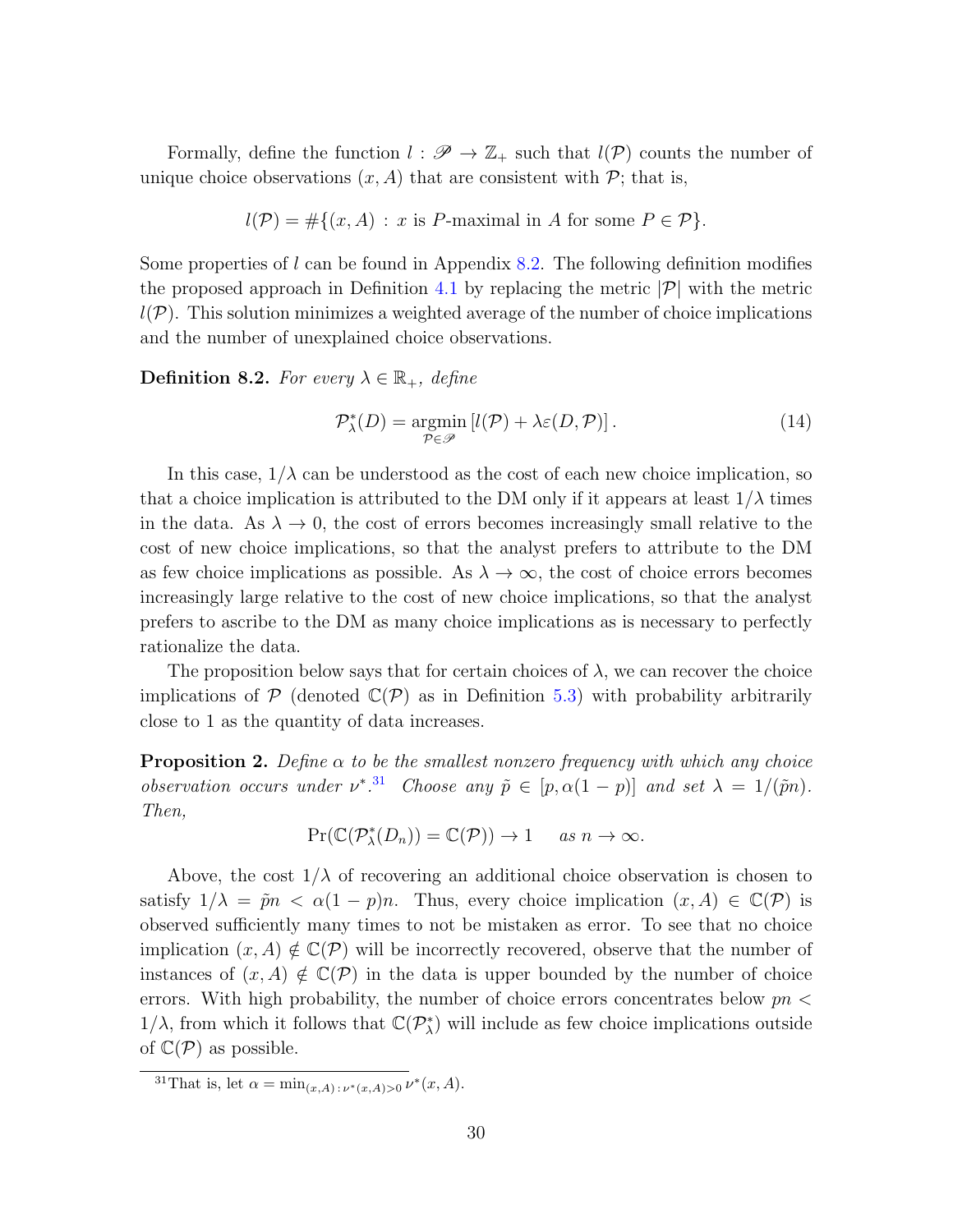#### <span id="page-30-0"></span>8.3 Auxiliary Data on Contexts

As an alternative approach to recovery of preference, we may turn to richer data sets. Specifically, suppose that there is a set of *observable* choice contexts  $\mathscr{C} = \{1, \ldots, M\}$ . Each context is associated with a preference, and multiple contexts may be associated with the same preference. (For example, suppose that choice data is aggregated over various kinds of financial decisions, and the contexts correspond to different financial domains. Individuals may have the same risk preference over all types of insurance decisions, but a different risk preference over 401(k) savings.)

Formally, there is an unknown map

$$
m:\mathscr{C}\to\mathscr{P},
$$

which assigns each choice context a preference. The key assumption is that the image of m is a sparse set of preferences  $\mathcal{P} \subset \mathcal{P}$ .

For each choice set A, let the empirical distribution over contexts be given by  $\phi_A \in \Delta(\mathscr{C})$ . The RUM  $\mu_A^*$  introduced in Section [3.3](#page-8-1) can be given the following foundation:

$$
\mu_A^*(P) = \phi_A(m^{-1}(P)).
$$

That is, the probability with which  $P$  is sampled (in the absence of choice error) is the probability that a context emerges which cues preference  $P$ . As before, there is a sampling distribution  $\pi \in \Delta(2^X)$  over choice sets. When there is no choice error, we can write

$$
\nu^*((x, A), C) = \begin{cases} \pi(A)\phi_A(C) & \text{if } x \text{ is } m(C)\text{-optimal in } A \\ 0 & \text{otherwise} \end{cases}
$$

for the probability that choice observation  $(x, A)$  is observed in context C. Notice that in this case, the outcome x is deterministic conditional on the choice context  $C$ and choice set A.

In the main model, which allows for choice errors, observations are instead sampled from

$$
\nu((x, A), C) = \pi(A)\phi_A(C)q_C(x|A)
$$

where each  $q_C(\cdot|A) \in \Delta(A)$  is a distribution over choice alternatives, associated with the context C. Assume that each  $q_C(\cdot|A)$  assigns probability at least  $1 - p$  to the  $m(C)$ -optimal alternative in A.

Example 10. There are four kinds of subjects: males over the age of 65, males under the age of 65, females over the age of 65, and females under the age of 65. These categories are indexed (in that order) using  $\mathscr{C} = \{1, 2, 3, 4\}$ . In reality, only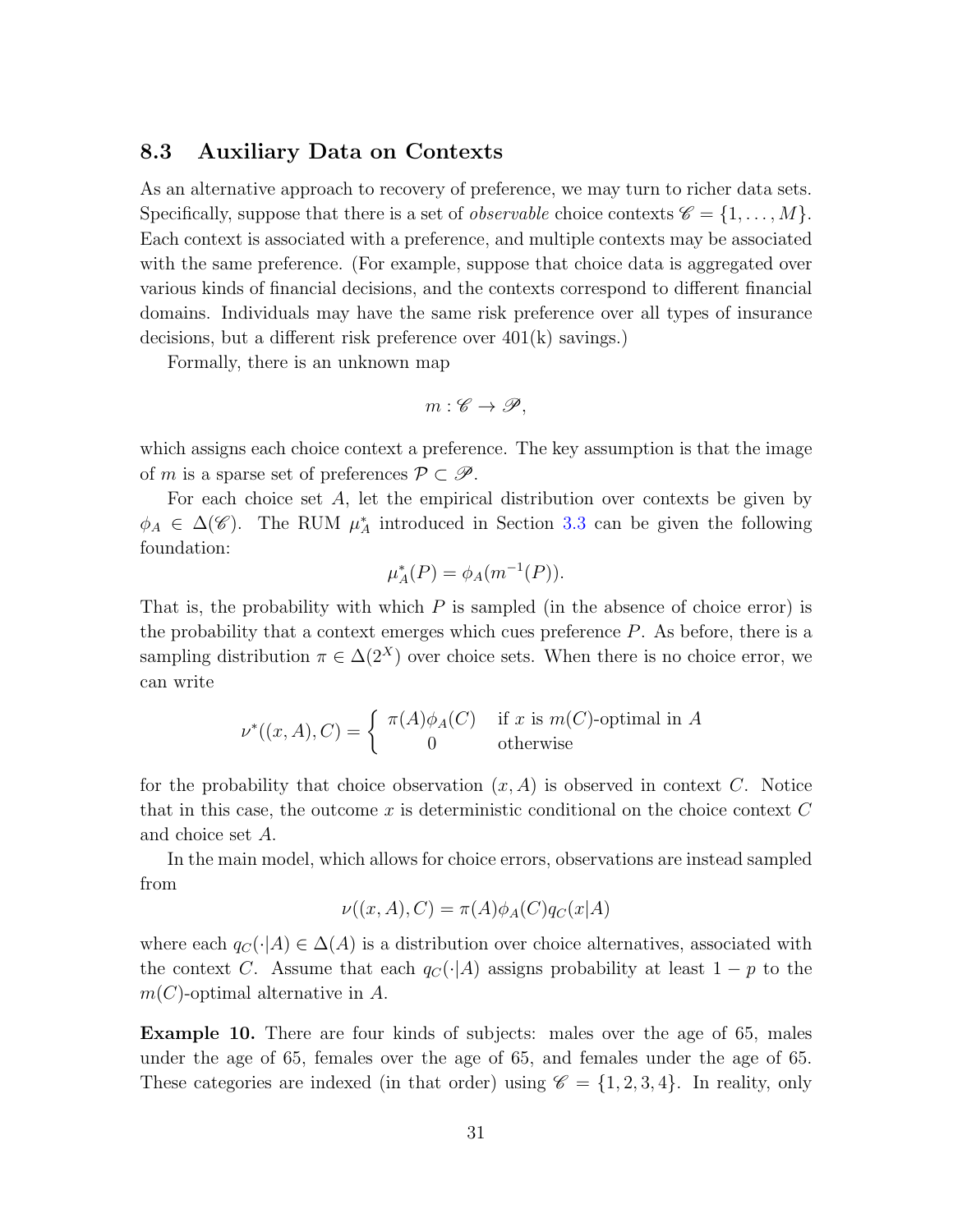age determines preference, so that  $m(1) = m(3) = P$  and  $m(2) = m(4) = P'$ . The analyst does not know this. He observes tuples  $((x, A), C)$  indicating that alternative  $x$  was chosen from choice set  $A$  by a subject of type  $i$ . The goal is to back out from the data that there are only two active preferences, and to determine which these are.

For this framework, we can modify the approach in Section [4](#page-10-0) to search for assignments of preferences to contexts. Define

$$
\varepsilon(D,m) = \#\{((x,A),C) \in D : x \text{ is not } m(C)\text{-maximal in } A\}
$$

to be the number of implied choice errors when  $m$  is the mapping from contexts to preferences, and define

<span id="page-31-1"></span>
$$
m_{\lambda}^* := \min_{m:\mathscr{C}\to\mathscr{P}}[|m(\mathscr{C})| + k\epsilon(D,m)]\tag{15}
$$

where  $|m(\mathscr{C})|$  is the number of (unique) preferences assigned under m, and the dependence of  $m^*_{\lambda}$  on the data D is suppressed for notational convenience. Thus,  $m^*_{\lambda}$ is the assignment of preferences to contexts that minimizes the number of distinct preferences, and also the associated number of choice errors.

In the proposition below, define  $\alpha$  to be the smallest nonzero frequency with which any observation  $((x, A), C)$  occurs under  $\nu^{*,32}$  $\nu^{*,32}$  $\nu^{*,32}$ 

<span id="page-31-2"></span>**Proposition 3.** Choose any  $\lambda = 1/(\tilde{p}n)$  where  $\tilde{p} \in [p, \alpha(1-p)/2]$ . Then,

$$
\Pr(m_{\lambda}^* = m) \to 1 \quad \text{as } n \to \infty.
$$

Thus, recovery of the exact set of preferences is possible if there is auxiliary information about choice contexts, and sufficient observation of the choice implications for each choice context. See Appendix [A](#page-34-0) for an application of this approach.

## 9 Related Literature

#### 9.1 Nonparametric Preference Recovery

This paper builds on a literature regarding nonparametric identification of multiple preferences from choice data. Most directly, it extends [Kalai et al.](#page-48-1) [\(2002\)](#page-48-1), which defines a set of orderings  $P$  to be a *rationalization by multiple rationales* if for every observation  $(x, A)$ , the choice alternative x is P-maximal in A for some ordering  $P \in \mathcal{P}$ . [Kalai et al.](#page-48-1) [\(2002\)](#page-48-1) search for the smallest L such that some set  $\mathcal P$  with

<span id="page-31-0"></span><sup>&</sup>lt;sup>32</sup>That is,  $\alpha = \min_{C \in \mathcal{C}, (x, A) \in \mathbb{C}(\{m(C)\})} \nu^*((x, A), i).$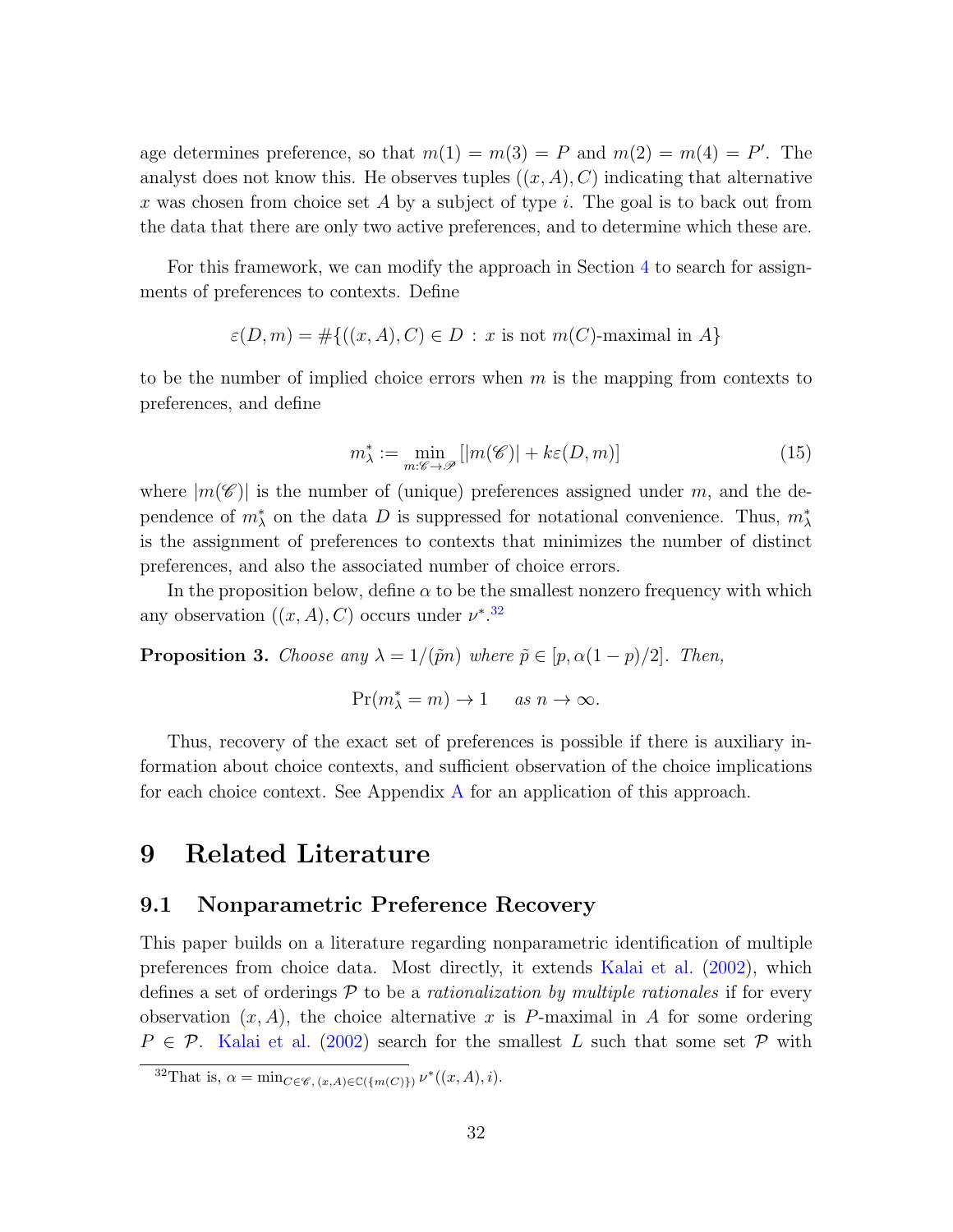$|\mathcal{P}| = L$  is a rationalization by multiple rationales. Any such set of preferences  $\mathcal P$  is a perfect rationalization of the data, but it may not correspond to a "best" rationalization of the data as defined in [\(3\)](#page-10-2). In particular, I suggest that the analyst may prefer an imperfect rationalization of the data using some  $K < L$  orderings. The key conceptual difference is that [Kalai et al.](#page-48-1) [\(2002\)](#page-48-1) is agnostic towards the degree of evidence for orderings, whereas the approach in this paper insists on sufficient evidence for each ordering in order to separate error from preference variation.

[Ambrus and Rozen](#page-47-4) [\(2013\)](#page-47-4) study multiple preference models in which choice is determined through maximization of a choice-set independent aggregation rule over preferences. They find that without prior restriction on the number of selves involved in a decision, many multiple preference ("multi-self") models have no testable implications. Although the class of models considered in their paper is different from the class studied in the present paper,  $33$  their lesson that restricting the number of preferences is necessary for recovery holds here as well (relating especially to the results in Section [8.1\)](#page-27-2), and motivates in part the suggested criterion in  $(3)$ .

Other nonparametric approaches for preference identification include [Houtman](#page-48-0) [and Maks](#page-48-0) [\(1985\)](#page-48-0) and [Varian](#page-48-2) [\(1982\)](#page-48-2). These approaches differ from the present paper, and from [Kalai et al.](#page-48-1) [\(2002\)](#page-48-1), in finding a single best-fit ordering. A separate and sizable literature studies related questions under various parametric assumptions—see, for example, [Quandt](#page-48-9) [\(1956\)](#page-48-9), [McFadden and Richter](#page-48-10) [\(1970\)](#page-48-10), and [Train](#page-48-11) [\(1986\)](#page-48-11)). Finally, [Crawford and Pendakur](#page-47-1) [\(2012\)](#page-47-1) and [Dean and Martin](#page-47-2) [\(2010\)](#page-47-2) apply the approaches of [Kalai et al.](#page-48-1) [\(2002\)](#page-48-1) and [Houtman and Maks](#page-48-0) [\(1985\)](#page-48-0) towards recovery of preferences from real choice data.[34](#page-32-1)

### 9.2 Testing Rationality

When choice data is *inconsistent*—meaning that it is incompatible with perfect rationalization by a single ordering—how should we measure the inconsistency of the observed choices? Solutions have been proposed by [Afriat](#page-47-8) [\(1967\)](#page-47-8), [Varian](#page-48-2) [\(1982\)](#page-48-2), [Echenique et al.](#page-47-9) [\(2011\)](#page-47-9), [Houtman and Maks](#page-48-0) [\(1985\)](#page-48-0), [Gross](#page-48-12) [\(1989\)](#page-48-12), [Famulari](#page-47-3) [\(1995\)](#page-47-3), [Apesteguia and Ballester](#page-47-10) [\(2012\)](#page-47-10), and [Dean and Martin](#page-47-11) [\(2016\)](#page-47-11) among others. See [Apesteguia and Ballester](#page-47-10) [\(2012\)](#page-47-10) for a summary and comparison of these approaches.

In view of this literature, one goal of the present paper is to distinguish between choice data that is inconsistent because of choice error, and choice data that is inconsistent because of multiplicity in preference. These two sources for error are confounded in many of the measures above.

<span id="page-32-1"></span><span id="page-32-0"></span><sup>&</sup>lt;sup>33</sup>In the present paper, the aggregation rule varies across choice problems.

<sup>&</sup>lt;sup>34</sup>See [Deb](#page-47-12) [\(2009\)](#page-47-12) and [Dean and Martin](#page-47-2) [\(2010\)](#page-47-2) for computationally efficient approaches for approximating the [Kalai et al.](#page-48-1) [\(2002\)](#page-48-1) solution.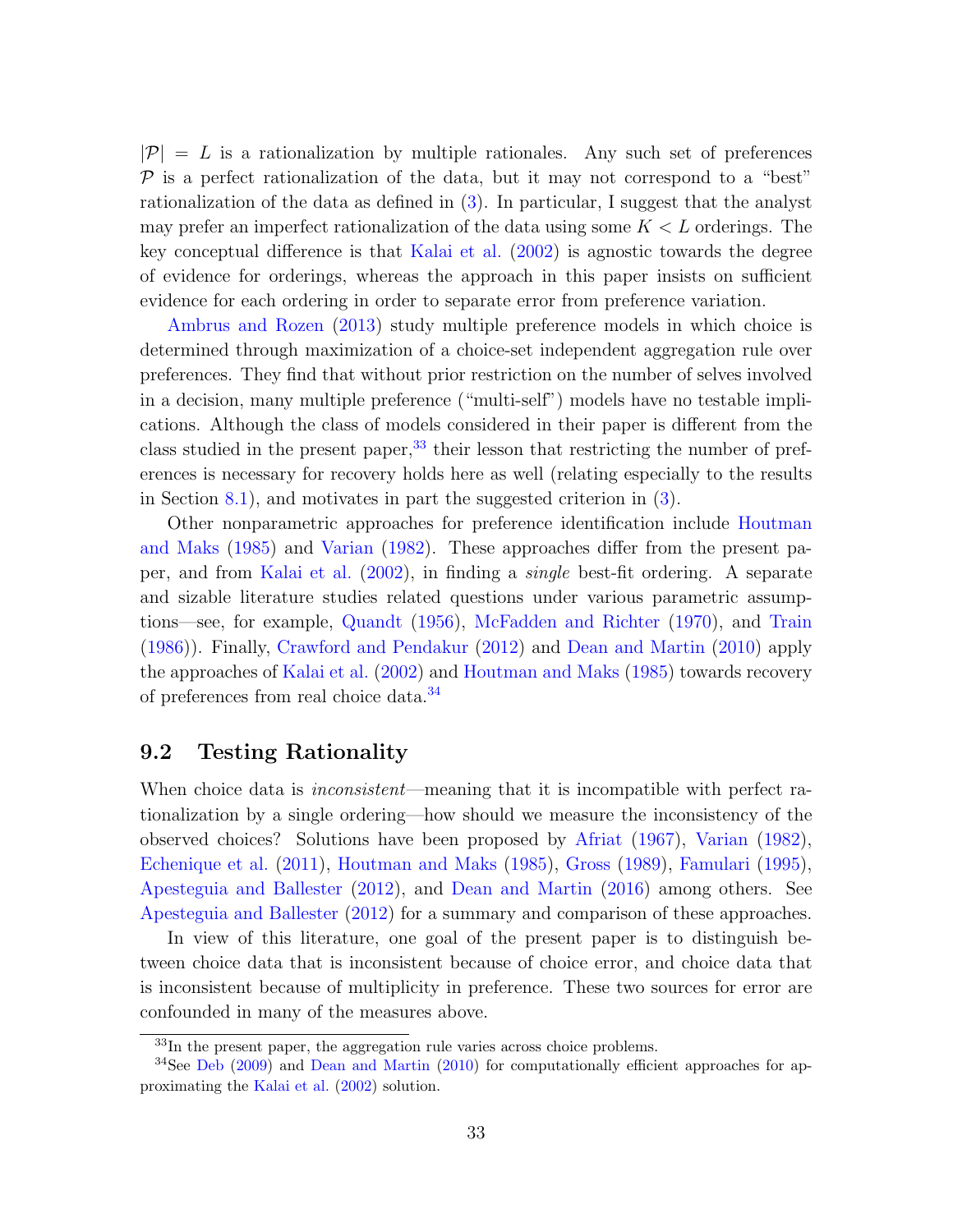The proposed approach offers a new perspective on this question. If the choice data D is generated via approximately perfect rationalization of multiple preferences, the recovered number of preferences  $K^*_{\lambda}(D)$  will be large for most choices of  $\lambda$  (and the number of unexplained choice observations  $\varepsilon_{K_{\lambda}^{*}}(D)$  will be small); see Section [5.4](#page-19-0) for details.

Finally, [Halevy et al.](#page-48-13) [\(2015\)](#page-48-13) proposes a novel decomposition of error into two sources: *choice inconsistency* and *preference misspecification*. The present paper is related to these ideas at a high level; in particular, the proposed approach also provides a decomposition of error. The sources of error considered in the two papers are different, however. For example, [Halevy et al.](#page-48-13) [\(2015\)](#page-48-13) considers a single (continuous) utility function and measures misspecification that arises from parametric restrictions. The present paper takes a nonparametric approach and considers multiple preferences.

## 10 Conclusion

Inconsistencies in choice data may emerge both from (unintentional) choice error and also from (intentional) maximization of different preferences. Classic approaches such as the [Houtman and Maks](#page-48-0) [\(1985\)](#page-48-0) and [Kalai et al.](#page-48-1) [\(2002\)](#page-48-1) solution focus on either of these sources of error, but—for reasons of welfare evaluation, and out-of-sample prediction—we may prefer interpretations of the data that accommodate both.

This paper proposes identification of underlying "structural" preferences that are maximized in the data. The proposed approach looks for the multiple preference rationalization of the data that simultaneously minimizes the number of preferences and also the number of unexplained observations. Different choices of tradeoffs between these objectives yield different solutions, and the main results relate the optimal choice of tradeoff to primitives of an underlying choice model.

Some of the techniques proposed in this paper may be useful towards other goals as well. For example, suppose an analyst wants to know whether choice inconsistencies in the data can be explained via preference indifferences. Specifically, the analyst hypothesizes that the DM has a single partial ordering, and chooses uniformly from the those alternatives (potentially multiple) that he most prefers. Such a model is outside the scope of the current paper. Nevertheless, we can test the analyst's hypothesis by examining the error-preference tradeoff graph, as we did in this paper. If all choice inconsistencies can be attributed to indifferences, then the error-preference tradeoff graph should take a particular shape—similar to Figure [3,](#page-21-0) and different from Figure [1.](#page-5-1) This discussion suggests that the basic analysis of the choice data used in this paper may be amenable for evaluating other models of choice as well.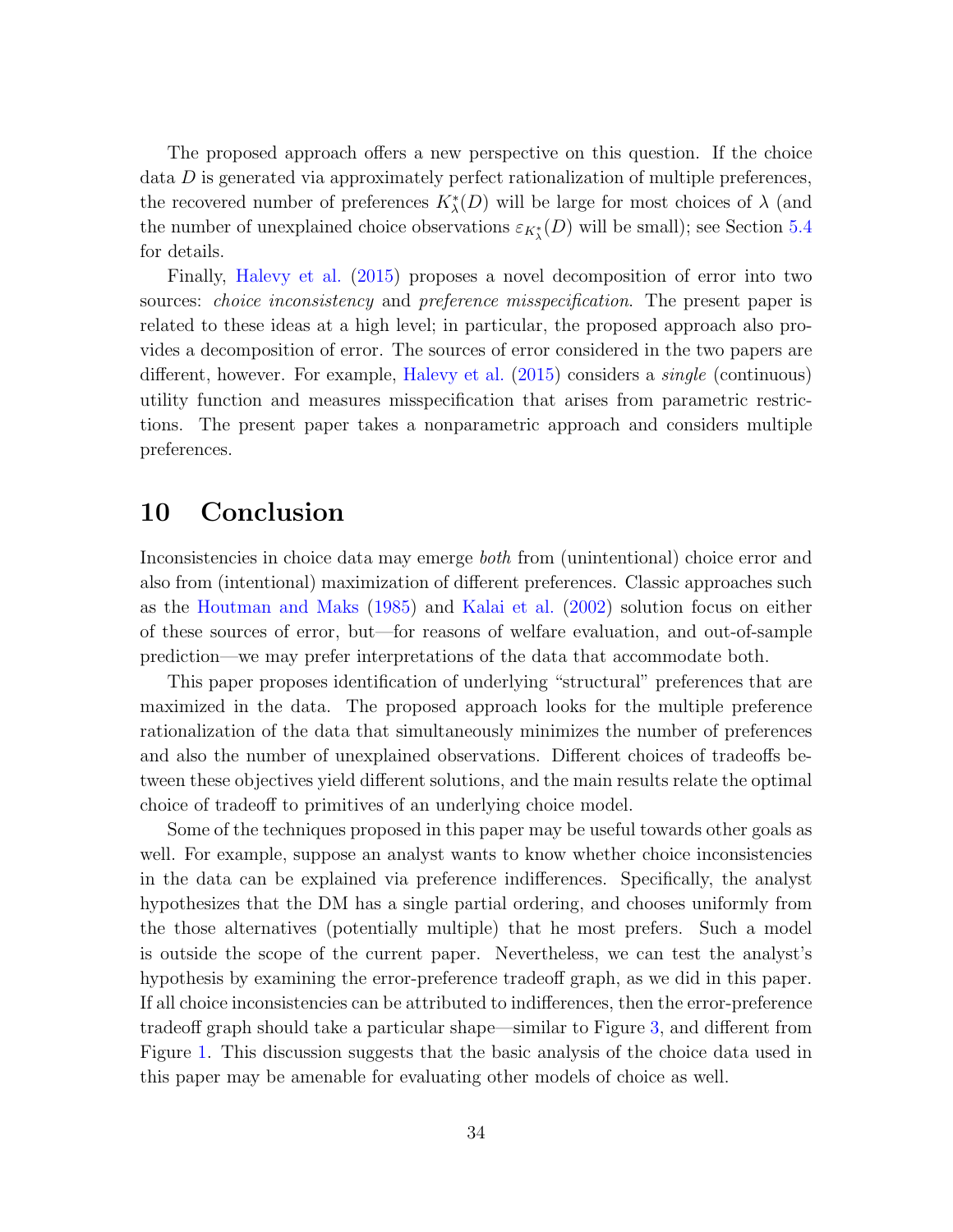# Appendix

## <span id="page-34-0"></span>A Out-of-Sample Prediction Accuracy

One reason the number of preferences attributed to a data set matters is that it affects prediction of choice behaviors. As mentioned in the main text, the [Houtman and Maks](#page-48-0) [\(1985\)](#page-48-0) approach can underfit the data, missing important structural preferences, while the [Kalai et al.](#page-48-1) [\(2002\)](#page-48-1) approach can overfit the data, interpreting errors as preference. These problems can result in substantial reductions in prediction accuracy, and I use two simple examples below to illustrate this. Since out-of-sample predictions are of interest, these examples follow the extension described in Section [15,](#page-31-1) where choice contexts are observed, and the goal is to correctly assign contexts to preferences.

In both examples below, a training set (of 20 choice observations) is generated from a fixed choice rule, and the respective approaches are applied to this data. I then generate a new test set (of 100 choice observations) on which to evaluate the estimated models.[35](#page-34-1) Prediction accuracy is measured as the fraction of test observations for which the chosen alternative is correctly predicted. This procedure is repeated ten times (with new training and test data), and I report an average of the out-of-sample prediction accuracies.

In Example [11,](#page-34-2) a DM maximizes a different preference in each of two choice contexts, and I show that application of the proposed approach improves on [Houtman](#page-48-0) [and Maks](#page-48-0) [\(1985\)](#page-48-0). In Example [12,](#page-35-0) the DM imperfectly maximizes a single preference in all choice contexts, and I show that application of the proposed approach improves upon [Kalai et al.](#page-48-1) [\(2002\)](#page-48-1). In both cases, the magnitude of the gain in prediction accuracy from use of the proposed approach is substantial.

To keep these examples as simple as possible, both examples have the feature that one of [Houtman and Maks](#page-48-0) [\(1985\)](#page-48-0) or [Kalai et al.](#page-48-1) [\(2002\)](#page-48-1) would achieve the performance of the proposed approach. More complex examples can be constructed in which both perform poorly out-of-sample (in the spirit of Section [2\)](#page-4-0).

<span id="page-34-2"></span>**Example 11.** There are four choice alternatives  $X = \{x_1, x_2, x_3, x_4\}$ . Choice sets  $A \subseteq X$  are generated uniformly at random (excluding singleton choice sets). There are two different choice contexts, indexed  $\mathcal{C} = \{1, 2\}$ , both observable.

<span id="page-34-1"></span>The DM maximizes a different choice rule in each context. In the first, his prob-

<sup>&</sup>lt;sup>35</sup>That is, new observations  $(x, A)$  are generated, and the estimated models are applied to predict the chosen alternative  $x$  given the choice set  $A$ .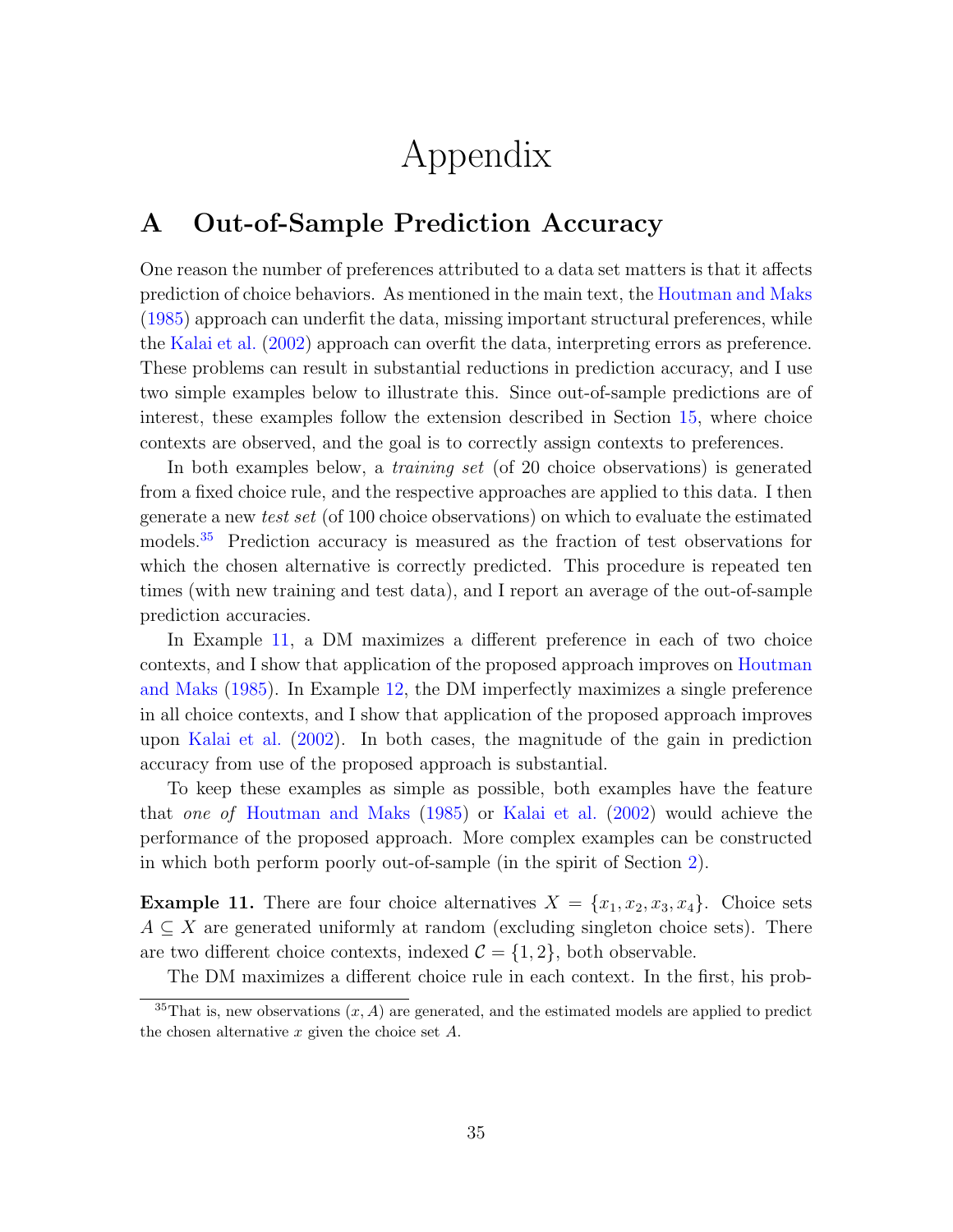ability of choosing alternative x from choice set  $A$  is given by

$$
c(x|A) = \frac{e^{-\gamma u(x)}}{\sum_{x' \in A} e^{-\gamma u(x')}}
$$

where  $\gamma = 10$  and  $u(x_k) = k$  (so that higher indexed alternatives are more preferred). In the second, his probability of choosing alternative x from choice set  $A$  is given by the same expression, also with  $\gamma = 10$  but with a different utility function  $u(x_k) = 5 - k$ (so that higher indexed alternatives are less preferred).

Consider two approaches for making out-of-sample predictions: First, following [Houtman and Maks](#page-48-0) [\(1985\)](#page-48-0), find the best single preference that maximizes the number of rationalized choice observations. Second, following the proposed approach in this paper, identify the solution that solves [\(15\)](#page-31-1)—that is, the assignment that minimizes a weighted average of the number of unique preferences assigned to contexts, and also the number of unexplained observations. For robustness, I show below the prediction accuracies for a couple of different choices for the tradeoff parameter  $\lambda$ .

Out-of-sample performance accuracies are reported and compared in the table below. The proposed approach improves upon [Houtman and Maks](#page-48-0) [\(1985\)](#page-48-0) by up to 48%.

|                                              | Prediction accuracy |
|----------------------------------------------|---------------------|
| Kalai et al. $(2002)$                        | 47\%                |
|                                              | (5.8)               |
| Proposed approach using $\lambda = 1/(0.1n)$ | 95%                 |
|                                              | (5.6)               |
| Proposed approach using $\lambda = 1/(0.2n)$ | 93\%                |
|                                              | (6.2)               |
| Proposed approach using $\lambda = 1/(0.3n)$ | 78\%                |
|                                              | (2.2)               |

<span id="page-35-0"></span>**Example 12.** Again, there are four choice alternatives  $X = \{x_1, x_2, x_3, x_4\}$ , and choice sets  $A \subseteq X$  are generated uniformly at random (excluding singleton choice sets). There are five different choice contexts indexed  $\mathcal{C} = \{1, 2, \ldots, 5\}$ , all observable.

In all contexts, the DM uses the same choice rule in which the probability of choosing alternative x from choice set  $A$  is given by

$$
c(x|A) = \frac{e^{-\gamma u(x)}}{\sum_{x' \in A} e^{-\gamma u(x')}}
$$

where  $\gamma = 1.5$  and  $u(x_k) = k$  (so that higher indexed alternatives are more preferred).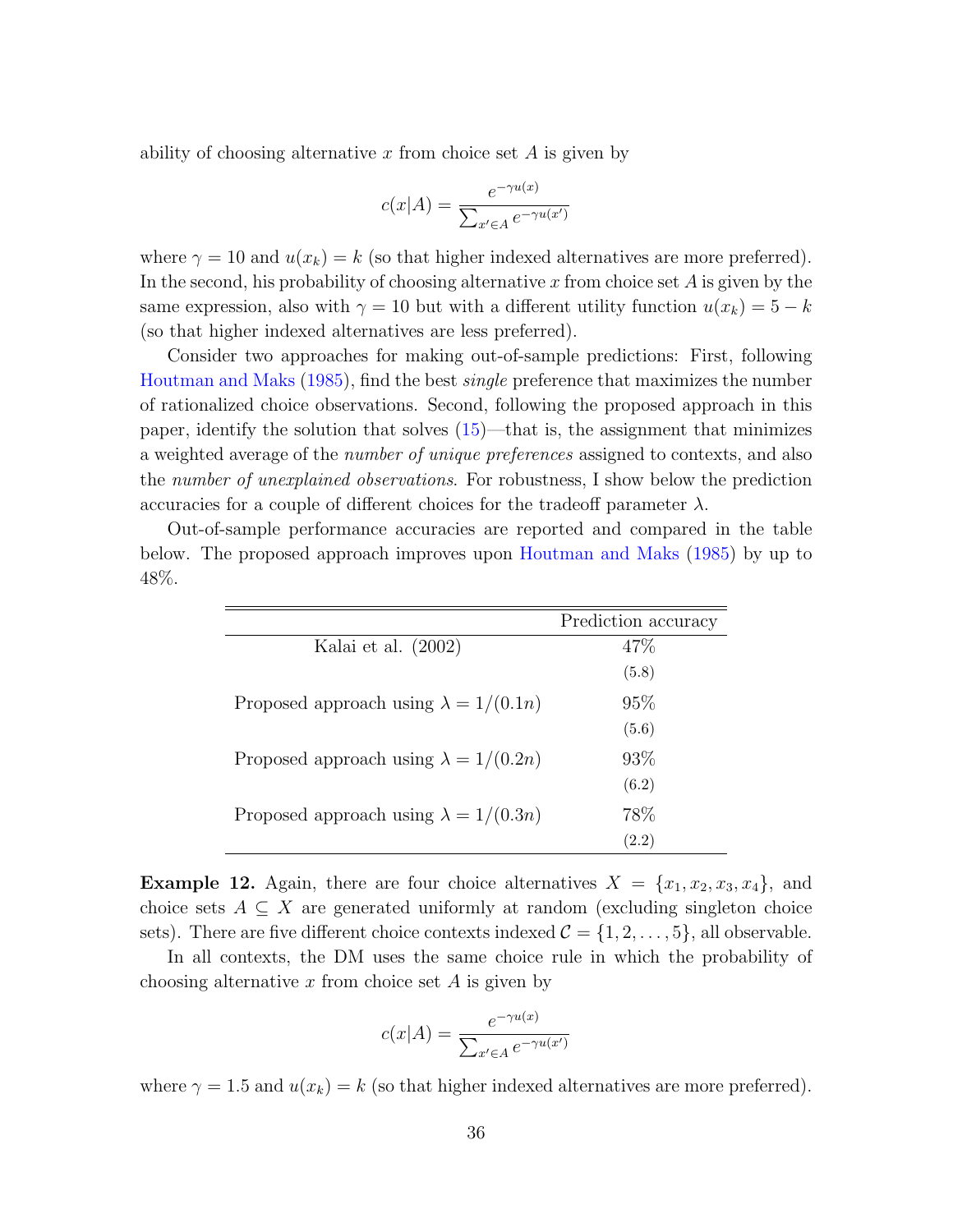I consider two approaches for making out-of-sample predictions. First, following [Kalai et al.](#page-48-1) [\(2002\)](#page-48-1), I find an assignment of preferences to contexts that minimizes the number of unexplained choice observations.  $36,37$  $36,37$  $36,37$  Second, following the proposed approach in this paper, I identify the solution that solves  $(15)$ —that is, the assignment that minimizes a weighted average of the *number of unique preferences* assigned to contexts, and also the number of unexplained observations. For robustness, orediction accuracies are shown for a couple of different choices for the tradeoff parameter  $\lambda$ .

The table below reports and compares out-of-sample performance accuracies for these two approaches. Again, the proposed approach leads to significant improvements in predictive accuracy (up to 20%).

|                                              | Prediction accuracy |
|----------------------------------------------|---------------------|
| Kalai et al. (2002)                          | 64\%                |
|                                              | (9.8)               |
| Proposed approach using $\lambda = 1/(0.1n)$ | 77\%                |
|                                              | (10.7)              |
| Proposed approach using $\lambda = 1/(0.2n)$ | 83\%                |
|                                              | (7.1)               |
| Proposed approach using $\lambda = 1/(0.3n)$ | 84\%                |
|                                              | (6.0)               |

## B Proofs from Main Text

#### B.1 Preliminaries

Following, I collect definitions and results that are used in the proofs of Theorem 1 and Proposition 1.

Let  $G: D \mapsto G_D$  be a map that identifies every data set D with a (hyper-) graph  $G_D = (V_D, E_D)$ , where  $V_D = \{1, \ldots, n\}$  indexes choice observations, and  $E_D$  consists of every set  $T \subseteq V_D$  with the property that: (1) the observations  $\{(x_i, A_i)\}_{i \in T}$  are not 1-rationalizable, and (2) every proper subset of  $\{(x_i, A_i)\}_{i \in T}$  is 1-rationalizable. These concepts are related to our problem as follows.

<span id="page-36-0"></span><sup>36</sup>Note that unlike in the usual setting in which [Kalai et al.](#page-48-1) [\(2002\)](#page-48-1) is applied, here it may not be possible to achieve a perfect rationalization, because we require preferences to be constant within choice contexts.

<span id="page-36-1"></span> $37$ When there are multiple assignments that achieve the minimal error, we select from these uniformly at random.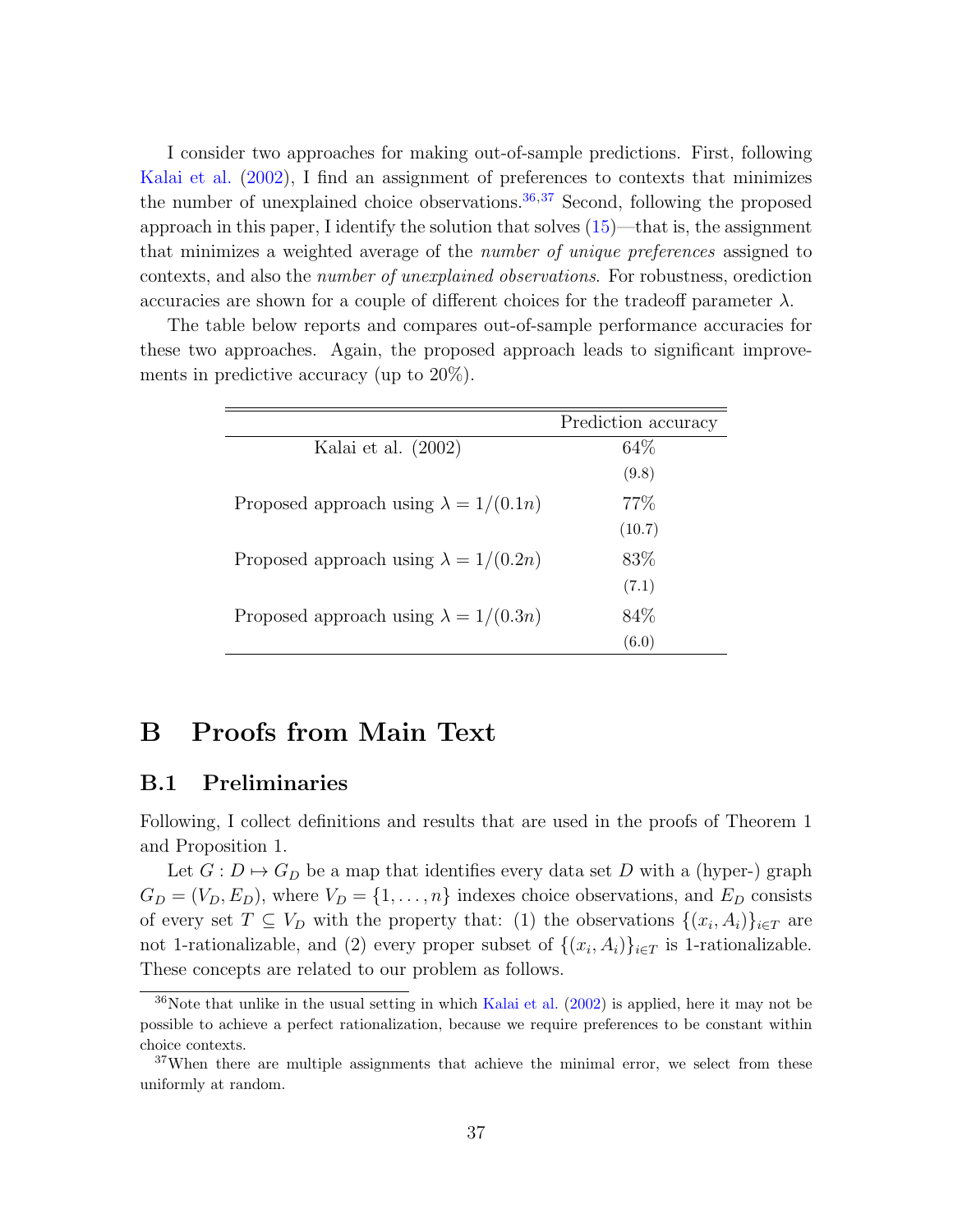<span id="page-37-3"></span>**Observation 4.** D is k-rationalizable  $\iff G_D$  is k-colorable.

Take each color class to represent consistency with a distinct ordering, and the equivalence follows directly.

This observation further implies that  $\varepsilon_k$  is the minimum number of vertices that must be removed from  $G_D$  in order for the graph to be k-colorable. From here on, I will refer to the vertices of  $G_D$  and the observations they represent interchangeably.

### <span id="page-37-0"></span>B.2 Proof of Theorem [1](#page-16-1)

First, observe that  $K$  is the (unique) solution to the problem in  $(3)$  if and only if

$$
K + \lambda \varepsilon_K(D) < k + \lambda \varepsilon_k(D) \qquad \text{for every integer } k \neq K.
$$

We can break this condition up into two parts. For  $k > K$ , the inequality

$$
\varepsilon_K(D) - \varepsilon_k(D) < (k - K)/\lambda
$$

requires that preferences beyond the best set of K each rationalize no more than  $1/\lambda$ choice observations (beyond what would already be rationalized using the best  $K$ ). For  $k < K$ , the inequality

$$
\varepsilon_k(D) - \varepsilon_K(D) > (k - K)/\lambda
$$

requires that each of the best K preferences uniquely rationalizes at least  $1/\lambda$  choice observations (beyond what would be rationalized using the best  $k$ ). Lemmas [1](#page-37-1) and [2](#page-38-0) bound the probability of each of these events.

<span id="page-37-1"></span>**Lemma 1.** There exists a constant  $c_1 > 0$  (uniform across n) such that

$$
\nu^n \left( \left\{ D_n : \varepsilon_K(D_n) - \varepsilon_k(D_n) < \frac{k-K}{\lambda} \quad \forall \ k > K \right\} \right) \ge 1 - e^{-c_1 n} \quad \forall n
$$

*Proof.* Suppose some  $k > K$  is selected as the solution to [\(3\)](#page-10-2), so that there are  $k - K$ preferences (beyond the best set of K preferences) that together rationalize  $(k-K)/\lambda$ additional choice observations. Clearly, a necessary condition for such a  $k$  to exist is that the best K preferences leave at least  $1/\lambda$  observations unexplained; that is,  $\varepsilon_K(D) \geq 1/\lambda$ . Equivalently, a *sufficient* condition for

<span id="page-37-2"></span>
$$
\varepsilon_K(D) - \varepsilon_k(D) > (k - K)/\lambda \quad \forall k > K \tag{16}
$$

is that the best K preferences leave fewer than  $1/\lambda$  observations unexplained; that is,  $\varepsilon_K(D) < 1/\lambda$ . The probability of this event lower bounds the probability of [\(16\)](#page-37-2).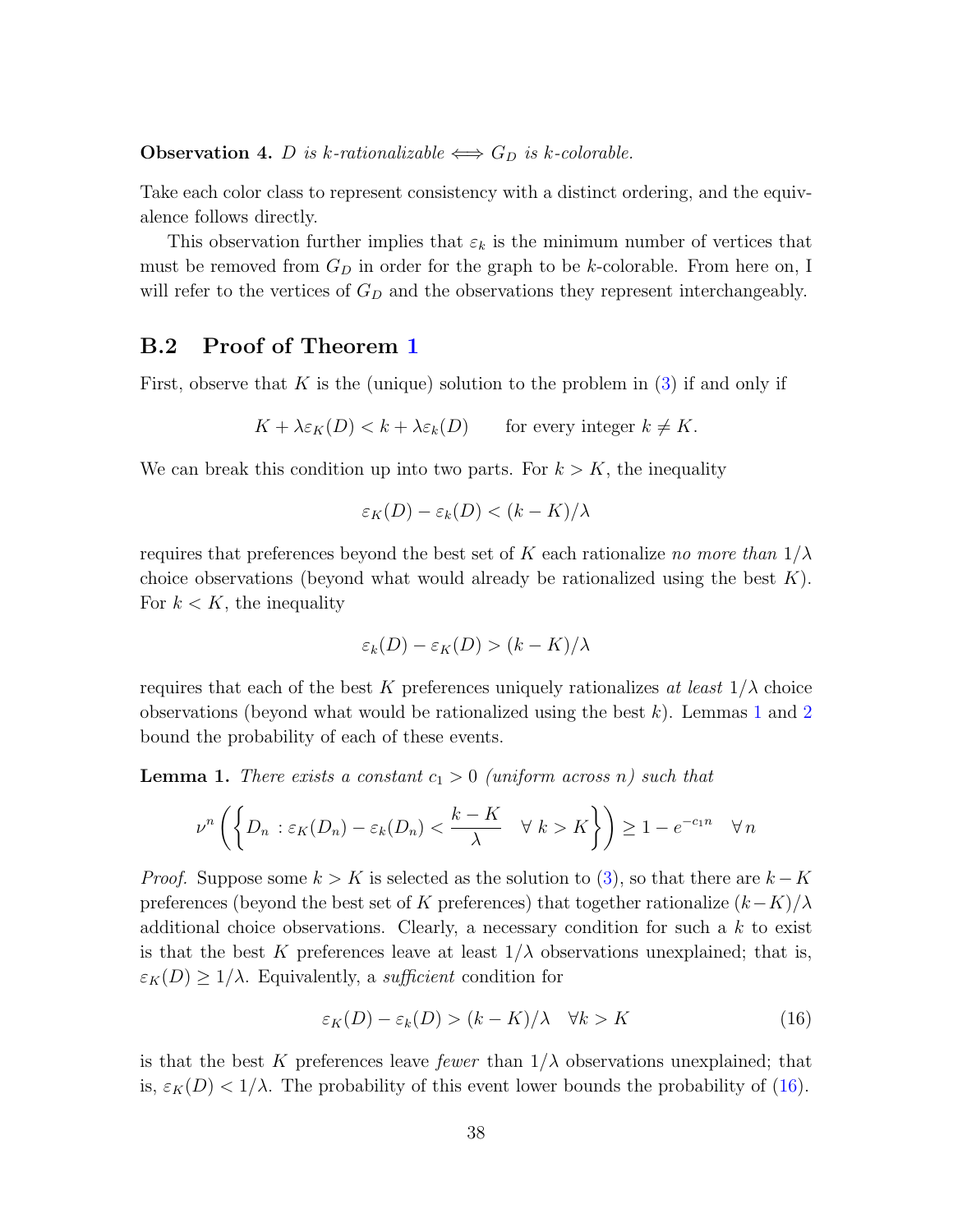Recall that  $P$  is the DM's "true" set of K preferences, and define  $T(D)$  to be the number of realized choice observations in data set D that cannot be rationalized by any preference in  $\mathcal P$ . Removing these  $T(D)$  "bad" observations from D results in a K-rationalizable data set; thus,  $\varepsilon_K(D)$  cannot exceed  $T(D)$ . By assumption, the probability of error in any given observation is no more than p. Thus, the random variable  $Y_n \sim \text{Bin}(n, p)$  first-order stochastically dominates  $T(D_n)$ .

These observations imply that

$$
\nu^n(\{D_n : \varepsilon_K(D) - \varepsilon_k(D) > (k - K)/\lambda \,\forall \, k > K\}) \ge \nu^n(\{D_n : \varepsilon_K(D) < 1/\lambda\})
$$
\n
$$
\ge \nu^n(T(D_n) < 1/\lambda)
$$
\n
$$
\ge \Pr(Y_n < 1/\lambda)
$$

Since  $\lambda$  is chosen to satisfy  $1/\lambda < pn$ , it follows from Hoeffding's Inequality that

$$
\Pr(Y_n \le 1/\lambda) = \Pr(Y_n - pn \le 1/\lambda - pn) \le \exp\left(-\frac{2(1/\lambda - pn)^2}{n}\right) = e^{-2(\tilde{p} - p)^2 n}
$$

Thus

$$
\nu^n \left( \left\{ D_n : \varepsilon_K(D_n) - \varepsilon_k(D_n) < \frac{k-K}{\lambda} \quad \forall \ k > K \right\} \right) \ge 1 - e^{-c_1 n}
$$

with  $c_1 := 2(\tilde{p} - p)^2 > 0$ , and we are done.

<span id="page-38-0"></span>**Lemma 2.** 
$$
\nu^n \left( \{ D_n : \varepsilon_k(D_n) - \varepsilon_K(D_n) > \frac{K-k}{\lambda} \quad \forall \ k < K \} \right) \to 1 \text{ as } n \to \infty.
$$

*Proof.* The basic approach is to study the induced graph  $G_D$ , and lower bound the number of disjoint complete  $K$ -partite subgraphs.<sup>[38](#page-38-1)</sup> With some imprecision, a sufficient condition for

<span id="page-38-2"></span>
$$
\varepsilon_k(D_n) - \varepsilon_K(D_n) > \frac{K - k}{\lambda} \quad \forall \ k < K \tag{17}
$$

 $\Box$ 

is that the number of disjoint complete K-partite subgraphs in the induced graph  $G_D$  is at least  $1/\lambda$ . Roughly, the argument is as follows: Consider use of any  $k < K$ colors to color the graph  $G_D$ . Clearly, only k nodes in each complete K-partite graph can be colored. Moreover, each of the additional  $K - k$  colors permits the coloring of at least one more node per complete K-partite subgraph, and hence  $(K - k)/\lambda$ more nodes in the graph in total. Thus, going from  $k$  colors to  $K$  colors reduces the number of uncolored nodes by at least  $(K - k)/\lambda$ . Using Observation [4,](#page-37-3) this is equivalent to the statement that going from k preferences to K preferences leaves at least  $(K - k)/\lambda$  fewer observations unexplained, and this implies the desired [\(17\)](#page-38-2).

<span id="page-38-1"></span><sup>&</sup>lt;sup>38</sup>Recall that a *complete K-partite* subgraph is a graph whose nodes can be partitioned into K sets, where nodes in the same set are not connected by an edge.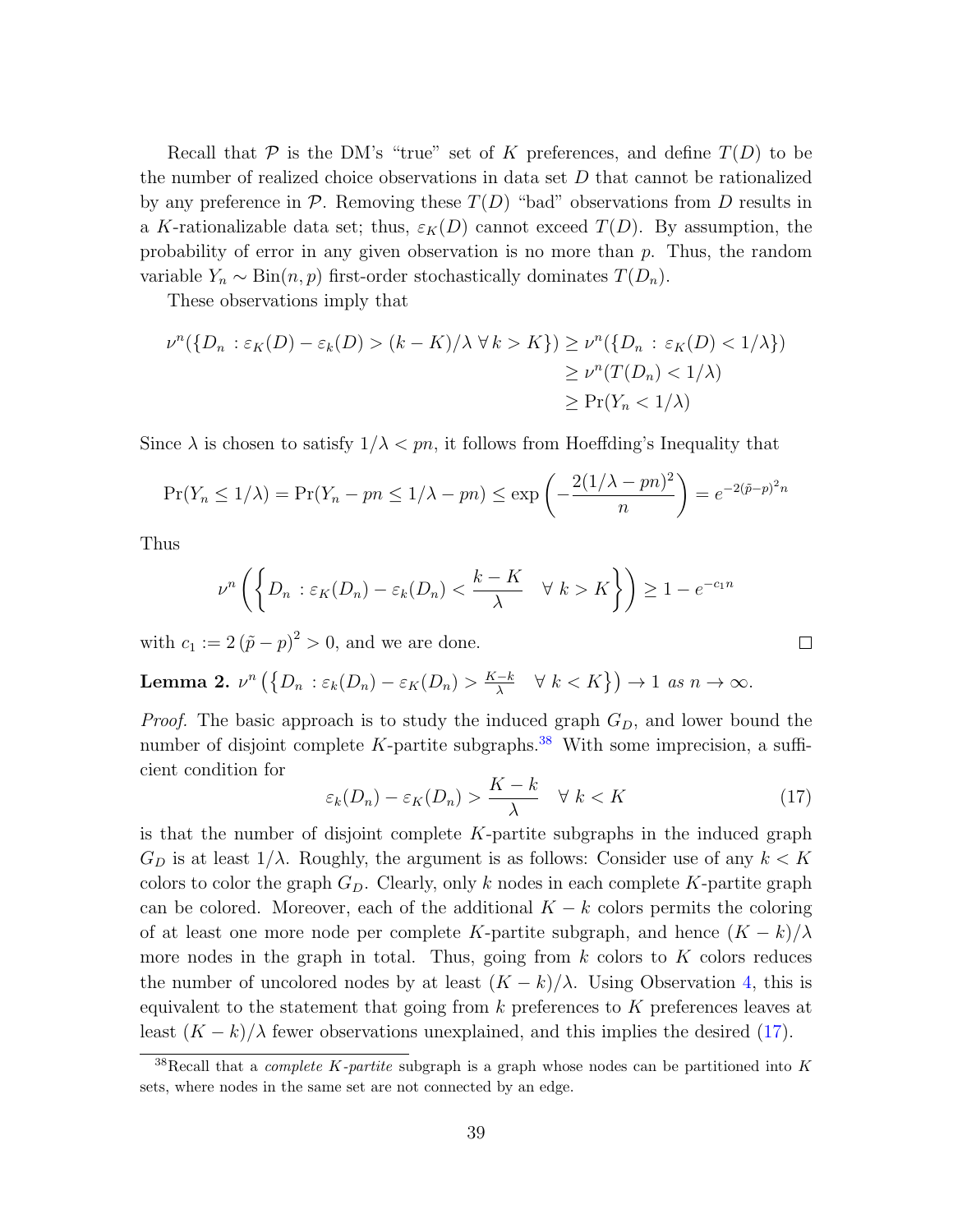Instead of directly working with the distribution over graphs induced by  $\nu$ , it is simpler to first study the related "perfect maximization" graph-generating process, where choice observations are sampled from  $\nu^*$ . Call the typical such graph  $G_D^*$ , and let  $T(G_D^*)$  denote the number of disjoint complete K-partite subgraphs. By definition of the differentiation parameter,

$$
\Pr(T(G_{D_n}^*) > d(\pi, \mu^*)) \to 1 \quad \text{as } n \to \infty.
$$

Moreover, since the measure  $(\nu^*)^n$  assigns probability 1 to data sets that are Krationalizable, any graph induced by a data set generated under sampling from  $(\nu^*)^n$ is K-colorable. Thus, each additional color permits the coloring of at least  $d(\pi, \mu^*)$ additional colors. By assumption that  $1/\lambda < \bar{p}n$  and by the definition of  $\bar{p}$ , the differentiation parameter satisfies  $d(\pi, \mu^*) > \frac{1}{\lambda(1-p)^K}$ . So

<span id="page-39-0"></span>
$$
\Pr\left(T(G_{D_n}^*) > \frac{1}{\lambda(1-p)^K}\right) \to 1 \qquad \text{as } n \to \infty. \tag{18}
$$

Suppose now that each node in  $G_{D_n}^*$  is removed from all of its edges with probability p, and call the resulting graph  $\tilde{G}_{D_n}^*$ . The number of complete K-partite subgraphs first-order stochastically dominates the number of complete K-partite subgraphs in  $G_D$ , generated under sampling from  $\nu^*$ . Because each complete Kpartite subgraph of  $G_{D'}$  is preserved with independent probability  $(1-p)^K$ , the random variable  $T(\tilde{G}_{D_n}^*)$  has distribution  $\text{Bin}(T(G_{D_n}^*), (1-p)^K)$ , and its expectation is  $\mathbb{E}(T(\tilde{G}_{D_n}^*)) = \mathbb{E}(T(G_{D_n}^*) \cdot (1-p)^K)$ . Thus, [\(18\)](#page-39-0) implies

<span id="page-39-1"></span>
$$
\Pr\left(T\left(\tilde{G}_{D_n}^*\right) > \frac{1}{\lambda}\right) \to 1 \qquad \text{as } n \to \infty. \tag{19}
$$

 $\Box$ 

Finally, since  $T(G_{D_n})$  first-order stochastically dominates  $T(\tilde{G}_{D_n}^*)$ , [\(19\)](#page-39-1) further implies that

$$
\Pr\left(T\left(G_{D_n}\right) > \frac{1}{\lambda}\right) \to 1 \qquad \text{as } n \to \infty
$$

and we are done.

#### B.3 Proof of Corollary [1](#page-18-0)

Let  $\mathcal Z$  be the set of possible choice observations, with typical element  $(x, A)$ . Write  $G_n$  for the (random) graph induced by n i.i.d. samples from the distribution  $\nu \in$  $\Delta(\mathcal{Z})$ . Fix  $k \in \mathbb{Z}_+$ , and let  $c_n^k$  be the (random) maximum cardinality of a k-colorable subgraph of  $G_n$ .

<span id="page-39-2"></span>**Claim 4.** With probability 1,  $c_n^k/n$  converges.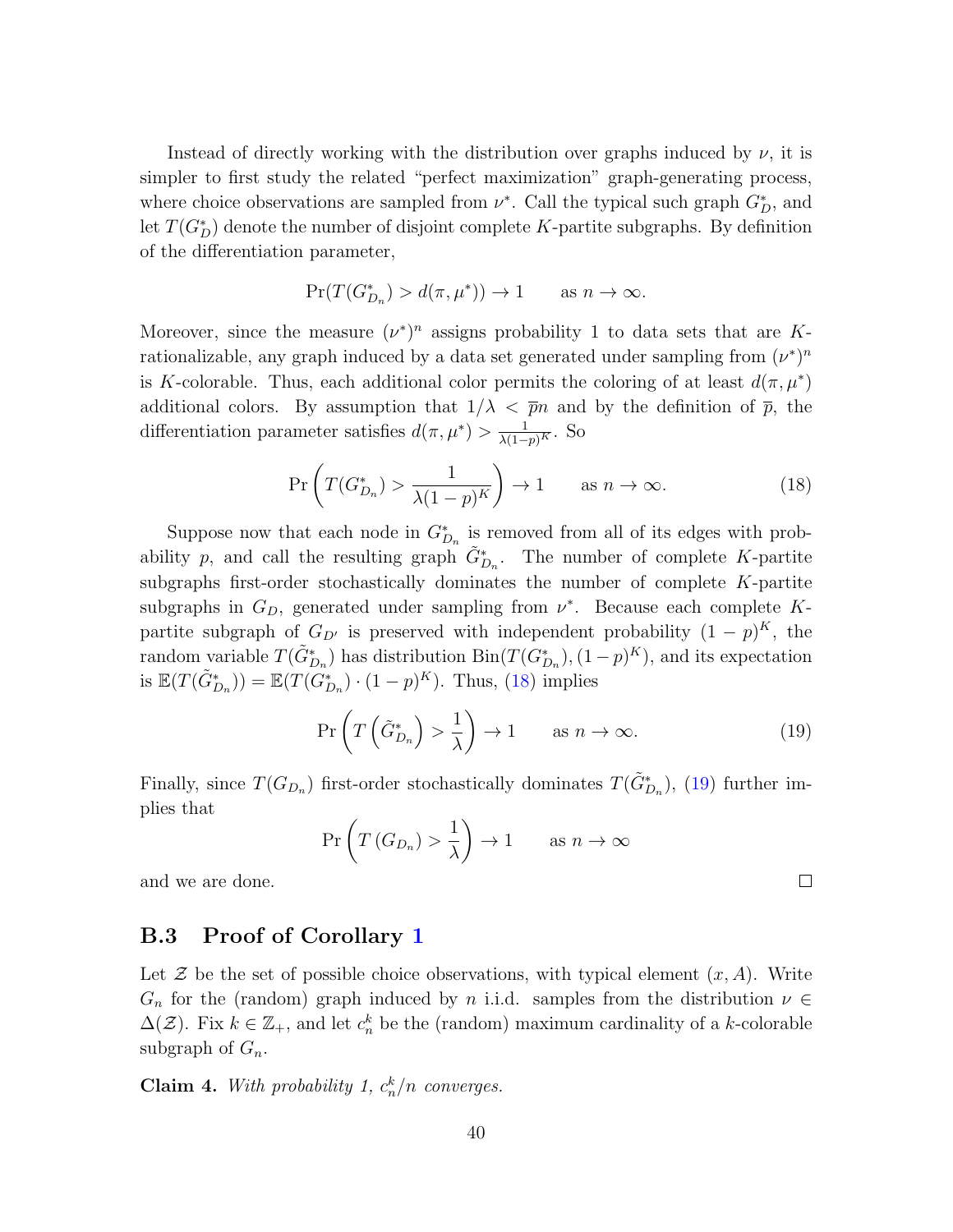*Proof.* Let  $G_0$  be the graph induced by the data set  $\mathcal Z$  (which includes each distinct observation exactly once). For each k-colorable subgraph  $\mathcal H$  of  $G_0$ , define  $\mathcal H_n$  to be the subgraph of  $G_n$  that includes all repetitions of  $z \in \mathcal{H}$ , and assigns to each such observation its color in H. By the strong law of large numbers,  $|\mathcal{H}_n|/n$  converges, for each H, to a number  $c(H)$  that depends only on H and  $\nu$ .  $\Box$ 

Observe that  $\varepsilon_k(D_n)/n = 1 - c_n^k/n$ . Thus, Claim [4](#page-39-2) implies that each  $k + \lambda \varepsilon_k(D_n)/n$ converges, implying that  $\Delta_k(D_n)$  and  $\lambda_k(D_n)$  converge for every k.

#### <span id="page-40-0"></span>B.4 Proof of Corollary [3](#page-23-0)

Fix any data set  $\underline{D} = \{(x_i, \underline{A}_i)\}_{i=1}^n$ . Define  $X = \{x_i\}_{i=1}^n$  to include all chosen alternatives, and define each  $A_i = X \cap \underline{A}_i$ . Set  $D = \{(x_i, A_i)\}_{i=1}^n$ .

**Lemma 3.** For every  $\lambda \in \mathbb{R}_+$ ,

$$
\min_{k \in \mathbb{Z}_+} [k + \lambda \varepsilon_k(D)] = \min_{k \in \mathbb{Z}_+} [k + \lambda \underline{\varepsilon}_k(\underline{D})]
$$

*Proof.* I will show that  $\varepsilon(D, \mathcal{P}) = \delta$  for some set of preference orderings  $\mathcal{P} = \{P_j\}_{j=1}^k$ if and only if  $\underline{\varepsilon}(\underline{D}, \mathcal{U}) = \delta$  for some set of utility functions  $\mathcal{U} = \{u_j\}_{j=1}^k$ .

Fix any set  $P = \{P_j\}_{j=1}^k$  of k orderings defined on X, and take  $\delta := \varepsilon(D, \mathcal{P})$ . Every ordering  $P_j$  admits representation via a utility function  $u_j: X \to \mathbb{R}^{39}$  $u_j: X \to \mathbb{R}^{39}$  $u_j: X \to \mathbb{R}^{39}$  Moreover, we can extend each  $u_j$  to a continuous function  $\underline{u}_j$  on  $\underline{X}$  satisfying argmax<sub>x∈X</sub>  $\underline{u}_j(x)$  =  $\arg\max_{x \in X} u_j(x)$ . Then,  $x_j = \arg\max_{x \in \underline{A}} u_j(x)$  if and only if  $x_j$  is  $P_j$ -maximal in A. Set  $\mathcal{U} = {\underline{u}_i}$ ; then,

$$
\underline{\varepsilon}(\underline{D},\mathcal{U}) = \#\left\{(x,\underline{A}) \in \underline{D} : x \neq \underset{x' \in \underline{A}}{\operatorname{argmax}} \underline{u}_j(x') \text{ for all } j = 1,\ldots,k\right\} = \delta.
$$

Thus, choice error  $\delta$  is attainable using a set of k utility functions. It follows that

$$
\min_{k \in \mathbb{Z}_+} \left[ k + \lambda \varepsilon_k(D) \right] \ge \min_{k \in \mathbb{Z}_+} \left[ k + \lambda \underline{\varepsilon}_k(\underline{D}) \right]. \tag{20}
$$

In the other direction, fix a set  $\mathcal{U} = \{u_j\}_{j=1}^k$  of k continuous functions defined on  $\underline{X}$ , and take  $\delta = \underline{\varepsilon}(\underline{D}, \mathcal{U})$ . For every utility function  $u_j$ , let  $P_j$  be the ordering on X that satisfies

 $xP_jx' \iff u_j(x) > u_j(x').$ 

<span id="page-40-1"></span><sup>&</sup>lt;sup>39</sup>That is, there exists a utility function  $u_j$  such that for every  $x, x' \in X$ ,  $xP_jx'$  if and only if  $u_j(x) > u_j(x')$ .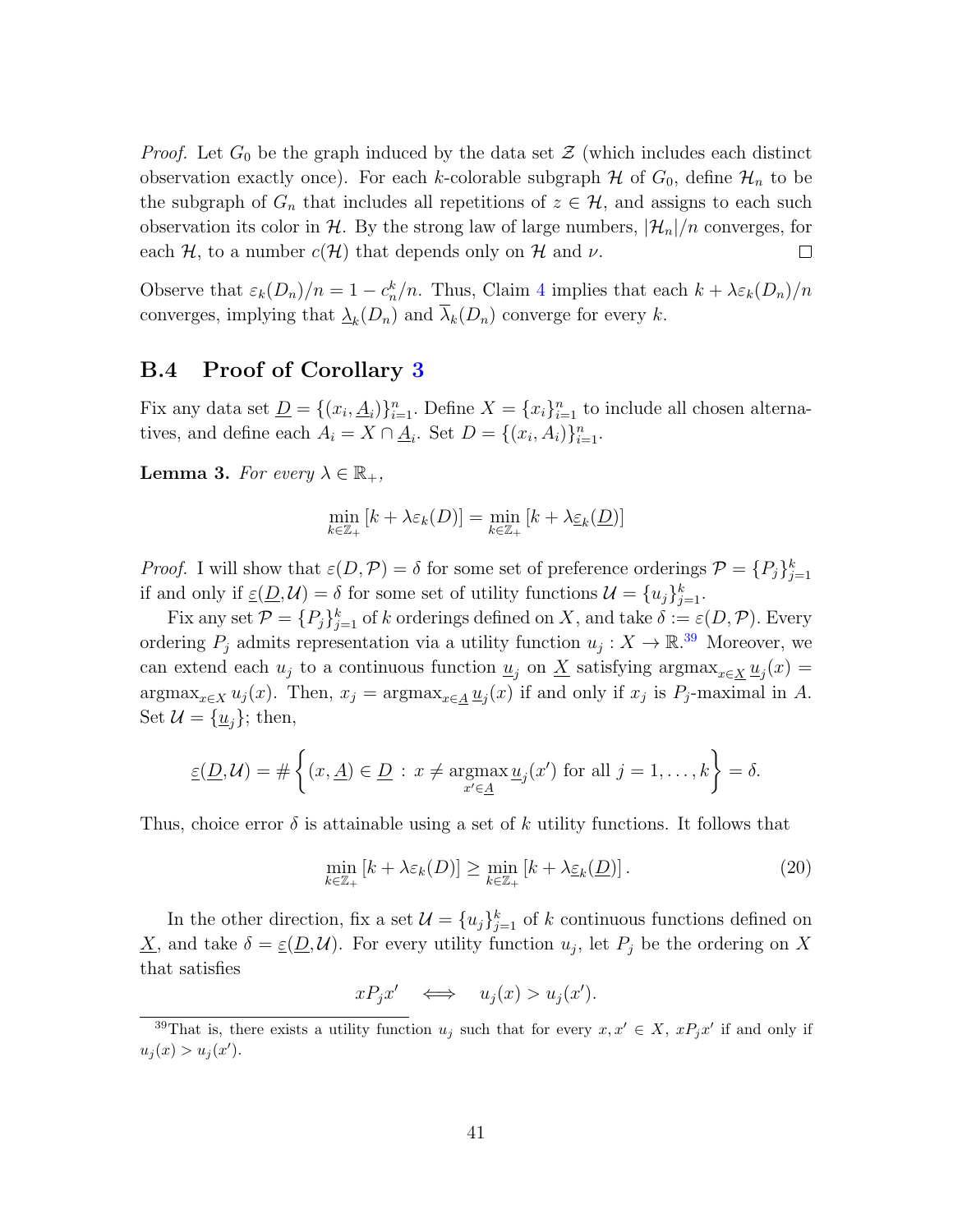Then,  $x_j = \arg \max_{x \in \underline{A}} u_j(x)$  if and only if  $x_j$  is  $P_j$ -maximal in A. Setting  $\mathcal{P} =$  ${P<sub>j</sub>}<sub>j=1</sub><sup>k</sup>$ , we have that

$$
\varepsilon(D,\mathcal{P}) = \#\{(x,A) \in D : x \text{ is not } P_j\text{-maximal in } A \text{ for any } j = 1,\ldots,k\} = \delta.
$$

Thus, also

$$
\min_{k \in \mathbb{Z}_+} [k + \lambda \varepsilon_k(D)] \le \min_{k \in \mathbb{Z}_+} [k + \lambda \underline{\varepsilon}_k(\underline{D})]
$$

<span id="page-41-0"></span> $\Box$ 

as desired.

It follows from this lemma that  $K^*_{\lambda}$  $\chi(\underline{D}) = K_{\lambda}^{*}(D)$  for every choice of  $\lambda$ , so the problem posed in Section 6.2 can be mapped directly into a corresponding problem involving choice over a discrete set. Apply Theorem [1,](#page-16-1) and the desired result follows.

## B.5 Proof of Claim [2](#page-20-0)

It can be shown that for every  $n$ , the single preference that minimizes the expected value of  $\varepsilon_1(D_n)$  is  $x_3Px_2Px_1$ . The pair of preferences that minimizes the expected value of  $\varepsilon_2(D_n)$  is  $\{P, P'\}$  with  $x_3Px_2Px_1$  and  $x_1P'x_2P'x_3$ . The associated expected errors are

$$
\mathbb{E}(\varepsilon_1(D_n)) = \frac{1}{4} \left( \frac{e^{\gamma} + e^{2\gamma}}{e^{\gamma} + e^{2\gamma} + e^{3\gamma}} \right) + \frac{1}{4} \left( \frac{e^{\gamma}}{e^{\gamma} + e^{2\gamma}} \right) + \frac{1}{4} \left( \frac{e^{\gamma}}{e^{\gamma} + e^{3\gamma}} \right) + \frac{1}{4} \left( \frac{e^{2\gamma}}{e^{2\gamma} + e^{3\gamma}} \right)
$$

$$
\mathbb{E}(\varepsilon_2(D_n)) = \frac{1}{4} \left( \frac{e^{2\gamma}}{e^{\gamma} + e^{2\gamma} + e^{3\gamma}} \right) \tag{21}
$$

while  $\varepsilon_3(D_n) = 0$  for every data set  $D_n$ . From this, we see that the (expected) errorpreference tradeoff curve is convex, and thus it is sufficient to show that  $\mathbb{E}(\varepsilon_1(D_n))$  –  $\mathbb{E}(\varepsilon_2(D_n))$  is decreasing in  $\gamma$ .

Using the above displays,

$$
\mathbb{E}(\varepsilon_1(D_n)) - \mathbb{E}(\varepsilon_2(D_n)) = \frac{1}{4} \left( \frac{e^{\gamma}}{e^{\gamma} + e^{2\gamma} + e^{3\gamma}} \right) + \frac{1}{4} \left( \frac{e^{\gamma}}{e^{\gamma} + e^{2\gamma}} \right) + \frac{1}{4} \left( \frac{e^{\gamma}}{e^{\gamma} + e^{3\gamma}} \right) + \frac{1}{4} \left( \frac{e^{2\gamma}}{e^{2\gamma} + e^{3\gamma}} \right)
$$

Each component of this sum is decreasing in  $\gamma$ , so the sum is as well. The desired result follows.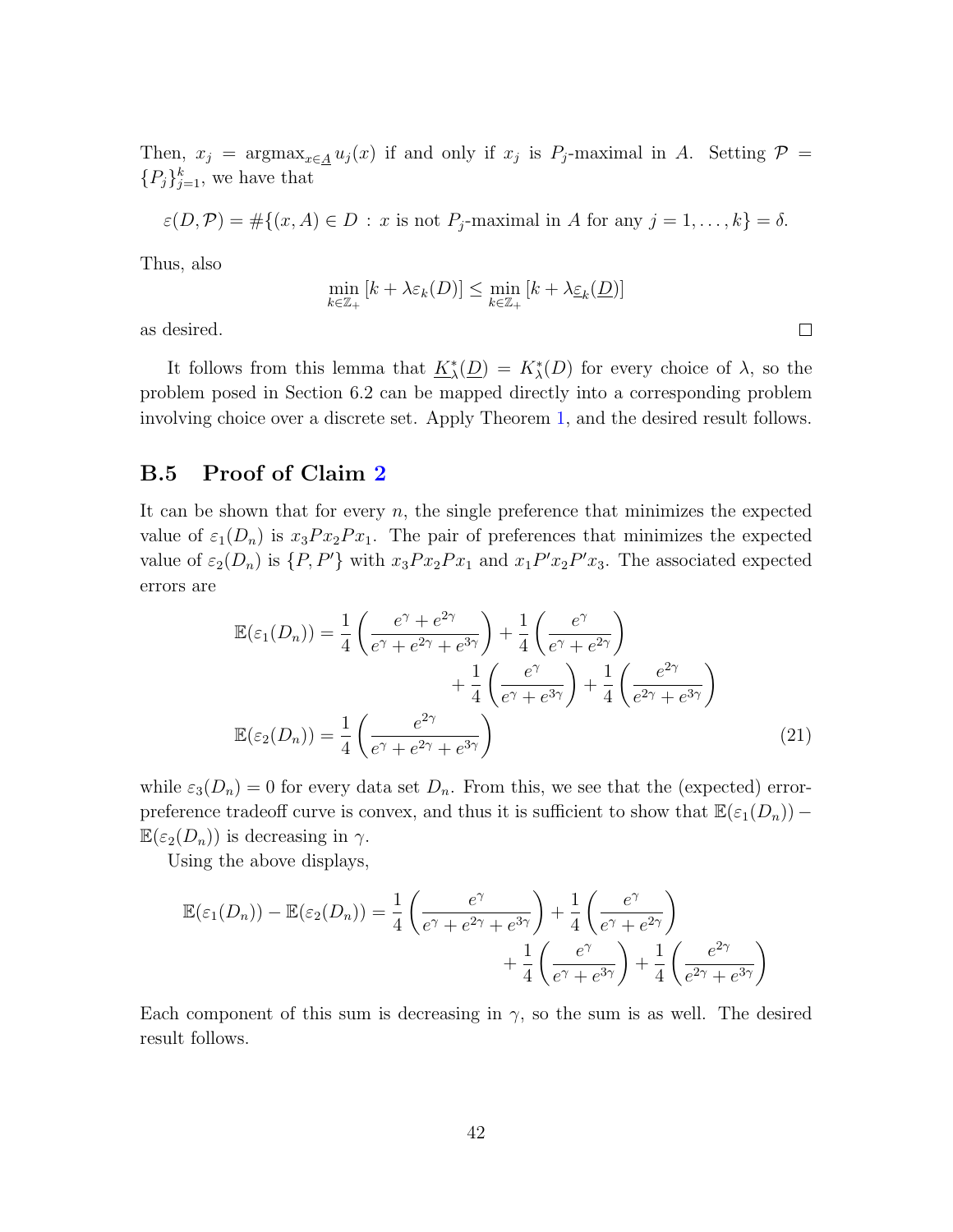#### B.6 Proof of Claim [3](#page-20-1)

From the proof of Claim [2](#page-20-0) above, we already have that  $\mathbb{E}(\varepsilon_1(D_n)) - \mathbb{E}(\varepsilon_2(D_n))$  is decreasing in  $\gamma$ . It will be sufficient to show additionally that  $\mathbb{E}(\varepsilon_2(D_n)) - \mathbb{E}(\varepsilon_3(D_n))$ is decreasing in  $\gamma$ . Using [\(21\)](#page-41-0), and that  $\varepsilon_3(D_n) = 0$  for every data set  $D_n$ , we have

$$
\mathbb{E}(\varepsilon_2(D_n)) - \mathbb{E}(\varepsilon_3(D_n)) = \frac{1}{4} \left( \frac{e^{2\gamma}}{e^{\gamma} + e^{2\gamma} + e^{3\gamma}} \right)
$$

which is indeed decreasing in  $\gamma$  for all  $\gamma > 0$ .

#### B.7 Proof of Proposition [1](#page-28-1)

First, I will show the following:

<span id="page-42-0"></span>**Claim 5.** If there exist orderings  $P_1, P_2 \in \mathcal{P}$  such that a choice alternative x is ranked first according to  $P_1$ , and not last according to  $P_2$ , then  $P$  is not identifiable.

*Proof.* Consider any set of orderings  $P$  including the preferences  $P_1, P_2$ , where  $x_1$  is ranked first according to  $P_1$ ,  $x_2$  is ranked last according to  $P_2$ , and the alternatives  $x_1$  and  $x_2$  are not the same. Fix any data set D that can be perfectly rationalized using P (that is,  $\varepsilon(D,\mathcal{P})=0$ ). I will show by construction that there exists another set of preferences  $\mathcal{P}' \neq \mathcal{P}$  with  $|\mathcal{P}'| \leq |\mathcal{P}|$  such that also  $\varepsilon(D, \mathcal{P}') = 0$ .

Define the ordering  $P'_2$  to agree with  $P_2$  everywhere, except that it ranks  $x_1$  last. Let  $\mathcal{P}' = \mathcal{P} - \{P_2\} + \{P'_2\}$ , where the operators denote set addition and subtraction. I will now show that  $\varepsilon(D, \mathcal{P}') = 0$ .

Suppose towards contradiction that there is some choice observation  $(x, A) \in D$ where x is not P-maximal in A for any  $P \in \mathcal{P}'$ . By assumption, there is some ordering  $P^* \in \mathcal{P}$  such that x is  $P^*$ -maximal in A. If  $P^* \neq P_2$ , then also  $P^* \in \mathcal{P}'$ , which yields a contradiction. So it must be that x is  $P_2$ -maximal in A. Now, there are two possibilities: if  $x \neq x_1$ , then x must also be  $P'_2$ -maximal in A, and we are done. If instead  $x = x_1$ , then x is  $P_1$ -maximal in A (by definition of  $x_1$ ). So we are again done.  $\Box$ 

Since every set of three or more orderings satisfies the condition in Claim [5,](#page-42-0) it immediately follows that every set  $P$  with  $|P| \geq 3$  fails to be identifiable.

Now let us consider an arbitrary set  $\mathcal{P} = \{P_1, P_2\}$ . Index the alternatives such that  $x_1$  is ranked first according to  $P_1$  and  $x_2$  is ranked first according to  $P_2$ . If the condition in Claim [5](#page-42-0) is satisfied, it again follows that  $P$  is not identifiable. Suppose otherwise, so that  $x_1$  is ranked last according to  $P_2$  and  $x_2$  is ranked last according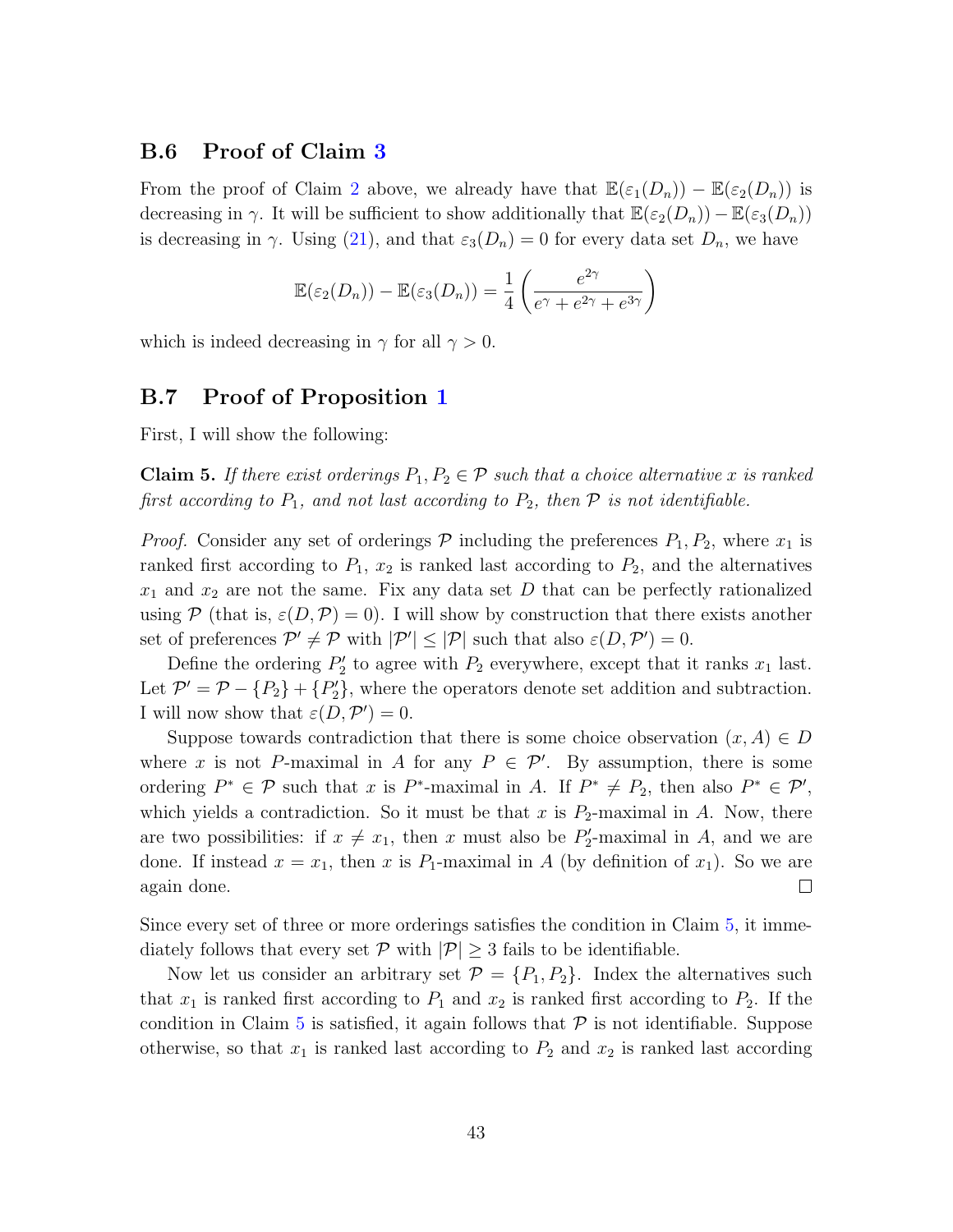to  $P_1$ . Define

$$
D = \{(x, A) : x \text{ is } P_1\text{-maximal in } A, A \in 2^X \} \cup \{(x, A) : x \text{ is } P_2\text{-maximal in } A, A \in 2^X \}.
$$

Clearly there is no singleton set  $\mathcal{P}'$  such that  $\varepsilon(D, \mathcal{P}') = 0$ . Suppose towards contradiction that there exists some set  $\mathcal{P}' = \{P'_1, P'_2\} \neq \mathcal{P}$  such that  $\varepsilon(D, \mathcal{P}') = 0$ . It must be that  $x_1$  is ranked first according to  $P'_1$  and last according to  $P'_2$ , and that  $x_2$  is ranked first according to  $P'_2$  and last according to  $P'_1$  (otherwise relabel  $P'_1$  and  $P'_2$ ).

Without loss of generality, suppose that  $P'_1 \neq P_1$ .<sup>[40](#page-43-0)</sup> Then there exist alternatives  $x_i, x_j$  such that  $x_i$  is preferred to  $x_j$  under  $P_1$  but not under  $P'_1$ :

$$
x_i P_1 x_j
$$
 and  $x_j P'_1 x_i$ .

Take  $A := \{x : x_i P_1 x\} \cup \{x_i\}$  to be the set of all alternatives that  $P_1$  ranks weakly lower than  $x_i$ . Then  $(x_i, A) \in D$ . But  $x_i$  cannot be  $P'_1$ -maximal in A, since  $x_j \in A$ , and  $x_1$  cannot be  $P'_2$ -maximal in A, since  $x_2 \in A$ . So  $\varepsilon(D, \mathcal{P}') > 0$  as desired.

Finally, every singleton set  $\mathcal{P} = \{P\}$  is trivially identifiable, taking

 $D = \{(x, A) : \text{ is } P\text{-maximal in } A, A \in 2^X \}.$ 

#### B.8 Proof of Proposition [2](#page-29-0)

Consider any choice observation  $(x, A) \in \mathbb{C}(\mathcal{P})$ . By definition of  $\alpha$ ,  $\nu^*(x, A) > \alpha$ , so also  $\nu(x, A) > \alpha(1-p)$ . Thus, the random variable  $Z_n \sim \text{Bin}(n, \alpha(1-p))$  first-order stochastically dominates the number of occurrences of  $(x, A)$  in the observed data. Since by assumption,  $1/\lambda = \tilde{p}n < \alpha(1-p)n$ , it follows from Hoeffding's inequality that

$$
\Pr\left(Z_n < \frac{1}{\lambda}\right) = \Pr\left(Z_n - \alpha(1-p)n < 1/\lambda - \alpha(1-p)n\right)
$$
\n
$$
\leq \exp\left(-2\left(\tilde{p} - \alpha(1-p)\right)^2 n\right)
$$

Setting  $c_1 = 2(\tilde{p} - \alpha(1-p))^2 > 0$ , it follows that

$$
\Pr\left(Z < \frac{1}{\lambda}\right) \le e^{-c_1 n}.
$$

so the probability that  $(x, A)$  appears fewer than  $1/\lambda$  times in the realized data set is no more than  $e^{-c_1n}$ . Taking a union bound, the probability that any  $(x, A) \in \mathbb{C}(\mathcal{P})$ 

<span id="page-43-0"></span><sup>&</sup>lt;sup>40</sup>Otherwise,  $P'_2 \neq P_2$  and the remainder of the proof is mirrored.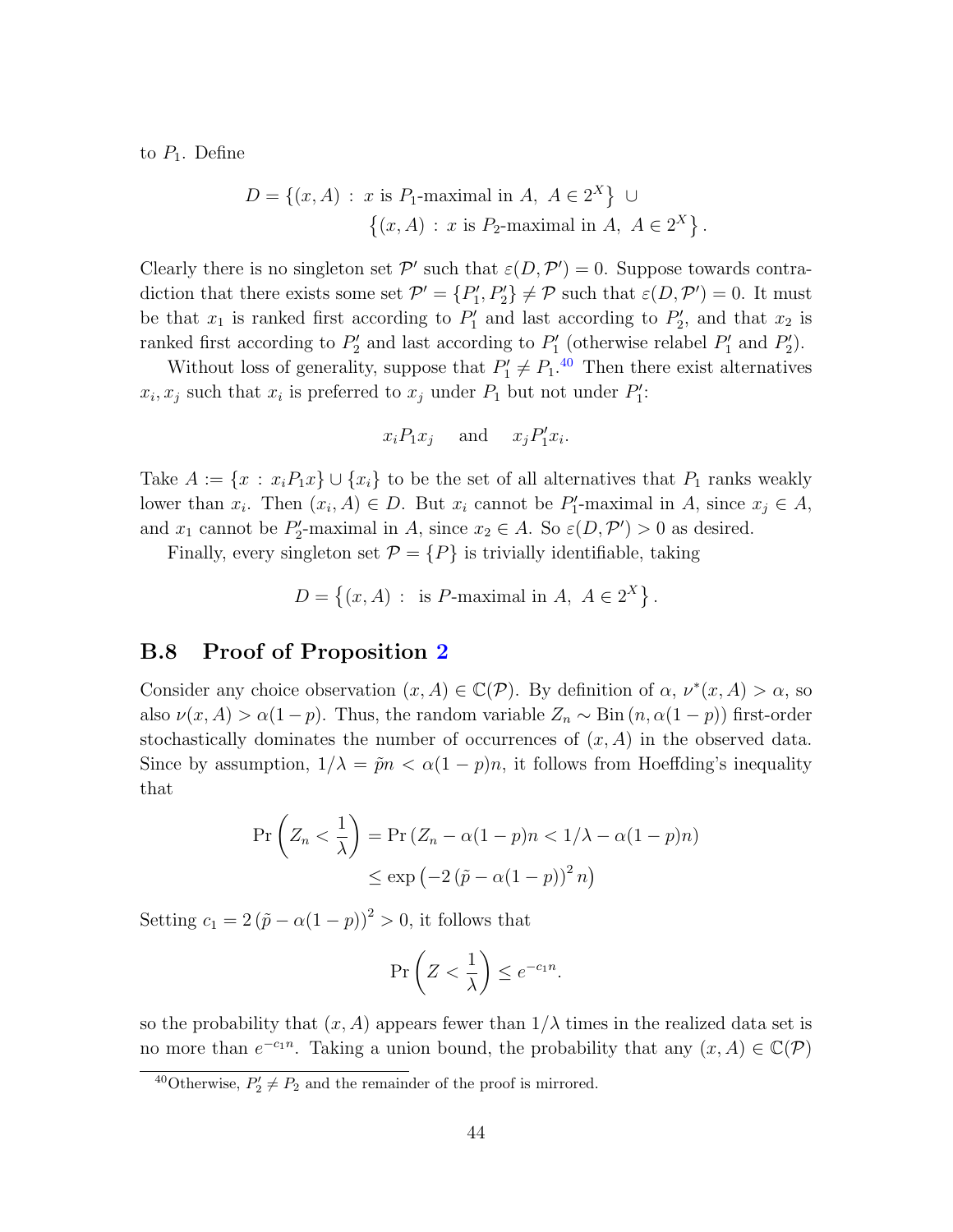appears fewer than  $1/\lambda$  times in the data is no more than  $|\mathbb{C}(\mathcal{P})|e^{-c_1n}$ . Thus, the probability that every  $(x, A) \in \mathbb{C}(\mathcal{P})$  appears at least  $1/\lambda$  times in the realized data set is at least

$$
1-|\mathbb{C}(\mathcal{P})|e^{-c_1n}
$$

which converges to 1 as the quantity of data  $n$  increases. This immediately implies that

<span id="page-44-0"></span>
$$
\Pr\left(\mathbb{C}\left(\mathcal{P}\right)\subseteq\mathbb{C}(\mathcal{P}_{\lambda}^{*}(D_{n}))\right)\to 1 \text{ as } n\to\infty. \tag{22}
$$

In the other direction, the random variable  $Y_n \sim Bin(n, p)$  first-order stochastically dominates the number of observations of all  $(x, A) \notin \mathbb{C}(\mathcal{P})$ . (Informally,  $Y_n$  is the number of choice observations "in error.") Thus,  $Pr(Y_n \leq 1/\lambda)$  is an upper bound on the probability that there are  $1/\lambda$  realized observations outside of the set  $\mathbb{C}(\mathcal{P})$ . Since by assumption  $1/\lambda = \tilde{p}n > pn$ ,

$$
\Pr(Y_n \ge 1/\lambda) \to 0. \tag{23}
$$

Combining this with [\(22\)](#page-44-0), when feasible, it is optimal to recover preferences whose choice implications are exactly  $\mathbb{C}(\mathcal{P})$ . But by construction,  $\mathbb{C}(\mathcal{P})$  is the set of choice implications corresponding to the set of preferences  $P$ , and  $P$  is a valid solution to the problem in [\(14\)](#page-29-2). Thus,

$$
Pr(\mathbb{C}(\mathcal{P}_{\lambda}^*(D_n)) = \mathbb{C}(\mathcal{P})) \to 1 \text{ as } n \to \infty
$$

as desired.

#### B.9 Proof of Proposition [3](#page-31-2)

The following lemma demonstrates a sufficient condition given which the recovered mapping  $m^*$  is the true mapping m.

#### <span id="page-44-2"></span>Lemma 4. Suppose that

- (a) for every context C and every  $(x, A) \in \mathbb{C}(m(C))$ , the observation  $((x, A), C)$ appears at least  $2/\lambda$  times in the data, and
- (b) there are fewer than  $1/\lambda$  observations  $((x, A), C)$  where  $(x, A) \notin \mathbb{C}(m(C)).$

Then  $m^*_{\lambda} = m$ .

Proof. Suppose to the contrary that (a) and (b) are satisfied, but the recovered mapping is some  $m' \neq m$ . First consider the case in which

<span id="page-44-1"></span>
$$
|m'(\mathscr{C})| \ge |m(\mathscr{C})|.\tag{24}
$$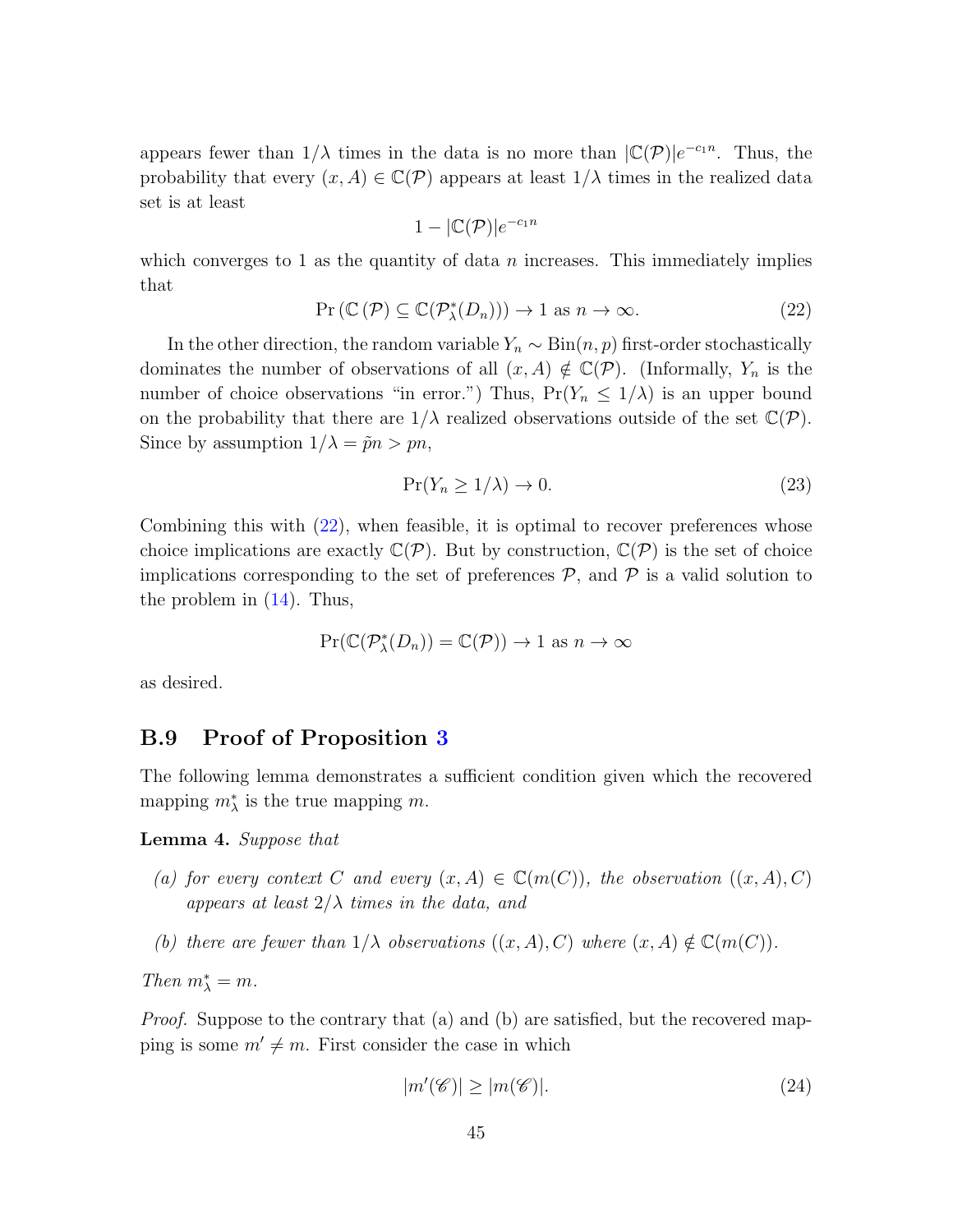There is some choice context C for which the preference  $P$  assigned by mapping  $m$ is different from the preference  $P'$  assigned by mapping  $m'$ . Consider any  $(x, A) \in$  $\mathbb{C}(\{P\})\backslash\mathbb{C}(\{P'\})$ . By (a), the observation  $((x, A), C)$  appears at least  $2/\lambda$  times in the choice data. These observations can be rationalized using  $m$  but not by  $m'$ . Moreover, by  $(b)$ , the number of observations that can be rationalized using m' but not by m is no more than  $1/\lambda$ . So  $\varepsilon(D,m) < \varepsilon(D,m')$ . Combining this with [\(24\)](#page-44-1), we have that  $|m'(\mathscr{C})| + \lambda \varepsilon(D,m') > |m(\mathscr{C})| + \lambda \varepsilon(D,m)$ , and hence m' is not the recovered mapping.

Now suppose that

$$
|m'(\mathscr{C})| < |m(\mathscr{C})|.
$$

But then there must be at least  $|m(\mathscr{C})| - |m'(\mathscr{C})|$  contexts where the preference assigned by  $m$  is different from the preference assigned by  $m'$ . Call the set of such contexts  $\mathscr{C}^*$ . For each  $C \in \mathscr{C}^*$ , there is some  $(x, A) \in \mathbb{C}(m(C))$  but  $(x, A) \notin \mathbb{C}(m'(C))$ . Thus, by (a), there are at least  $2/\lambda \cdot (|m(\mathscr{C})| - |m'(\mathscr{C})|)$  observations that can be rationalized under m but not under  $m'$ . So  $\varepsilon(D, m) - \varepsilon(D, m') < -2/\lambda \cdot |m(\mathscr{C})| - |m'(\mathscr{C})|$ . Moreover, again by (b), the number of observations that can be rationalized using  $m'$ but not by m is no more than  $1/\lambda$ . Thus,

$$
\varepsilon(D, m') - \varepsilon(D, m) > \frac{2}{\lambda} (|m(\mathscr{C})| - |m'(\mathscr{C})|) - \frac{1}{\lambda}
$$

$$
> \frac{1}{\lambda} (|m(\mathscr{C})| - |m'(\mathscr{C})|)
$$

using that  $|m(\mathscr{C})| - |m'(\mathscr{C})| \ge 1$ . This implies that  $|m'(\mathscr{C})| + \lambda \varepsilon(D, m') > |m(\mathscr{C})| +$  $\lambda \varepsilon(D,m)$ , so m' is not the recovered mapping.  $\Box$ 

Now I will show that conditions (a) and (b) are satisfied with probability converging to 1 as the number of observations gets large. By assumption, every choice observation  $((x, A), C)$  with  $(x, A) \in \mathbb{C}(m(C))$  is observed with probability at least  $\alpha(1-p)$ . Let  $E_{((x,A),C)}$  be the event that  $((x,A),C)$  is observed fewer than  $1/\lambda = \tilde{p}n$ times. Then, application of Hoeffding's inequality gives

$$
\Pr(E_{((x,A),C)}) \le e^{-2(\alpha(1-p)-\tilde{p})^2 n}.
$$

Using a union bound, the probability that *any*  $E_{((x,A),C)}$  occurs is no more than  $\kappa \cdot e^{-2(\alpha(1-p)-\tilde{p})^2 n}$ , where  $\kappa = |\mathscr{C}| \cdot |\bigcup_{P \in \mathcal{P}} \mathbb{C}(P)|$  is a constant. Or equivalently, the probability that every  $((x, A), C)$  is observed at least  $1/\lambda$  times is

<span id="page-45-0"></span>
$$
1 - \kappa \cdot e^{-2(\alpha(1-p)-\tilde{p})^2 n}.\tag{25}
$$

Thus, the probability that the condition in (a) is satisfied converges to 1 as  $n \to \infty$ .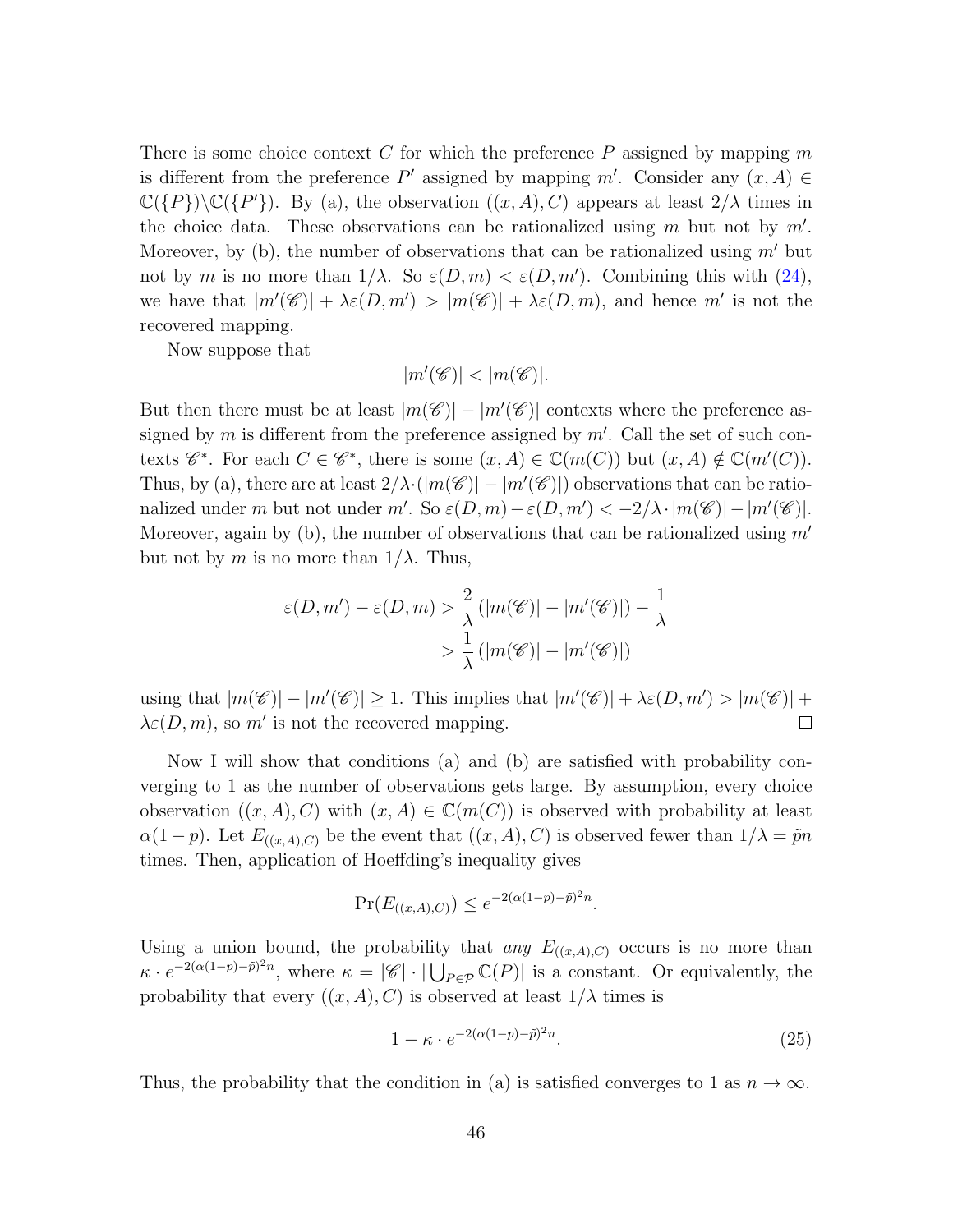To show that the condition in (b) also converges to 1, define  $Z_n$  to be the number of observations of tuples  $((x, A), C)$  where  $(x, A) \notin \mathbb{C}(m(C))$ . By assumption,  $Z_n$ is first-order stochastically dominated by the random variable  $Z \sim Bin(n, p)$ . Since  $\mathbb{E}(Z) = pn > \tilde{p}n = 1/\lambda$ , it follows that

<span id="page-46-0"></span>
$$
\Pr(Z \ge 1/\lambda) \to 0 \text{ as } n \to \infty \tag{26}
$$

implying the same for  $Z_n$ . Combining [\(25\)](#page-45-0) and [\(26\)](#page-46-0), the desired result directly follows from Lemma [4.](#page-44-2)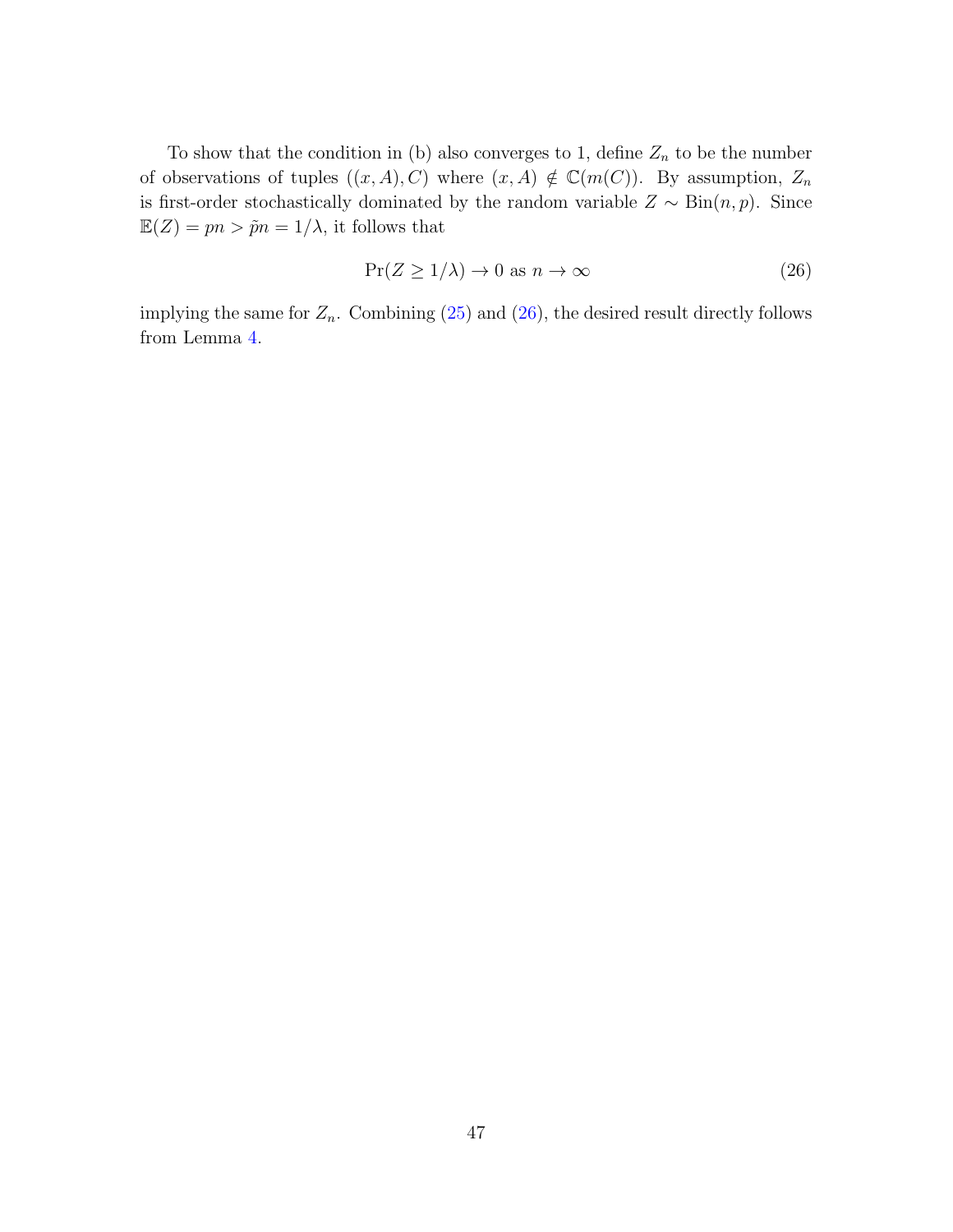## References

- <span id="page-47-8"></span>Afriat, S. N. (1967): "The Construction of a Utility Function from Expenditure Data," International Economic Review, 8, 67–77.
- <span id="page-47-4"></span>AMBRUS, A. AND K. ROZEN (2013): "Rationalizing Choice with Multi-Self Models," Economic Journal.
- <span id="page-47-10"></span>Apesteguia, J. and M. A. Ballester (2012): "A Measure of Rationality and Welfare," Working Paper.
- <span id="page-47-5"></span>Bernheim, B. D. and A. Rangel (2009): "Beyond Revealed Preference: Choice Theoretic Foundations for Behavioral Welfare Economics," Quarterly Journal of Economics.
- <span id="page-47-1"></span>Crawford, I. and K. Pendakur (2012): "How Many Types Are There?" Economic Journal.
- <span id="page-47-2"></span>Dean, M. and D. Martin (2010): "How Consistent are your Choice Data?" Working Paper.
- <span id="page-47-11"></span> $-$  (2016): "Measuring Rationality with the Minimum Cost of Revealed Preference Violations," Review of Economics and Statistics.
- <span id="page-47-12"></span>DEB, R. (2009): "A testable model of consumption with externalities," *Journal of* Economic Theory, 144.
- <span id="page-47-9"></span>Echenique, F., S. Lee, and M. Shum (2011): "The Money Pump as a Measure of Revealed Preference Violations," Journal of Political Economy, 119.
- <span id="page-47-0"></span>Einav, L., A. Finkelstein, I. Pascu, and M. Cullen (2012): "How General are Risk Preferences? Choices under Uncertainty in Different Domains," American Economic Review.
- <span id="page-47-3"></span>Famulari, M. (1995): "A Household-Based, Nonparametric Test of Demand Theory," Review of Economics and Statistics, 77, 372–383.
- <span id="page-47-6"></span>FUDENBERG, D. AND D. LEVINE (2006): "A Dual-Self Model of Impulse Control," American Economic Review, 96, 1449–1476.
- <span id="page-47-7"></span>GREEN, J. AND D. HOJMAN (2007): "Choice, Rationality and Welfare Measurement.".